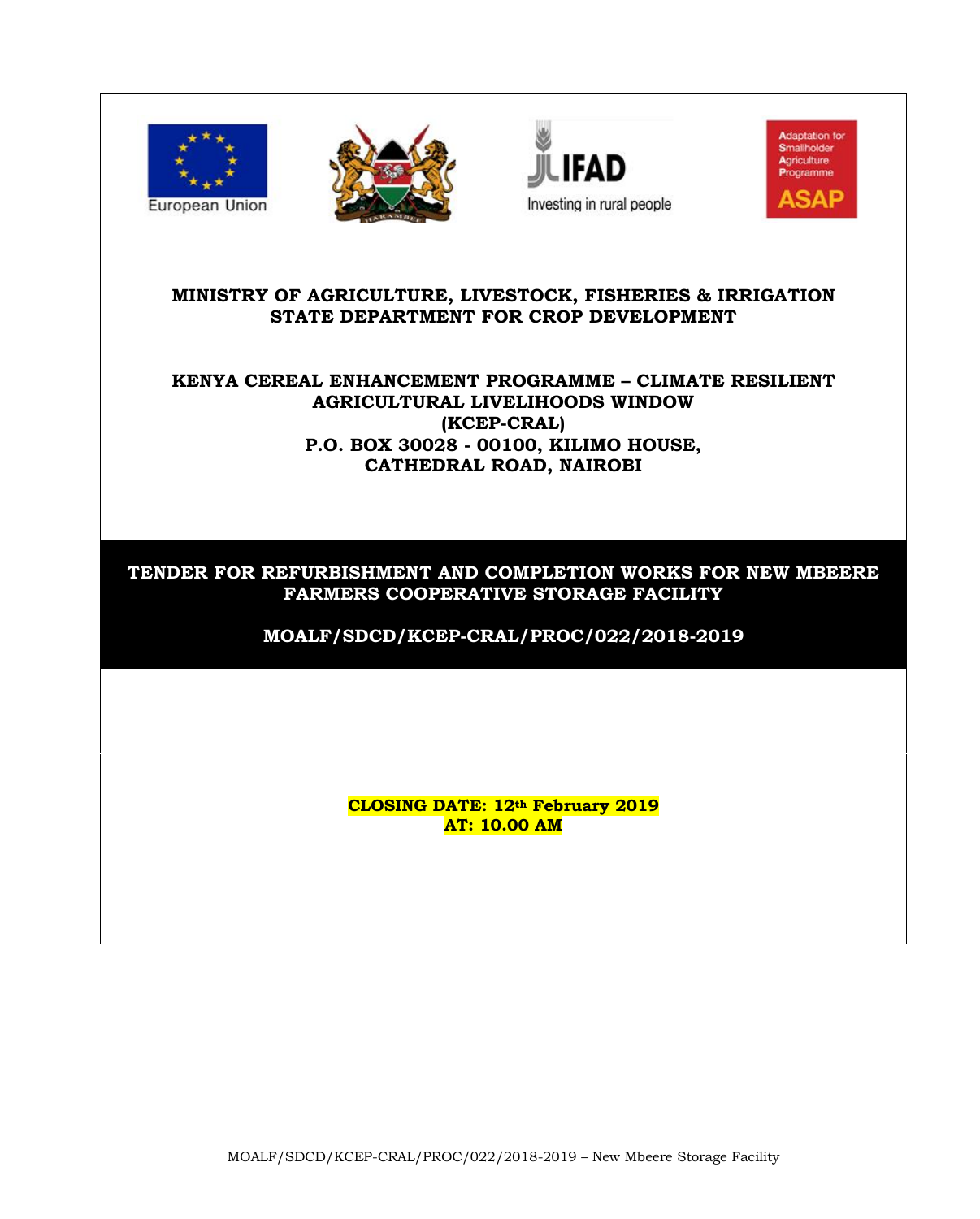# **PAGE**

| <b>SECTION I</b>   |                                                                       | З       |
|--------------------|-----------------------------------------------------------------------|---------|
| <b>SECTION II</b>  | INSTRUCTIONS TO TENDERERS<br>APPENDIX TO INSTRUCTIONS TO TENDERERS    | 5<br>14 |
| <b>SECTION III</b> |                                                                       | 17      |
|                    | APPENDIX TO CONDITIONS OF CONTRACT                                    | 29      |
| <b>SECTION IV</b>  | SPECIFICATIONS, DRAWINGS AND<br>BILLS OF QUANTITIES/SCHEDULE OF RATES | 31      |
| <b>SECTION V</b>   |                                                                       | 45      |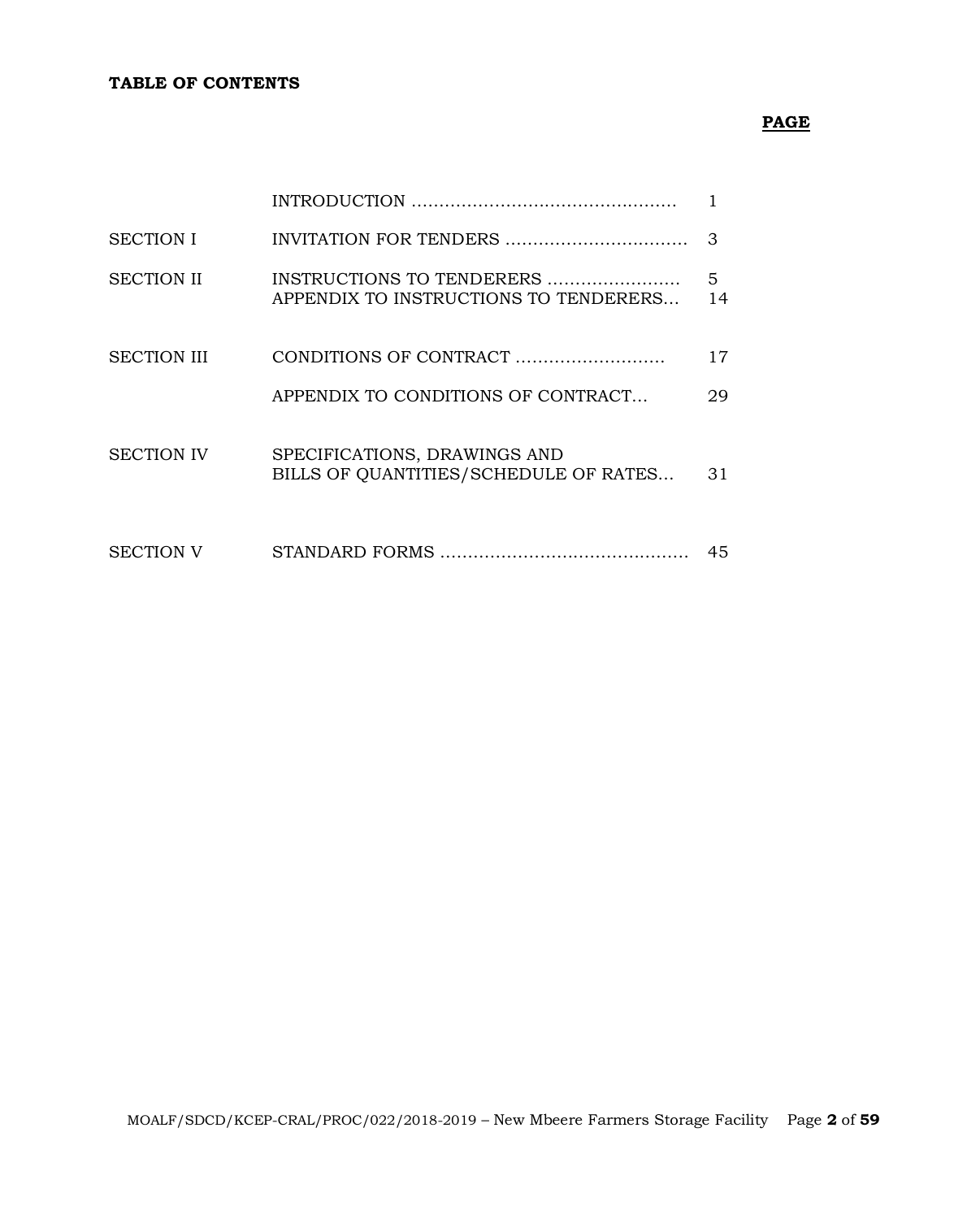#### **SECTION I: INVITATION FOR TENDERS**

#### **TENDER REFERENCE NO: MOALF/SDCD/KCEP-CRAL/PROC/022/2018-2019 TENDER NAME: TENDER FOR REFURBISHMENT WORKS OF NEW MBEERE FARMERS COOPERATIVE STORAGE FACILITY**

**Mandatory Site Visit**: To be conducted on **31st January 2019 at 9:00am at Mbeere South Sub County Agricultural offices at Kiritiri trading centre.** New Mbeere Farmers' Cooperative Society facility located in Mbeere south sub County of Embu County at Kiritiri market, approximately **30 km from Embu town.**

- 1.1 The Kenya Cereals Enhancement Programme-Climate Resilient Agricultural Livelihoods (KCEP-CRAL) invites sealed tenders from eligible and competent candidates for the **refurbishment works for New Mbeere Farmers' cooperative Storage facility.**
- 1.2 The works to be carried out under this contract comprises of demolition of existing partition walls, floor slab, expansion of the existing storage facility to accommodate more grains and general finishes for the warehouse. The store is still in good condition but with small capacity. The works are mainly refurbishment hence detailed architectural and structural drawings are not provided.
- 1.3 Special precautions shall be required throughout the contract period to avoid damage to the existing the structures and other services within the site. The Contractor shall allow for making good any damage arising from his actions during execution of this contract at his own expense.
- 1.4 Interested bidders may obtain further information from and inspect the tender document in English from KCEP-CRAL procurement office situated at KALRO KABETE grounds, along Waiyaki Way in Westlands, before the tender closing date within working hours from 8.30 am to 4.30 pm on Mondays to Fridays, except on public holidays.
- 1.5 The document may also be downloaded FREE OF CHARGE from the Ministry's website: [www.kilimo.go.ke](http://www.kilimo.go.ke/) under "tender'' links or from the Programme Website [www.kcepcral.go.ke](http://www.kcepcral.go.ke/) or obtain a hard copy of the tender document from KCEP-CRAL procurement office at KALRO-NARL, upon payment to KCEP-CRAL, a nonrefundable fee of KES. 1,000 (through a banker's cheque only) or direct deposit to Equity Bank: (code: 68); Account NO: 1510263657085; Mayfair branch (code 151); SWIFT CODE: EQBLKENA.
- 1.6 Eligible bidders must forward their particulars immediately for records and any further tender clarifications and addenda. Downloaded copies are FREE. Email particulars to [tenders.kcepcralprogramme@gmail.com.](mailto:tenders.kcepcralprogramme@gmail.com)
- 1.6.1 All bidders are also advised to regularly visit the above Programme website, to obtain any additional information/addendum on the tender that may be issued before the closing date. The website will also be used to publish and publicize the notifications to both the successful and unsuccessful bidders.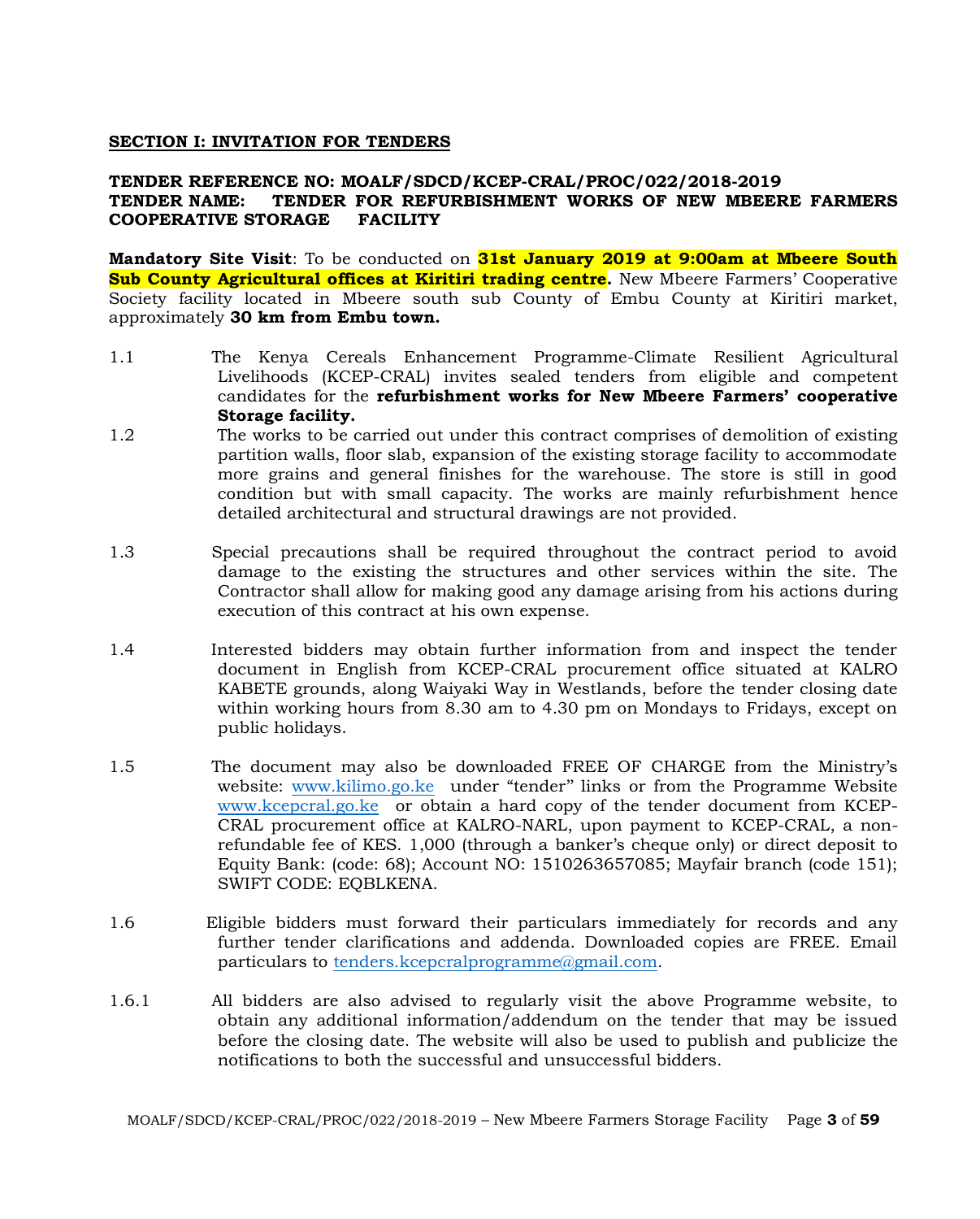- 1.7 Prices quoted should be net inclusive of all taxes, must be in Kenya shillings and shall remain valid for (120) days from the closing date of tender.
- 1.8 Tenders must be accompanied by security in the format specified in the attached form of tender Security, in a bank's letterhead, and amount indicated. The tender must be delivered in plain sealed envelope clearly marked **'TENDER FOR REFURBISHMENT WORKS TENDER FOR REFURBISHMENT WORKS OF NEW MBEERE FARMERS COOPERATIVE STORAGE FACILITY"**
- 1.9 The **original** and **two** copies of the tender must be delivered to and dropped in the tender box situated at the reception of MOALF Ground floor Kilimo house, Cathedral Road. so as to reach the below address

**The Principal Secretary, State Department of Agriculture, P.O. Box 30028-00100, Kilimo House, cathedral road, Nairobi Tel: 0770174188 On or before: 12th February 2019 at 10.00am**

1.10 Tenders will be opened at **12th February 2019 at 10.30am** in the presence of the candidates' Representatives who choose to attend at boardroom on 7th floor, Kilimo House.

#### **PROGRAMME COORDINATOR**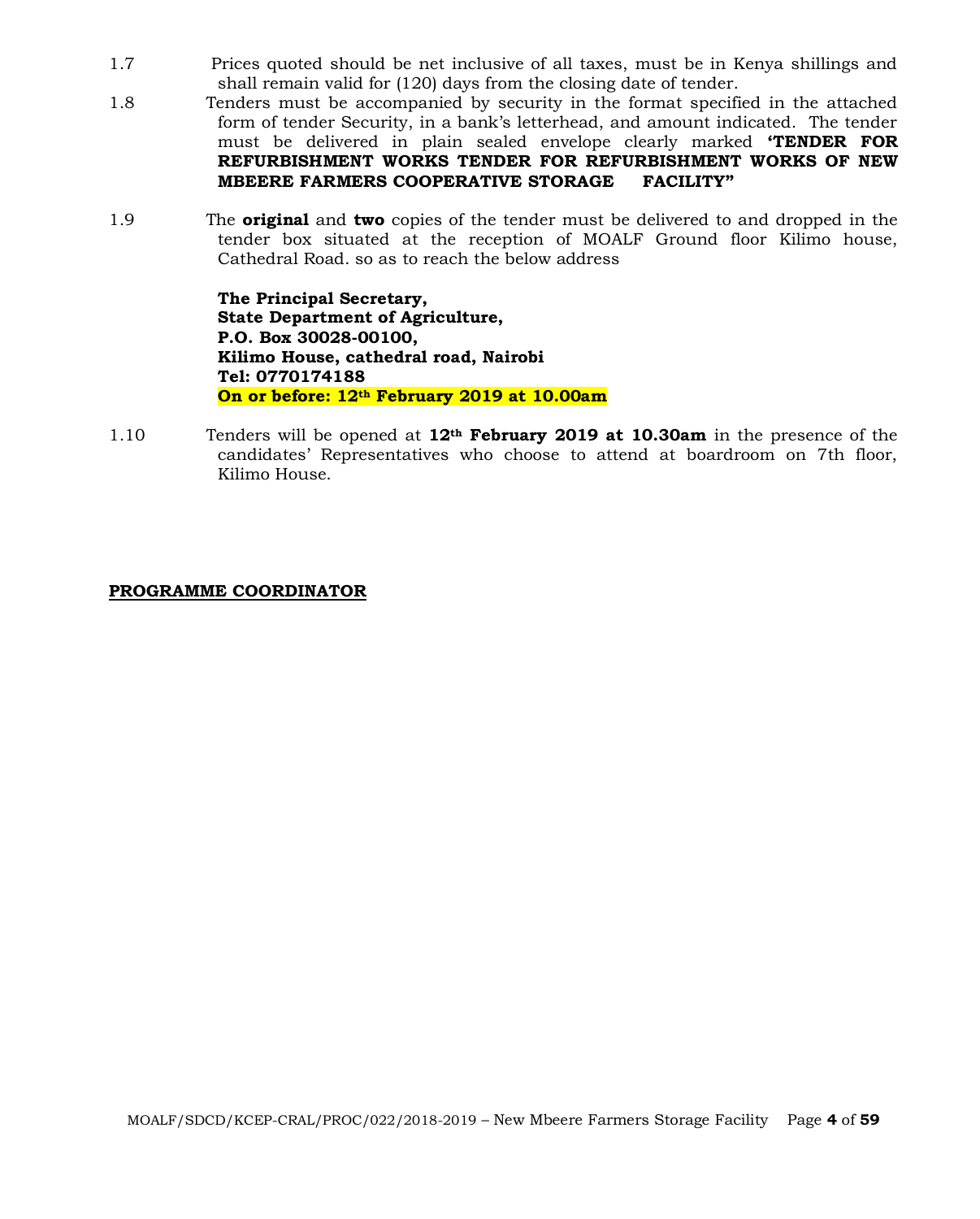## **SECTION II: INSTRUCTIONS TO TENDERERS**

#### **TABLE OF CONTENTS**

#### **CLAUSE PAGE.**

| $\mathbf{1}$ . |                                                 |    |
|----------------|-------------------------------------------------|----|
|                | 2. TENDER DOCUMENTS --------------------------- |    |
| 3.             | PREPARATION OF TENDERS -------------------      |    |
| 4 <sup>1</sup> | SUBMISSION OF TENDERS ---------------------     |    |
| 5.             | TENDER OPENING AND EVALUATON --------           | 10 |
|                | 6. AWARD OF CONTRACT -------------------------- | 12 |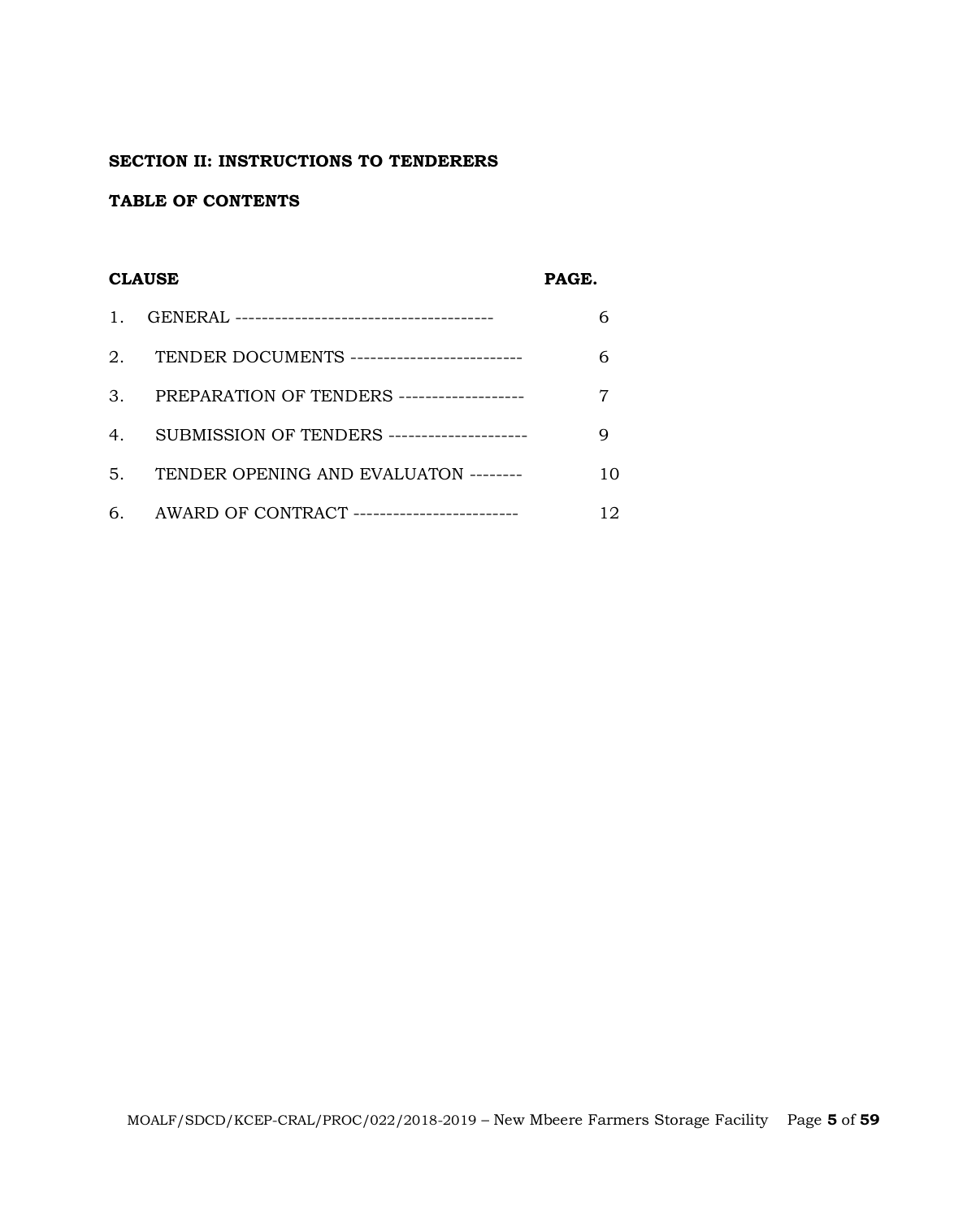#### **1. General**

- 1.1 Kenya Cereal Enhancement Programme-Climate Resilient Agricultural Livelihoods Window (KCEP-CRAL) as defined in the Appendix to Conditions of Contract invites tenders for a Works Contract as described in the tender documents. The successful Tenderer will be expected to complete the Works by the Intended Completion Date specified in the said Appendix.
- 1.2 Tenderers shall include the following information and documents with their tenders, unless otherwise stated:
	- (a) copies of certificates of registration, and principal place of business;
	- (b) total monetary value of construction work performed for each of the last five years;
	- (c) experience in works of a similar nature and size for each of the last five years, and clients who may be contacted for further information on these contracts;
	- (d) major items of construction equipment owned;
	- (e) qualifications and experience of key site management and technical personnel proposed for the Contract;
	- (f) reports on the financial standing of the Tenderer, such as profit and loss statements and auditor's reports for the last five years;
	- (g) authority to seek references from the Tenderer's bankers.
- 1.3 The Tenderer shall bear all costs associated with the preparation and submission of his tender, and KCEP-CRAL will in no case be responsible or liable for those costs.
- 1.4 The Tenderer, at the Tenderer's own responsibility and risk, is encouraged to visit and examine the Site of the Works and its surroundings and obtain all information that may be necessary for preparing the tender and entering into a contract for construction of the Works. The costs of visiting the Site shall be at the Tenderer's own expense.
- 1.5 The procurement entity's employees, committee members, board members and their relative (spouse and children) are not eligible to participate in the tender.
- 1.6 The price to be charged for the tender document shall be Kshs.1,000/=
- 1.7 The procuring entity shall allow the tenderer to review the tender document free of charge before purchase.

## **2. Tender Documents**

- 2.1 The complete set of tender documents comprises the documents listed here below and any addenda issued in accordance with clause 2.4 here below: -
	- (a) Invitation for Tenders
	- (b) Instructions to Tenderers
	- (c) Form of Tender
	- (d) Conditions of Contract and Appendix to Conditions of Contract

MOALF/SDCD/KCEP-CRAL/PROC/022/2018-2019 – New Mbeere Farmers Storage Facility Page **6** of **59**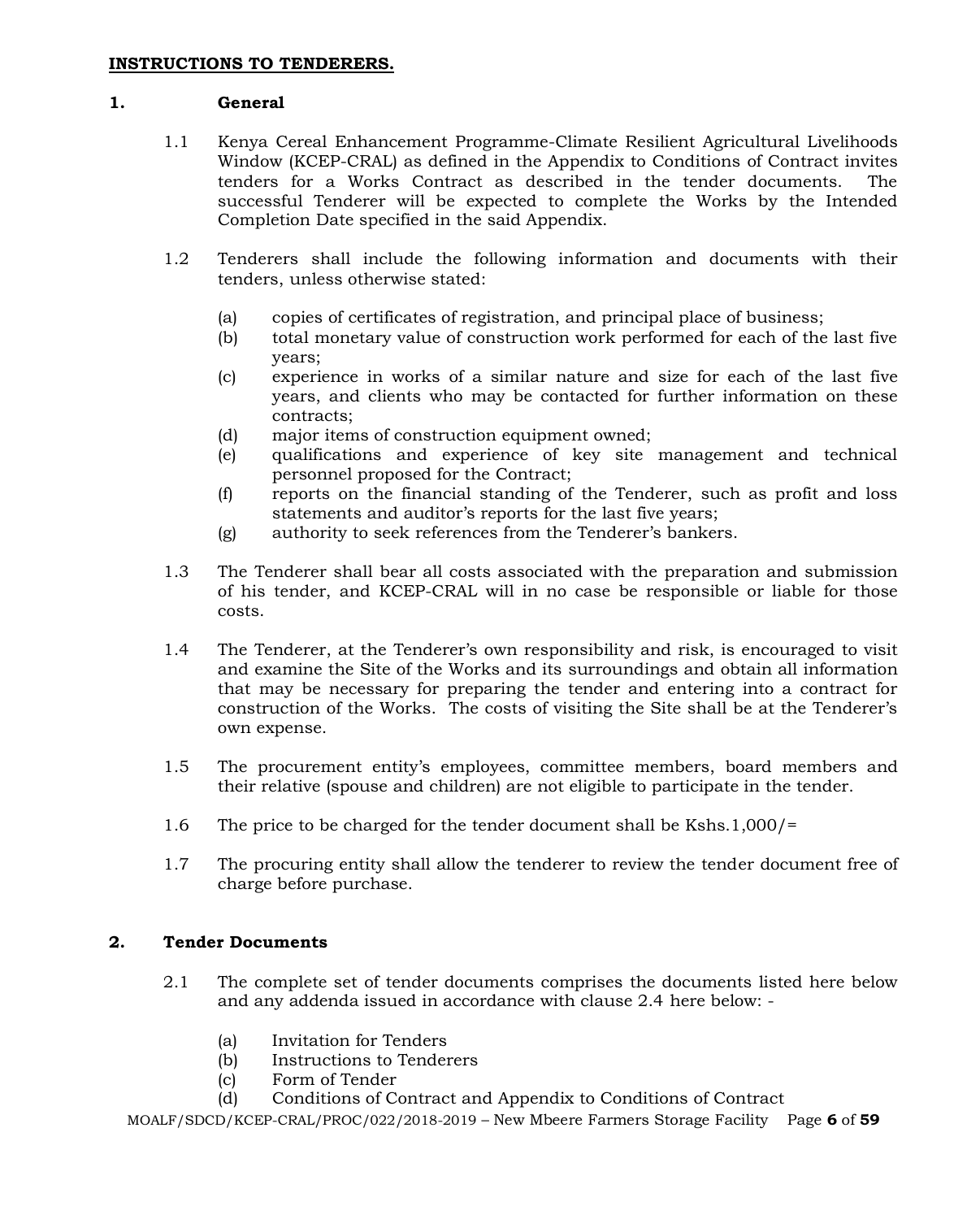- (e) Specifications
- (f) Drawings
- (g) Bills of Quantities/Schedule of Rates (whichever is applicable)
- (h) Other materials required to be filled and submitted in accordance with these Instructions and Conditions
- (i) Tender Security
- (j) Tender Questionnaire
- (k) Mandatory Business Questionnaire
- 2.2 The Tenderer shall examine all instructions, forms and specifications in the tender documents. Failure to furnish all information required by the tender documents may result in rejection of his tender.
- 2.3 A prospective Tenderer making inquiries of the tendering documents may notify Kenya Cereals Enhancement Programme-Climate Resilient Agricultural Livelihoods (KCEP-CRAL) in writing or by cable, telex or facsimile at the address indicated in the letter of invitation to tender. Kenya Cereals Enhancement Programme-Climate Resilient Agricultural Livelihoods (KCEP-CRAL) will respond to any request for clarification received earlier than seven [7] days prior to the deadline for submission of tenders. Copies of the Employer's response will be forwarded to all persons issued with tendering documents, including a description of the inquiry, but without identifying its source.
- 2.4 Before the deadline for submission of tenders, Kenya Cereals Enhancement Programme-Climate Resilient Agricultural Livelihoods (KCEP-CRAL) may modify the tendering documents by issuing addenda. Any addendum thus issued shall be part of the tendering documents and shall be communicated in writing or by cable, telex or facsimile to all Tenderers. Prospective Tenderers shall acknowledge receipt of each addendum in writing to the Employer.
- 2.5 To give prospective Tenderers reasonable time in which to take an addendum into account in preparing their tenders, KCEP-CRAL shall extend, as necessary, the deadline for submission of tenders in accordance with clause 4.2 here below.

# **3. Preparation of Tenders**

- 3.1 All documents relating to the tender and any correspondence shall be in English Language.
- 3.2 The tender submitted by the Tenderer shall comprise the following:
	- (a) The Tender;
	- (b) Tender Security;
	- (c) Priced Bill of Quantities/Schedule of Rates for lump-sum Contracts
	- (d) Any other materials required to be completed and submitted by Tenderers.
- 3.3 The Tenderer shall fill in rates and prices for all items of the Works described in the Bill of Quantities/Schedule of Rates. Items for which no rate or price is entered by the Tenderer will not be paid for when executed and shall be deemed covered by the other rates and prices in the Bill of Quantities/Schedule of Rates. All duties, taxes and other levies payable by the Contractor under the Contract, as of 30 days prior to the deadline for submission of tenders, shall be included in the tender price submitted by the Tenderer.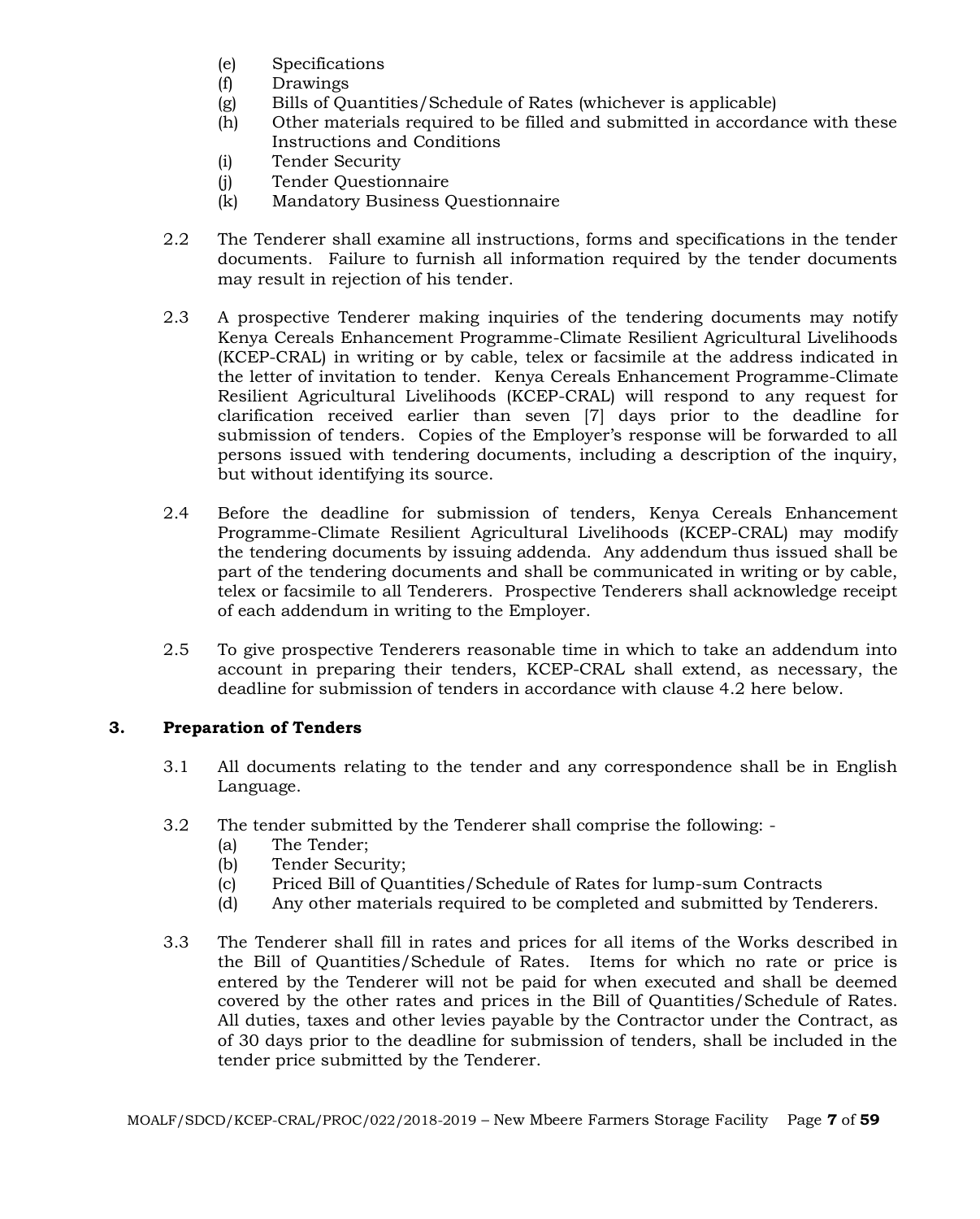- 3.4 The rates and prices quoted by the Tenderer shall not be subject to any adjustment during the performance of the Contract.
- 3.5 **The unit rates and prices shall be in Kenya Shillings**.
- 3.6 Tenders shall remain valid for a period of one hundred and twenty (120) days from the date of submission. However, in exceptional circumstances, KCEP-CRAL may request that the Tenderers extend the period of validity for a specified additional period. The request and the Tenderers' responses shall be made in writing.
- 3.7 The Tenderer shall prepare **one original and two copies** of the documents comprising the tender documents as described in these Instructions to Tenderers.
- 3.8 The original shall be typed or written in indelible ink and shall be signed by a person or persons duly authorized to sign on behalf of the Tenderer. All pages of the tender where alterations or additions have been made shall be initialed by the person or persons signing the tender.
- 3.9 Clarification of tenders shall be requested by the tenderer to be received by the procuring entity **not later than 7 days prior to the deadline for submission of tenders.**
- 3.10 The procuring entity shall reply to any clarifications sought by the tenderer within 3 days of receiving the request to enable the tenderer to make timely submission of its tender.
- 3.11 The tenderer shall furnish, as part of its tender, a tender security for the **amount of Ksh 100,000 with a Validity period of 150days** and form specified in the Appendix to Instructions to Tenderers
	- 3.11.1 The tender security is required to protect KCEP-CRAL against the risk of Tenderer's conduct which would warrant the security's forfeiture.
	- 3.11.2 The tender security shall be denominated in Kenya Shillings or in another freely convertible currency, and shall be in one of the following forms;
		- a) Cash.
		- b) A bank Guarantee.
		- c) Such insurance guarantee approved by the Authority.
		- d) Letter of credit.
	- 3.11.3 Any tender not secured in accordance with paragraph 3.11 and 13.11.2 shall be rejected as non-responsive.
	- 3.11.4 Unsuccessful Tenderer's tender security will be discharged or returned as promptly as possible but not later than thirty (30) days after the expiration of the period of tender validity
	- 3.11.5 The successful Tenderer's tender security will be discharged upon the tenderer signing the contract and furnishing the performance security
		- 3.11.6The tender security may be forfeited:
			- (a) If a tenderer withdraws its tender during the period of tender validity.
			- (b) In the case of a successful tenderer, if the tenderer fails:
				- (i) To sign the contract
					- (ii) To furnish performance security

(c) If the tenderer rejects correction of an arithmetic error in the tender.

MOALF/SDCD/KCEP-CRAL/PROC/022/2018-2019 – New Mbeere Farmers Storage Facility Page **8** of **59**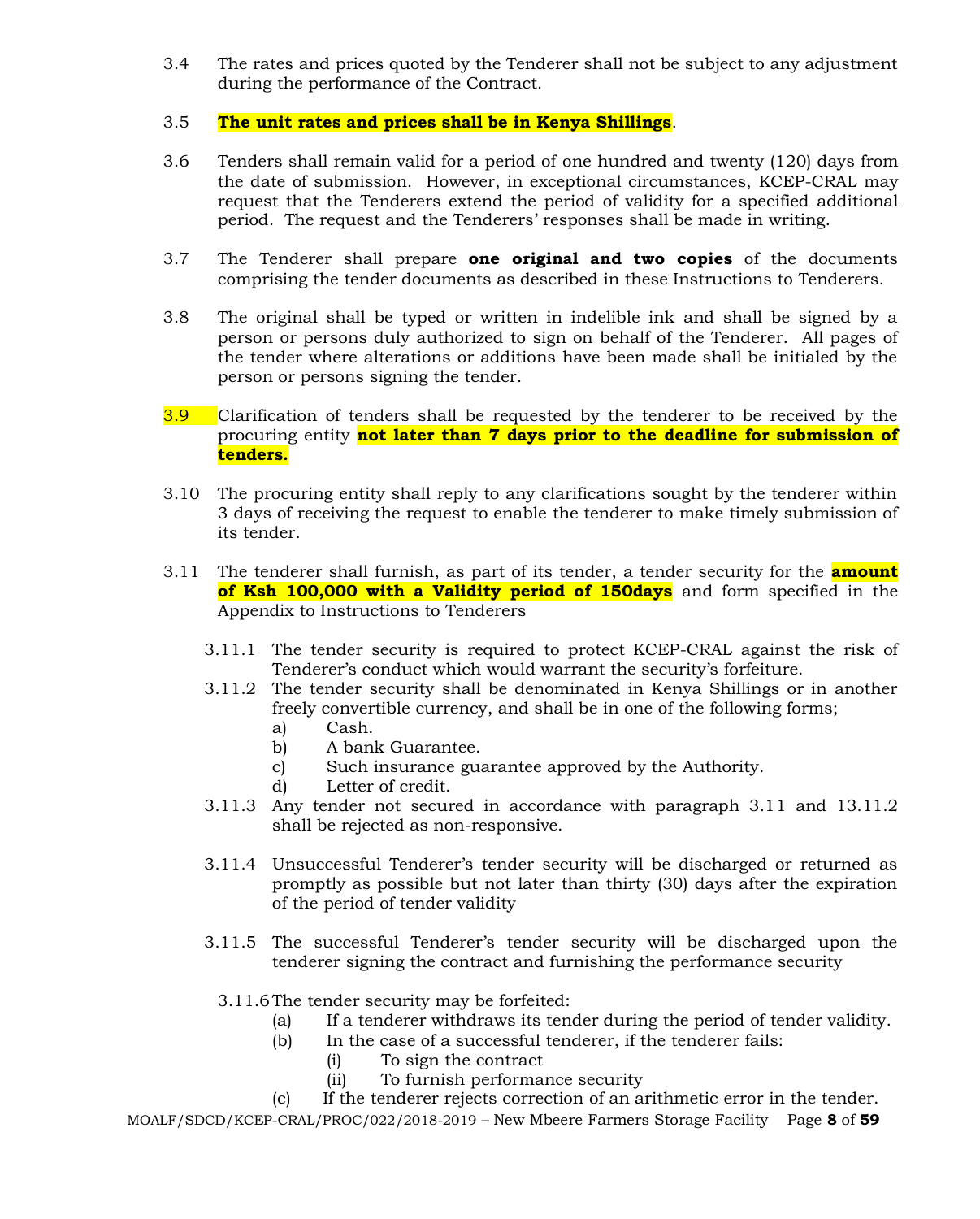3.11.7 Notwithstanding paragraph 3.11 No tender securities shall be required from small and micro enterprises or enterprises owned by disadvantage groups participating in this tender. The firms shall submit a tender securing declaration form and registration certificates from the National Treasury for each category.

#### **4. Submission of Tenders**

4.1 The tender duly filled and sealed in an envelope shall be clearly marked "**TENDER FOR REFURBISHMENT AND COMPLETION OF NEW MBEERE FARMERS COOPERATIVE STORAGE FACILITY MOALF/SDCD/KCEP-CRAL/022/2018- 2019 addressed and delivered to:**

**The Principal Secretary, State Department of Agriculture, P.O. Box 30028-00100, Kilimo House, cathedral road, Nairobi Tel: 0770174188 On or before: 12th February 2019 at 10.00am**

- 4.2 Tenders shall be delivered to Kenya Cereals Enhancement Programme-Climate Resilient Agricultural Livelihoods (KCEP-CRAL) at the address specified above not later than the time and date specified in the invitation to tender.
- 4.3 The tenderer **shall not submit any alternative offers** unless they are specifically required in the tender documents.
- 4.4 Only one tender may be submitted by each tenderer. Any tenderer who fails to comply with this requirement will be disqualified.
- 4.5 Any tender received after the deadline for opening tenders will be returned to the tenderer un-opened.
- 4.6 Kenya Cereals Enhancement Programme-Climate Resilient Agricultural Livelihoods (KCEP-CRAL) may extend the deadline for submission of tenders by issuing an amendment in accordance with sub-clause 2.5 in which case all rights and obligations of Kenya Cereals Enhancement Programme-Climate Resilient Agricultural Livelihoods (KCEP-CRAL) and the Tenderers previously subject to the original deadline will then be subject to the new deadline.

#### **5. Site Visit**

- 5.1 The bidder is informed that pre-tender site visit is mandatory and he/she shall examine the Site of Works and its surroundings and obtain for himself all information that may be necessary for preparing the bid and entering into a contract for refurbishment and completion of the Works. The costs of visiting the site shall be at the bidder's own expense.
- 5.2 The bidder and any of his personnel or agents will be granted permission by the Client to enter its premises and lands for the purpose of such inspection, but only on the express condition that the bidder, its personnel and agents, will release and indemnify the client and its personnel and agents from and against all liability in respect thereof, and will be responsible for personal injury (whether fatal or otherwise), loss of or damage to property and any other loss, damage, costs and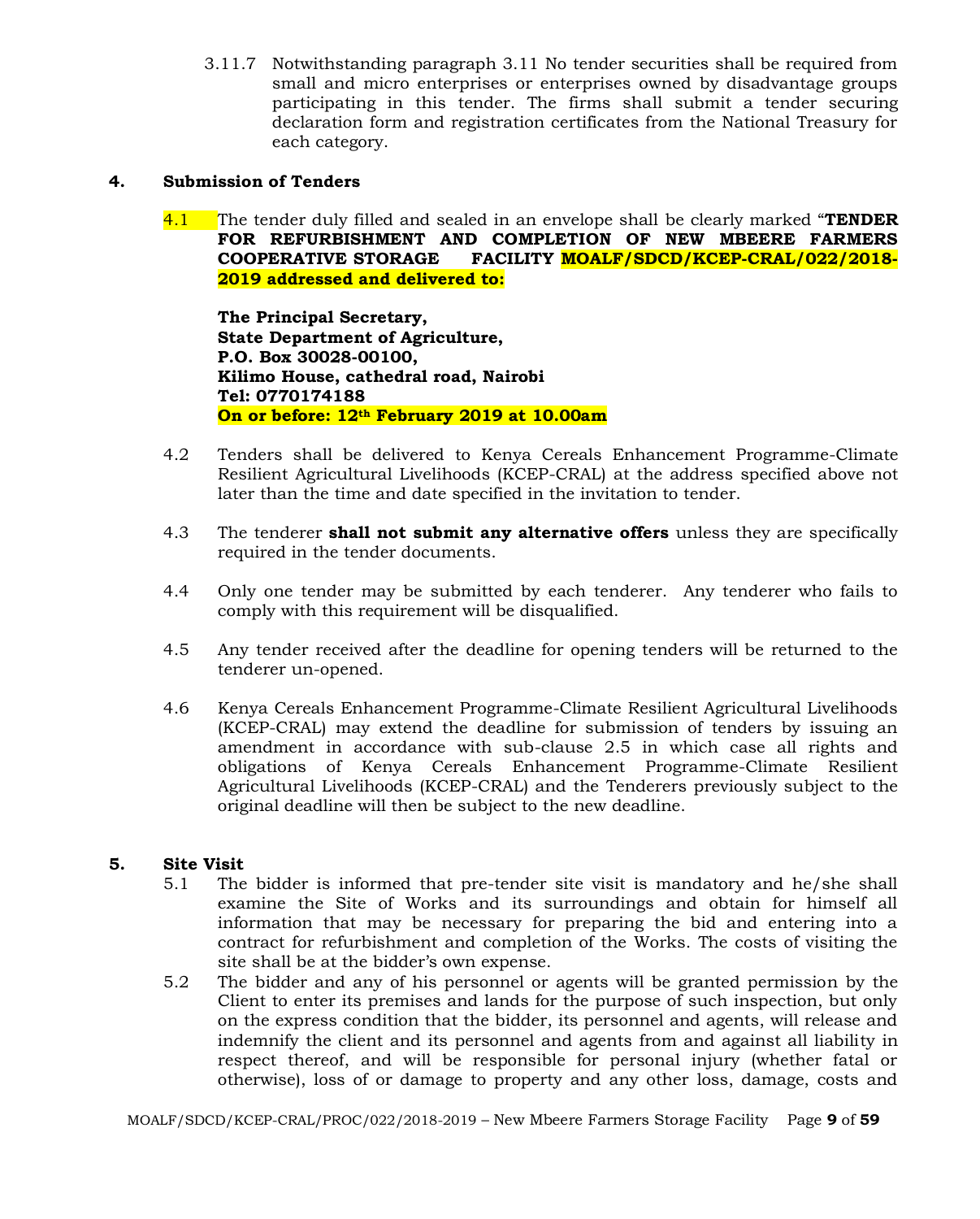expenses however caused, which but for the exercise of such permission would not have arisen

- 5.3 The client will conduct a Site whose attendance is mandatory for all bidders. Failure to attend the site visit by any bidder will lead to disqualification of his /her bid.
- 5.4 The bidders' representatives who are present shall sign a register while the client's representative shall sign the Certificate of Bidder's Visit to Site evidencing bidders' attendance

#### **6. Tender Opening and Evaluation**

- 6.1 The tenders will be opened in the presence of the Tenderers' representatives who choose to attend at the time and in the place specified in the invitation to tender.
- 6.2 The Tenderers' names, the total amount of each tender and such other details as may be considered appropriate, will be announced at the opening by Kenya Cereals Enhancement Programme-Climate Resilient Agricultural Livelihoods (KCEP-CRAL). Minutes of the tender opening, including the information disclosed to those present will also be prepared by the tender opening committee.
- 6.3 Information relating to the examination, clarification, evaluation and comparison of tenders and recommendations for the award of the Contract shall not be disclosed to Tenderers or any other persons not officially concerned with such process until the award to the successful Tenderer has been announced. Any effort by a Tenderer to influence the processing of tenders or award decisions may result in the rejection of their tender.
- 6.4 Tenders determined to be substantially responsive will be checked for any arithmetic errors. Errors will be corrected as follows:
	- (a) where there is a discrepancy between the amount in figures and the amount in words, the amount in words will prevail; and
	- (b) where there is a discrepancy between the unit rate and the line item total resulting from multiplying the unit rate by the quantity, the unit rate as quoted will prevail, unless in the opinion of KCEP-CRAL representative, there is an obvious typographical error, in which case the adjustment will be made to the entry containing that error.
	- (c) In the event of a discrepancy between the tender amount as stated in the Form of Tender and the corrected tender figure in the main summary of the Bill of Quantities/Quotation, the amount as stated in the Form of Tender shall prevail. The tender sum as submitted and read out aloud during the tender opening shall be absolute and final and shall not be subject of correction, adjustment or amendment in any way by any person or entity.
- 6.5 The tender evaluation committee shall evaluate the tender within 30 days of the validity period from the date of opening the tender.

#### 6.6 **Evaluations and Comparison of Tenders**

- 6.6.1 Kenya Cereal Enhancement Programme-Climate Resilient Agricultural Livelihoods Window will evaluate and compare the tenders which have been determined to be substantially responsive.
- 6.6.2 Evaluation shall be conducted in three stages namely; the preliminary/Mandatory Evaluation stage; The technical evaluation stage and

MOALF/SDCD/KCEP-CRAL/PROC/022/2018-2019 – New Mbeere Farmers Storage Facility Page **10** of **59**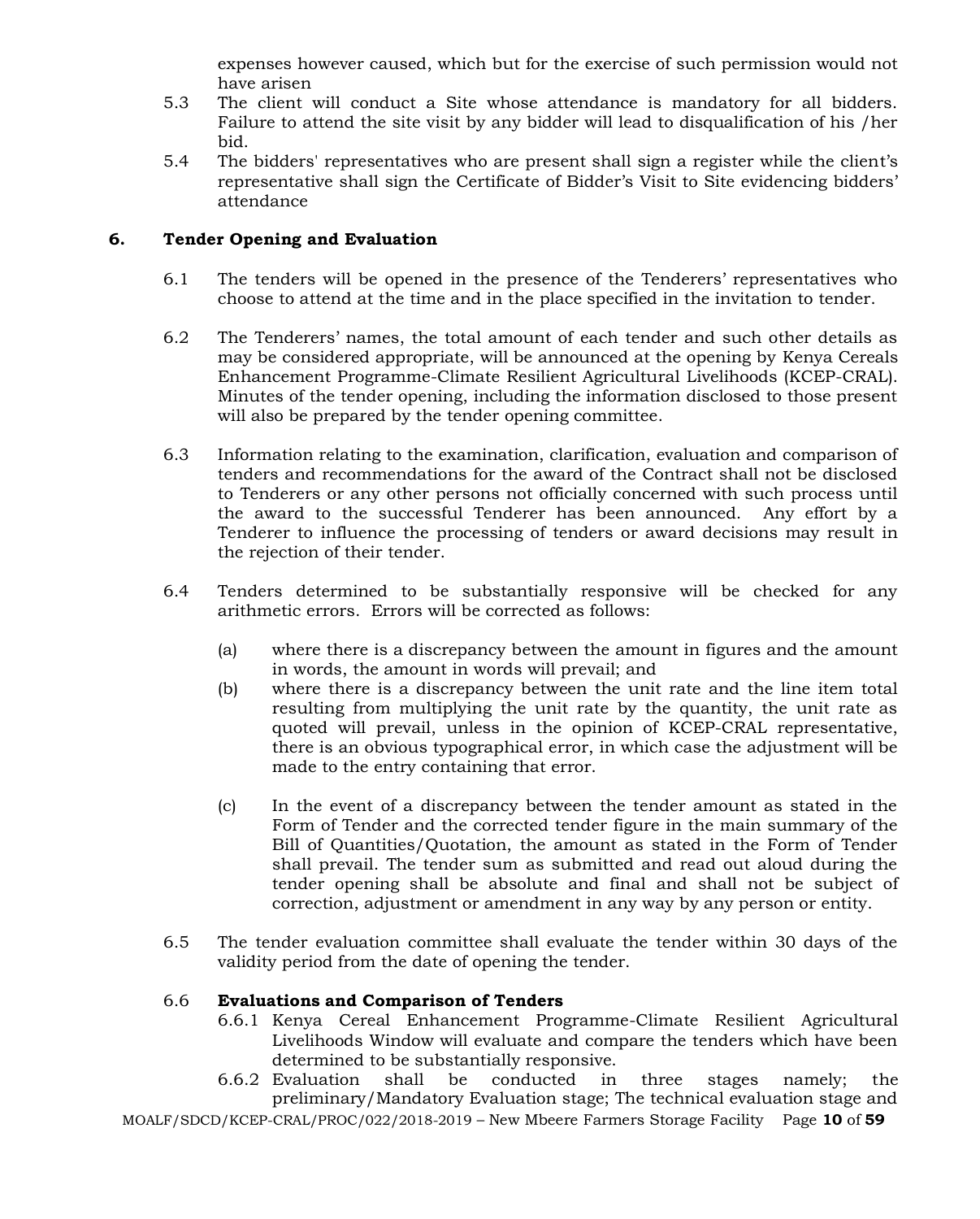Financial Evaluation Stage as shown in the appendix to instructions to tenderers.

- 6.6.3 The Evaluation Criteria shall include the following:
	- 6.6.3.1 General Experience
		- The Applicant shall be evaluated based on the requirements as specified in the appendix to instructions to tenderers on: -
			- 1) Average annual turnover for the last 3 years of Ksh 3,000,000.00
			- 2) Successful completion as a prime contractor or subcontractor in the execution of at least three rehabilitation/new construction projects of a similar nature and comparable in complexity to the proposed contract within the last three years.
	- 6.6.3.2 Personnel Capabilities The Applicant should list down personnel of minimum qualification of Diploma in Building construction or Civil Engineering for Site Agent or supervisor
	- 6.6.3.3 Cash flow statement.

The Applicant should demonstrate that he has access to or has available, liquid assets, unencumbered real assets, lines or credit, and other financial means sufficient to meet the construction cash flow for a period of 2 months, estimated at 30% of the estimated tender sum.

6.6.3.4 Balance Sheets.

Signed and stamped financial statements for the last two years should be submitted and must demonstrate the soundness of the Applicant's financial position, availability of working capital and net worth

6.6.3.5 Financial position/Ratios. The applicant's financial information will be assessed in terms of liquidity ratio. Where necessary, the Client may make inquiries with the Applicant's bankers.

## 6.6.3.6 Financial Evaluation

The Client will compare the tenderers' rates with the Engineer's estimates for major items of construction. If some bids are seriously unbalanced or front loaded in relation to the Engineer's estimates for the major items of work to be performed under the contract.

- 6.6.4 The Award Criteria shall be the **lowest evaluated bidder.**
- 6.7 Contract price variations **shall not** be allowed for contracts not exceeding one year (12 months)
- 6.8 Where contract price variation is allowed, the valuation shall not exceed 20% of the original contract price.
- 6.9 Price variation requests shall be processed by the procuring entity within 30 days of receiving the request.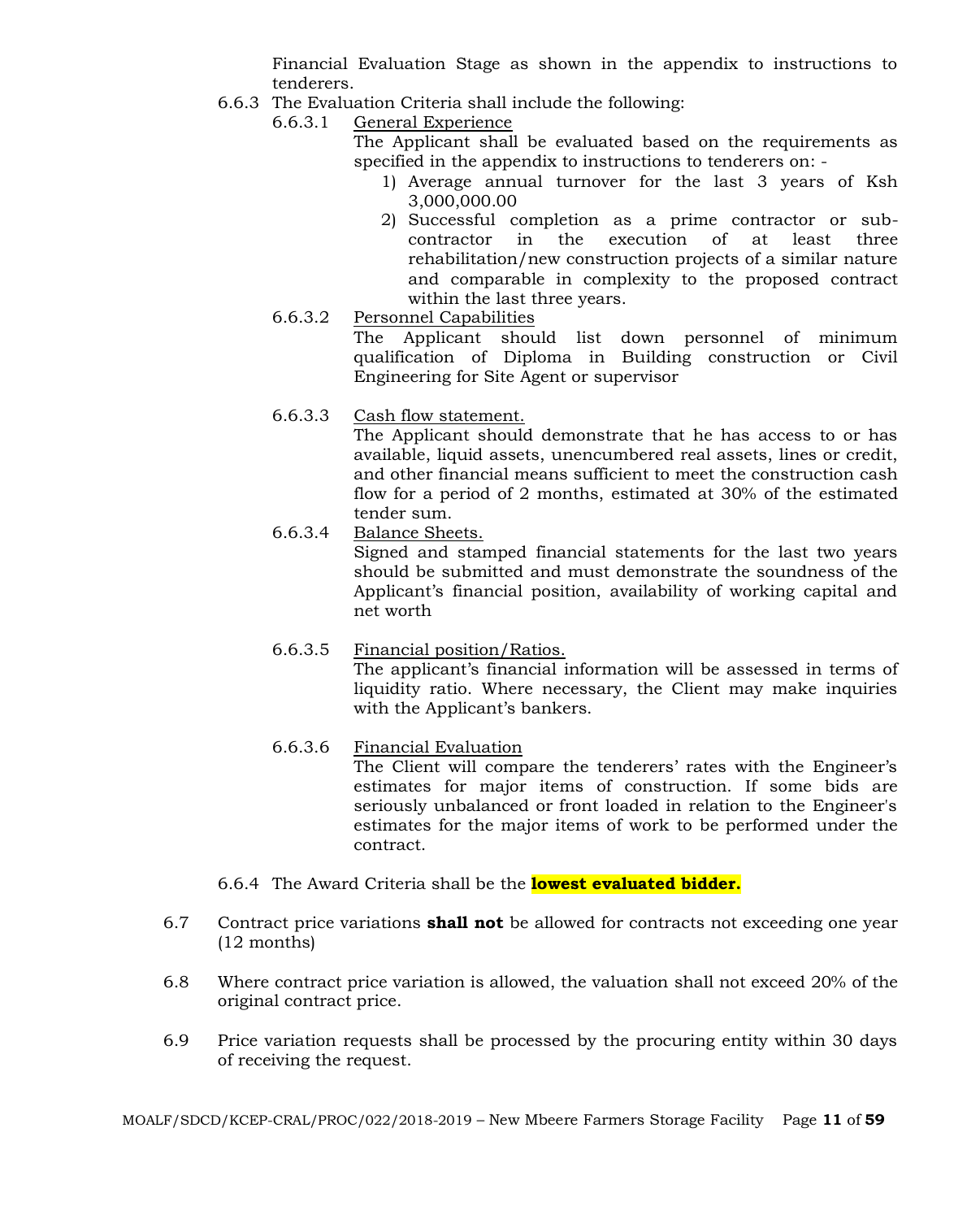- 6.10 To assist in the examination, evaluation, and comparison of tenders, Kenya Cereals Enhancement Programme-Climate Resilient Agricultural Livelihoods (KCEP-CRAL) at his discretion, may request [in writing] any Tenderer for clarification of the tender, including breakdowns of unit rates. The request for clarification and the response shall be in writing or by cable, telex or facsimile but no change in the tender price or substance of the tender shall be sought, offered or permitted.
- 6.11 The Tenderer shall not influence Kenya Cereals Enhancement Programme-Climate Resilient Agricultural Livelihoods (KCEP-CRAL) on any matter relating to their tender from the time of the tender opening to the time the Contract is awarded. Any effort by the Tenderer to influence Kenya Cereals Enhancement Programme-Climate Resilient Agricultural Livelihoods (KCEP-CRAL) or employees in their decision on tender evaluation, tender comparison or Contract award may result in the rejection of the tender.

# **7. Award of Contract**

# 7.1 **Post Qualification**

- 7.1.1 Kenya Cereal Enhancement Programme-Climate Resilient Agricultural Livelihoods Window may determine to its satisfaction whether the tenderer that is selected as having submitted the lowest evaluated responsive tender is qualified to perform the contract satisfactorily
- 7.1.2 The determination will consider the tenderer financial and technical capabilities. It will be based upon an examination of the documentary evidence of the tenderers qualifications submitted by the tenderer as well as such other information as Kenya Cereal Enhancement Programme-Climate Resilient Agricultural Livelihoods Window deems necessary and appropriate
- 7.1.3 An affirmative determination will be a prerequisite for award of the contract to the tenderer. A negative determination will result in rejection of the Tenderer's tender, in which event Kenya Cereal Enhancement Programme-Climate Resilient Agricultural Livelihoods Window will proceed to the next lowest evaluated tender to make a similar determination of that Tenderer's capabilities to perform satisfactorily.
- 7.2 The award of the Contract will be made to the Tenderer who has offered the lowest evaluated tender price.
- 7.3 Notwithstanding the provisions of clause 6.1 above, Kenya Cereals Enhancement Programme-Climate Resilient Agricultural Livelihoods (KCEP-CRAL) reserves the right to accept or reject any tender and to cancel the tendering process and reject all tenders at any time prior to the award of Contract without thereby incurring any liability to the affected Tenderer or Tenderers or any obligation to inform the affected Tenderer or Tenderers of the grounds for the action.
- 7.4 The Tenderer whose tender has been accepted will be notified of the award prior to expiration of the tender validity period in writing or by cable, telex or facsimile. This notification (hereinafter and in all Contract, documents called the "Letter of Acceptance") will state the sum [hereinafter and in all Contract, documents called the "Contract Price" which Kenya Cereals Enhancement Programme-Climate Resilient Agricultural Livelihoods (KCEP-CRAL) will pay the Contractor in consideration of the execution, completion, and maintenance of the Works by the Contractor as prescribed by the Contract. The contract shall be formed on the parties signing the contract. At the same time the other tenderers shall be informed that their tenders have not been successful.

MOALF/SDCD/KCEP-CRAL/PROC/022/2018-2019 – New Mbeere Farmers Storage Facility Page **12** of **59**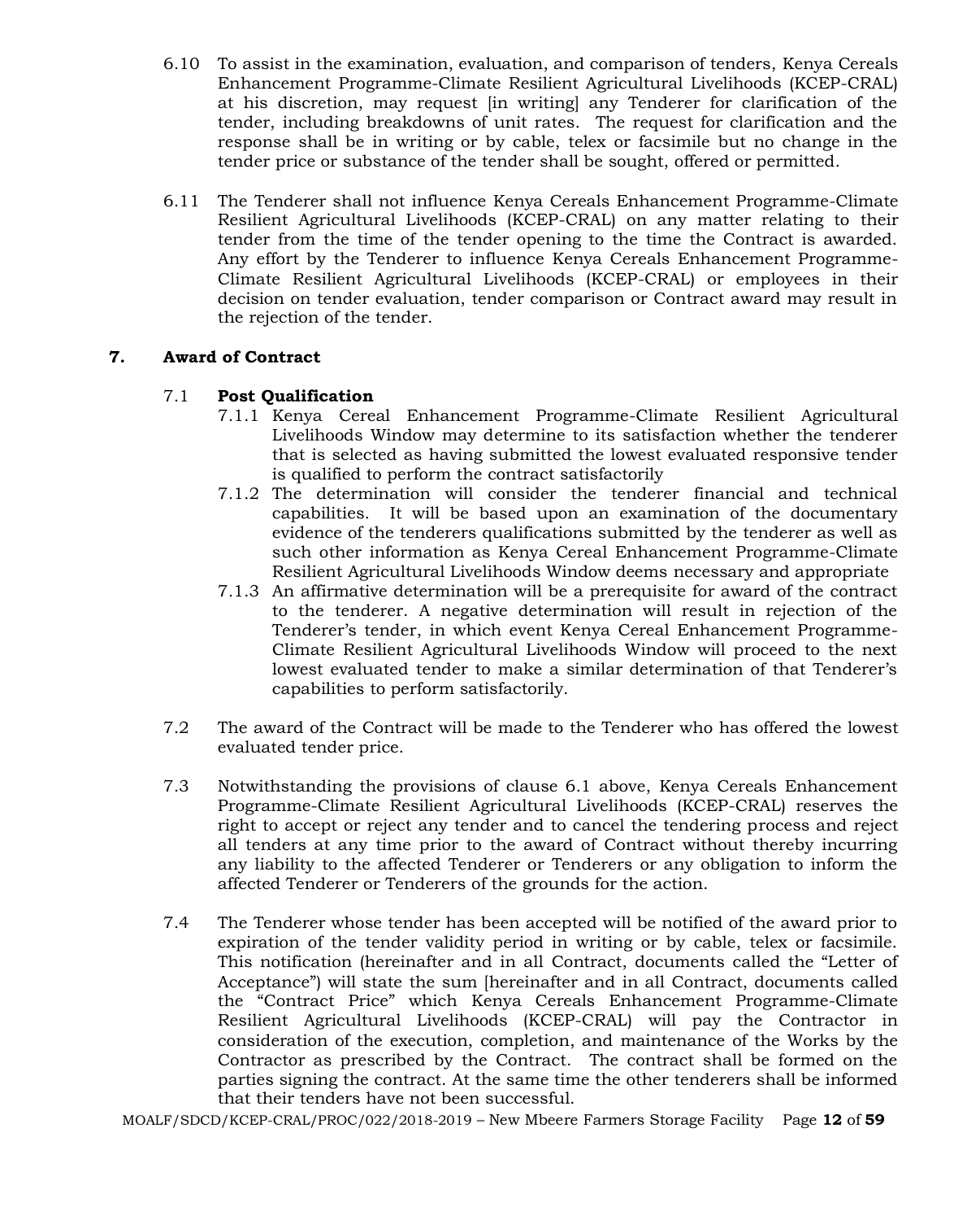- 7.5 The Contract Agreement will incorporate all agreements between Kenya Cereals Enhancement Programme-Climate Resilient Agricultural Livelihoods (KCEP-CRAL) and the successful Tenderer. It will be signed by Kenya Cereals Enhancement Programme-Climate Resilient Agricultural Livelihoods (KCEP-CRAL) and sent to the successful Tenderer, within 30 days following the notification of award. Within 30 days of receipt, the successful Tenderer will sign the Agreement and return it to KCEP-CRAL.
- 7.6 **Within 15 days** after receipt of the Letter of Acceptance, the successful Tenderer shall deliver to Kenya Cereals Enhancement Programme-Climate Resilient Agricultural Livelihoods (KCEP-CRAL) a Performance Security amount stipulated in the Appendix to Conditions of Contract.
- 7.7 The parties to the contract shall have it signed within 30 days from the date of notification of contract award unless there is an administrative review request.
- 7.8 The procuring entity may at any time prior to notification of tender award, terminate or cancel procurement proceedings before without entering into a contract provided the provisions in section 63 of the Act are met.
- 7.9 The procuring entity shall give prompt notice of the termination to the tenderers and on request give its reasons for termination within 14 days of receiving the request from any tenderer.

#### **8. Corrupt and fraudulent practices**

- 8.1 The procuring entity requires that the tenderer observes the highest standard of ethics during the procurement process and execution of the contract. A tenderer shall sign a declaration that he has not and will not be involved in corrupt and fraudulent practices.
- 8.2 The procuring entity will reject a tender if it determines that the tenderer recommended for award has engaged in corrupt and fraudulent practices in competing for the contract in question.
- 8.3 Further a tenderer who is found to have indulged in corrupt and fraudulent practices risks being debarred from participating in public procurement in Kenya.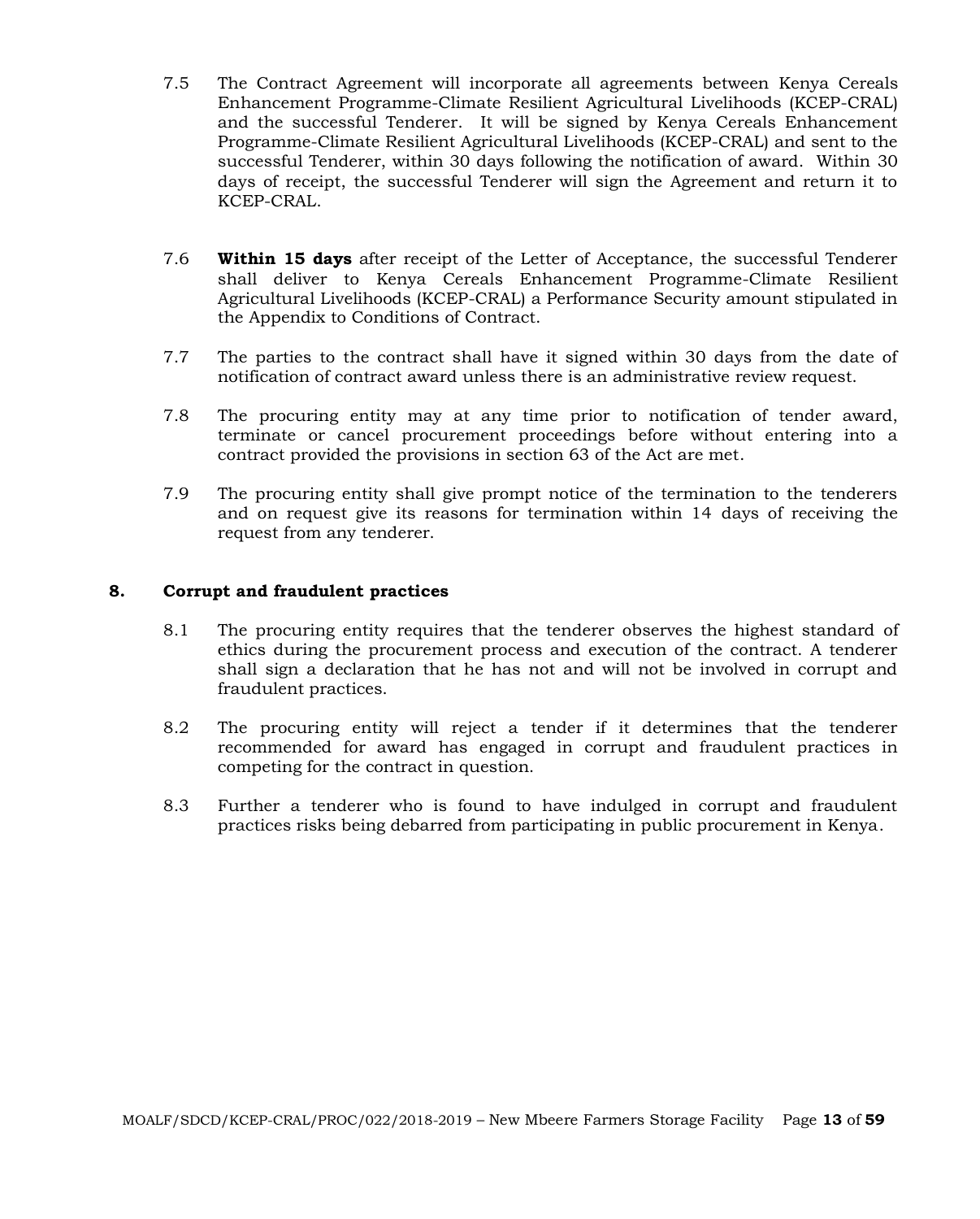# **APPENDIX TO INSTRUCTIONS TO TENDERERS**

The following information regarding the particulars of the tender shall complement, supplement or amend the provisions of the instructions to tenderers. Wherever there is a conflict between the provision of the instructions to tenderers and the provisions of the appendix, the provisions of the appendix herein shall prevail over those of the instructions to tenderers

| <b>INSTRUCTIONS</b>                  | PARTICULARS OF APPENDIX TO INSTRUCTIONS TO TENDERS                                                                                                                                               |
|--------------------------------------|--------------------------------------------------------------------------------------------------------------------------------------------------------------------------------------------------|
| <b>TO</b>                            |                                                                                                                                                                                                  |
| <b>TENDERERS</b><br><b>REFERENCE</b> |                                                                                                                                                                                                  |
| <b>ITT 1.1</b>                       | The invitation is open to all eligible, qualified and competent bidders                                                                                                                          |
|                                      | registered with the National Construction Authority in category 4,5,6 and 7                                                                                                                      |
|                                      | only                                                                                                                                                                                             |
| <b>ITT 1.6</b>                       | The price to be charged for the tender document shall be Kshs.1,000/=<br>$\bullet$                                                                                                               |
|                                      | The document may also be downloaded <b>FREE OF CHARGE</b> from the<br>$\bullet$<br>Ministry's website: www.kilimo.go.ke under "tender" links or from the<br>Programme Website www.kcepcral.go.ke |
| <b>ITT 2.4</b>                       | TENDER FOR REFURBISHMENT AND COMPLETION OF TENDER FOR                                                                                                                                            |
|                                      | REFURBISHMENT WORKS OF NEW MBEERE FARMERS COOPERATIVE                                                                                                                                            |
|                                      | <b>STORAGE</b><br>FACILITY MOALF/SDCD/KCEP-CRAL/022/2018-2019                                                                                                                                    |
|                                      | addressed and delivered to:                                                                                                                                                                      |
|                                      | The Principal Secretary,                                                                                                                                                                         |
|                                      | <b>State Department of Agriculture,</b>                                                                                                                                                          |
|                                      | P.O. Box 30028-00100,                                                                                                                                                                            |
|                                      | Kilimo House, cathedral road, Nairobi                                                                                                                                                            |
|                                      | Tel: 0770174188                                                                                                                                                                                  |
|                                      |                                                                                                                                                                                                  |
|                                      | On or before: 12th February 2019 at 10.00am                                                                                                                                                      |
|                                      |                                                                                                                                                                                                  |
| <b>ITT 3.6</b>                       | Tenders shall remain valid for a period of one hundred and twenty (120)                                                                                                                          |
|                                      | days from the date of submission                                                                                                                                                                 |
| <b>ITT 3.11</b>                      | The tenderer shall furnish, as part of its tender, a tender security for the                                                                                                                     |
|                                      | amount of Ksh 100,000 with a Validity period of 150days                                                                                                                                          |
| <b>ITT 5.1</b>                       | There shall be a mandatory site visit that will be conducted <b>31st January</b>                                                                                                                 |
|                                      | 2019 at 9:00am at Mbeere South Sub County Agricultural offices at Kiritiri<br>trading centre                                                                                                     |
|                                      |                                                                                                                                                                                                  |
|                                      | located in Mbeere south sub County of Embu County at Kiritiri market,                                                                                                                            |
|                                      | approximately 30 km from Embu town and a site visit certificate issued                                                                                                                           |
| <b>ITT 6.1</b>                       | Tenders will be opened on $12th$ February 2019 at 10.30am in the                                                                                                                                 |
|                                      | presence of the candidates' Representatives who choose to attend at                                                                                                                              |
|                                      | boardroom on 7th floor, Kilimo House.                                                                                                                                                            |
|                                      |                                                                                                                                                                                                  |
|                                      |                                                                                                                                                                                                  |
|                                      |                                                                                                                                                                                                  |
|                                      |                                                                                                                                                                                                  |
|                                      |                                                                                                                                                                                                  |
|                                      |                                                                                                                                                                                                  |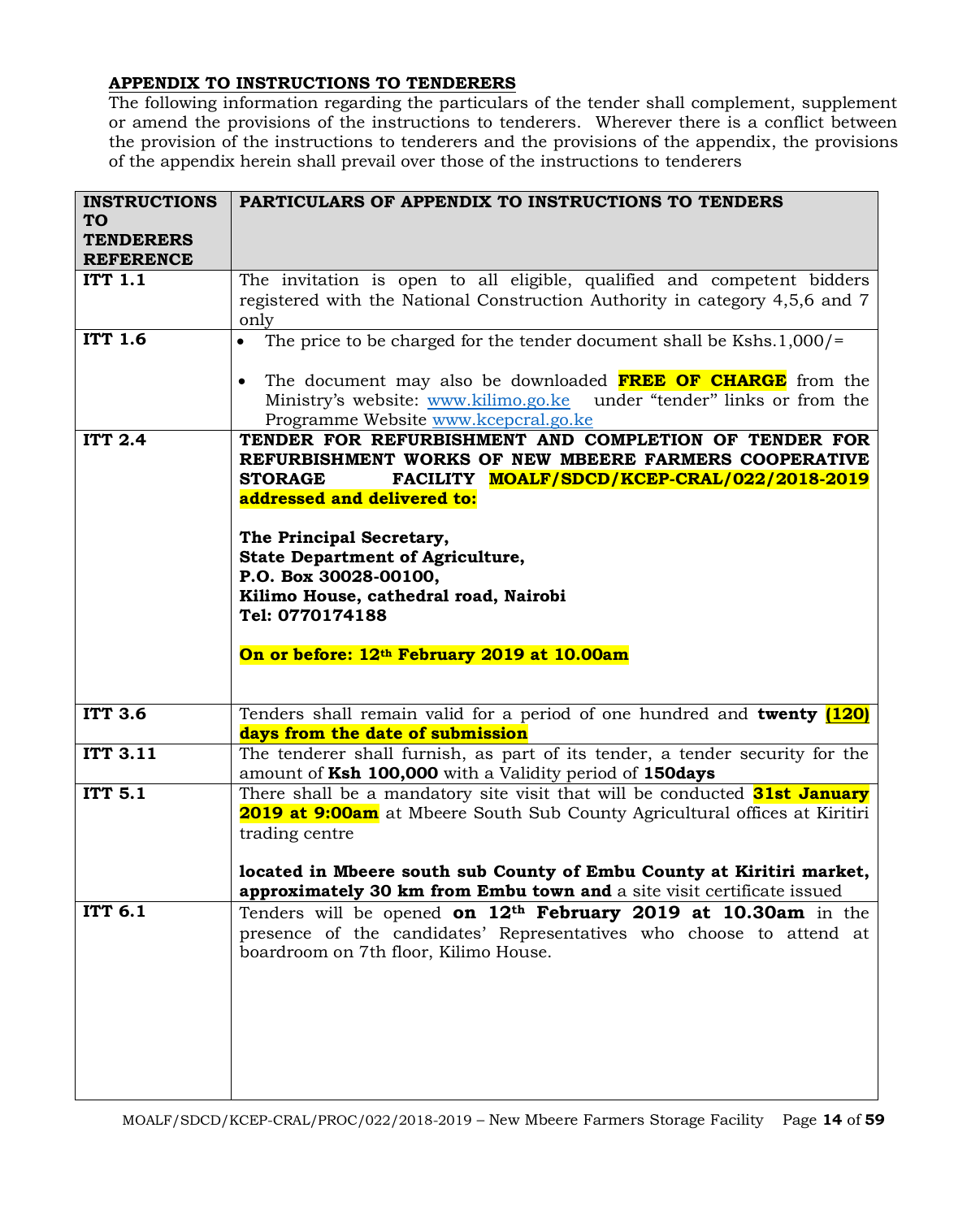| ITT 5.6.2 |                                                                                                                                                                                                                                                                                                                                                                                                                                                                                                                                                                                                                                                                                                                                                                                                                                                                                                                                                                                                                                                                                                                                                                                                                                                                                                                                                                                                                                                                                                                                                                                                                                                                                                                                                                               |                              |  |  |
|-----------|-------------------------------------------------------------------------------------------------------------------------------------------------------------------------------------------------------------------------------------------------------------------------------------------------------------------------------------------------------------------------------------------------------------------------------------------------------------------------------------------------------------------------------------------------------------------------------------------------------------------------------------------------------------------------------------------------------------------------------------------------------------------------------------------------------------------------------------------------------------------------------------------------------------------------------------------------------------------------------------------------------------------------------------------------------------------------------------------------------------------------------------------------------------------------------------------------------------------------------------------------------------------------------------------------------------------------------------------------------------------------------------------------------------------------------------------------------------------------------------------------------------------------------------------------------------------------------------------------------------------------------------------------------------------------------------------------------------------------------------------------------------------------------|------------------------------|--|--|
|           | <b>Evaluation Criteria</b><br>#                                                                                                                                                                                                                                                                                                                                                                                                                                                                                                                                                                                                                                                                                                                                                                                                                                                                                                                                                                                                                                                                                                                                                                                                                                                                                                                                                                                                                                                                                                                                                                                                                                                                                                                                               |                              |  |  |
|           | 1.                                                                                                                                                                                                                                                                                                                                                                                                                                                                                                                                                                                                                                                                                                                                                                                                                                                                                                                                                                                                                                                                                                                                                                                                                                                                                                                                                                                                                                                                                                                                                                                                                                                                                                                                                                            |                              |  |  |
|           | <b>Mandatory Evaluation Criteria: -</b><br>Stage One: Mandatory / Preliminary Evaluation:<br>1. <b>Certified Copy</b> of Certificate of Incorporation.<br>2. Certified Copy of Registration Certificate with the<br>National Construction Authority (NCA) in Category<br>4, 5, 6 and 7 for building works<br>3. Valid NCA practicing license<br>4. Copy of Valid Tax Compliance Certificate (will be<br>verified on the KRA TCC Checker<br>5. <b>Certified Copy</b> of Valid business permit (trade<br>license)<br>6. Certified Copy of CR12 Form<br>7. Duly filled, signed and stamped business<br>questionnaire form in all sections<br>8. Duly filled, signed and stamped qualification<br>questionnaire form in all sections<br>9. Duly filled and Signed Form of Tender<br>10. Tender Security of Ksh 100,000.00<br>11. Mandatory Site Visit attendance certificate<br>$\checkmark$ Representatives of the Programme shall be<br>available to meet the intending tenderers at<br>the Site. Tenderers must provide their own<br>transport.<br>$\checkmark$ The representatives <b>will not</b> be available at<br>any other time for site inspection visits. Each<br>tenderer shall complete the Certificate of<br>Tenderer's Visit to the Site at the time of the<br>organized site visit.<br>$\checkmark$ Non- attendance of the Mandatory site and<br>Pre-tender meeting visit will lead to<br>automatic disqualification of a Tenderer<br>12. Duly serialized and or paginated bid document<br>including all the attachments in the bid<br>document in a <mark>SEQUENTIAL</mark> manner<br>Note:<br>$\ddot{\bullet}$ Bidders shall ensure that all the mandatory forms<br>and the standard forms attached in the bid<br>document are duly filled, signed and stamped. | <b>Mandatory</b><br>(Yes/NO) |  |  |
|           | $\ddagger$ Bidders shall ensure that the submitted bid is a                                                                                                                                                                                                                                                                                                                                                                                                                                                                                                                                                                                                                                                                                                                                                                                                                                                                                                                                                                                                                                                                                                                                                                                                                                                                                                                                                                                                                                                                                                                                                                                                                                                                                                                   |                              |  |  |
|           | well-organized bid document, with a reference<br>table of contents including all the attachments in<br>the bid                                                                                                                                                                                                                                                                                                                                                                                                                                                                                                                                                                                                                                                                                                                                                                                                                                                                                                                                                                                                                                                                                                                                                                                                                                                                                                                                                                                                                                                                                                                                                                                                                                                                |                              |  |  |
|           | All items must be submitted to proceed to the next<br>stage.                                                                                                                                                                                                                                                                                                                                                                                                                                                                                                                                                                                                                                                                                                                                                                                                                                                                                                                                                                                                                                                                                                                                                                                                                                                                                                                                                                                                                                                                                                                                                                                                                                                                                                                  |                              |  |  |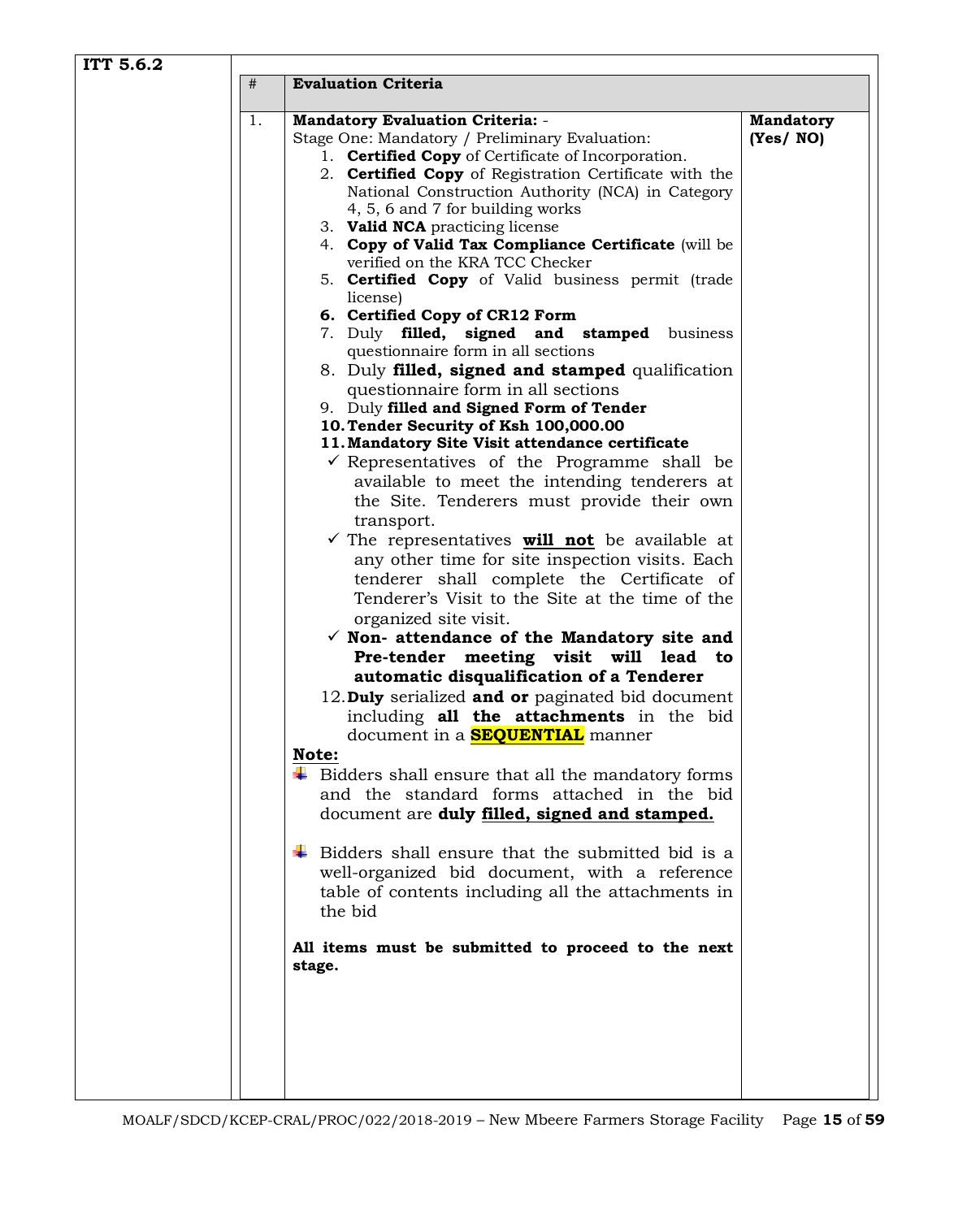|                   | 2. | <b>Technical Evaluation</b>                                                                                                                                                                                                                                                                                                                                                                                                                                                                                                                                                                                                                                                                                                                                                                                                      | Pass/Fail |
|-------------------|----|----------------------------------------------------------------------------------------------------------------------------------------------------------------------------------------------------------------------------------------------------------------------------------------------------------------------------------------------------------------------------------------------------------------------------------------------------------------------------------------------------------------------------------------------------------------------------------------------------------------------------------------------------------------------------------------------------------------------------------------------------------------------------------------------------------------------------------|-----------|
|                   |    | 1. Provide Evidence of previous works done in the last<br>three years with an annual turnover of Ksh<br>3,000,000.00 as Building contractor, management<br>contractor or subcontractor<br>2. Provide three (3) documentary evidence for<br>completion of works in the last three years. (Attach<br>Completion Certificates, contracts, letter of<br>reference giving details of the contract, value,<br>contact person and period of contract)<br>3. Provide Evidence of a reliable line of credit of a<br>minimum of Ksh 3,000,000.00<br>4. Provide Evidence that the construction firm is<br>equipped with skilled personnel that includes:<br>1. The Site Agent and the Foreman should have a<br>minimum of a diploma in construction<br>management and related field: Must Attach<br>copies of Qualification attained and CV |           |
|                   |    | All the documents must be submitted to proceed to<br>financial Evaluation                                                                                                                                                                                                                                                                                                                                                                                                                                                                                                                                                                                                                                                                                                                                                        |           |
|                   | 3. | <b>Financial Evaluation</b>                                                                                                                                                                                                                                                                                                                                                                                                                                                                                                                                                                                                                                                                                                                                                                                                      |           |
|                   |    | 1. Award shall be done on the lowest evaluated total<br>bid<br>2. The bidder with the lowest evaluated financial bid<br>will be recommended for the award of the contract<br>for the works<br>3. In case of discrepancy between unit price and total<br>in the price schedules/ BOQ, the unit price shall<br>prevail.<br>4. If there is a tie on the lowest quoted sum price,<br>competitive negotiations as prescribed in section<br>132 of the PPAD ACT 2015 shall be used to<br>determine award.<br>5. A person <b>shall not</b> be disqualified on the basis that<br>a bidder quoted above or below a certain percentage<br>of engineers estimate                                                                                                                                                                            |           |
| Opening<br>Tender |    | of   <b>Clause 82:</b> There shall be no correction of errors. The tender sum submitted<br>and read out during the tender opening shall be absolute and final and shall<br>not be subject of correction, adjustment or amendment in any way by any<br>person or entity.                                                                                                                                                                                                                                                                                                                                                                                                                                                                                                                                                          |           |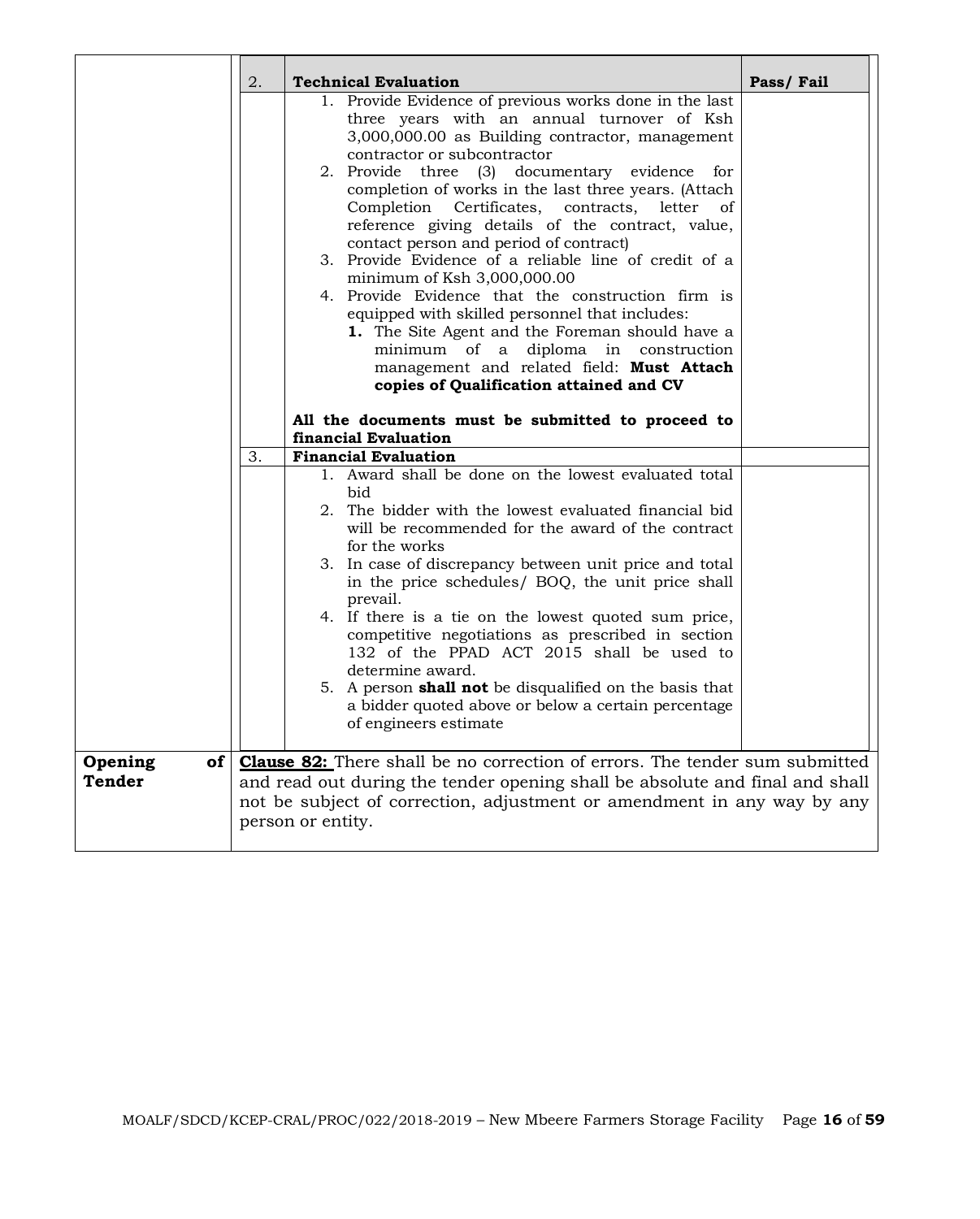# **SECTION III: CONDITIONS OF CONTRACT**

| 1.<br>2. |                                              | 18<br>19       |
|----------|----------------------------------------------|----------------|
| 3.       | EMPLOYER'S REPRESENTATIVE'S DECISIONS        | 19             |
| 4.       | WORKS, LANGUAGE AND LAW OF CONTRACT          | 19             |
| 5.       | SAFETY, TEMPORARY WORKS AND DISCOVERIES      | 20             |
| 6.       |                                              | 20             |
| 7.       |                                              | 20             |
| 8.       |                                              | 20             |
| 9.       |                                              | 20             |
|          |                                              | 21             |
|          |                                              | 21             |
|          | 12. BILLS OF QUANTITIES/SCHEDULE OF RATES    | 22             |
|          | 14. PAYMENT CERTIFICATES AND FINAL ACCOUNT   | 22<br>23       |
|          |                                              | 24             |
|          |                                              | 24<br>25<br>25 |
|          | 20. CORRUPT GIFTS AND PAYMENTS OF COMMISSION | 27<br>28       |
| 22.      | APPENDIX TO CONDITIONS OF CONTRACT           | 29             |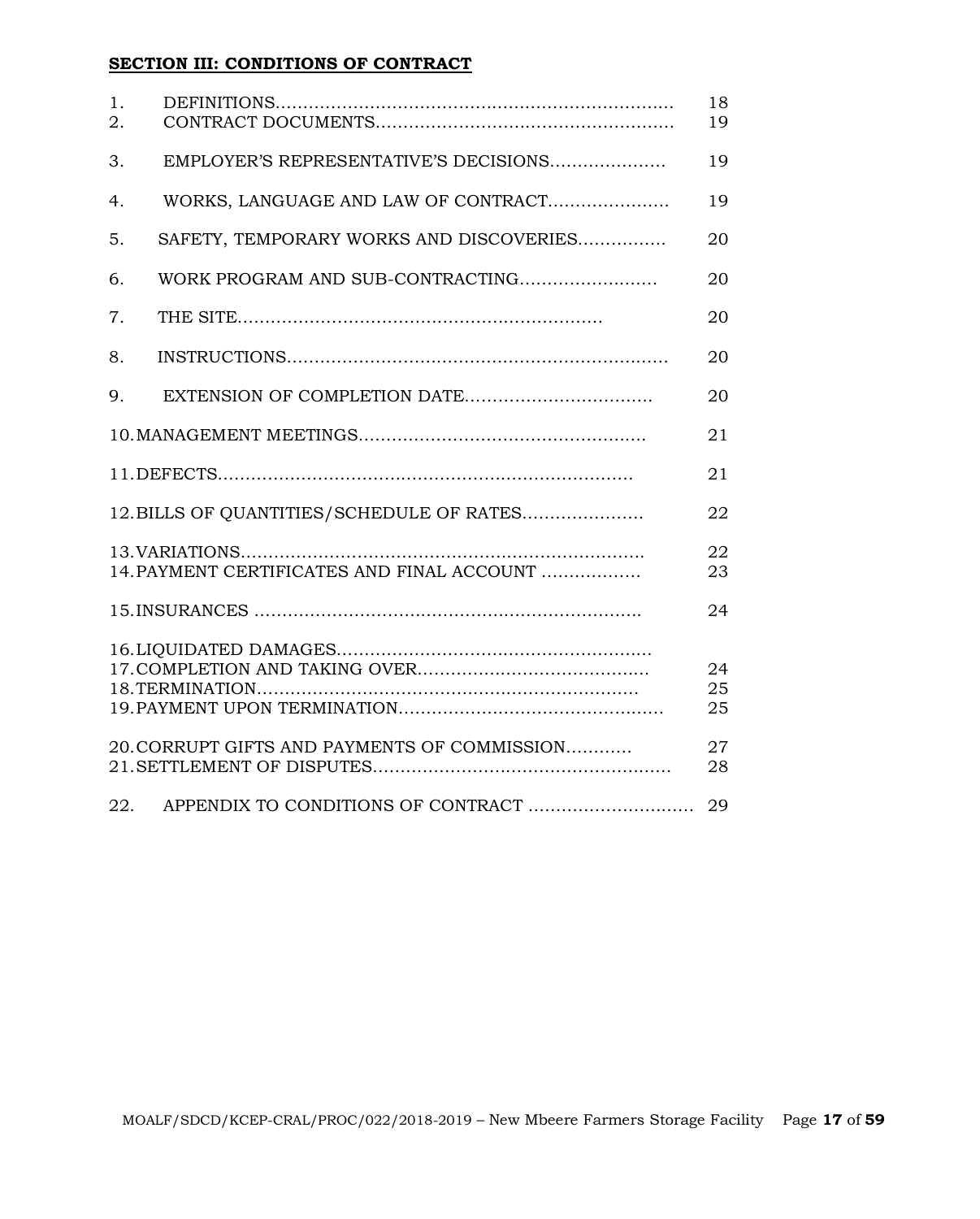#### **SECTION III - CONDITIONS OF CONTRACT**

#### **1. Definitions**

1.1 In this Contract, except where context otherwise requires, the following terms shall be interpreted as indicated;

**"Bills of Quantities" means** the priced and completed Bill of Quantities forming part of the tender.

**"Schedule of Rates"** means the priced Schedule of Rates forming part of the tender.

**"The Completion Date" means** the date of completion of the Works as certified by the Employer's Representative.

**"The Contract"** means the agreement entered into by Kenya Cereals Enhancement Programme-Climate Resilient Agricultural Livelihoods (KCEP-CRAL) and the Contractor as recorded in the Agreement Form and signed by the parties.

**"The Contractor" refers** to the person or corporate body whose tender to carry out the Works has been accepted by the Employer.

**"The Contractor's Tender"** is the completed tendering document submitted by the Contractor to the Employer.

**"The Contract Price" is** the price stated in the Letter of Acceptance.

**"Days" are** calendar days; **"Months"** are calendar months.

**"A Defect"** is any part of the Works not completed in accordance with the Contract.

**"The Defects Liability Certificate" is** the certificate issued by Employer's Representative upon correction of defects by the Contractor.

**"The Defects Liability Period" is** the period named in the Appendix to Conditions of Contract and calculated from the Completion Date.

**"Drawings" include** calculations and other information provided or approved by the Employer's Representative for the execution of the Contract.

**"Employer" is** KCEP-CRAL and is the party who employs the Contractor to carry out the Works.

**"Equipment" is** the Contractor's machinery and vehicles brought temporarily to the Site for the execution of the Works.

**"Site" means** the place or places where the permanent Works are to be carried out including workshops where the same is being prepared.

**"Materials" are** all supplies, including consumables, used by the Contractor for incorporation in the Works.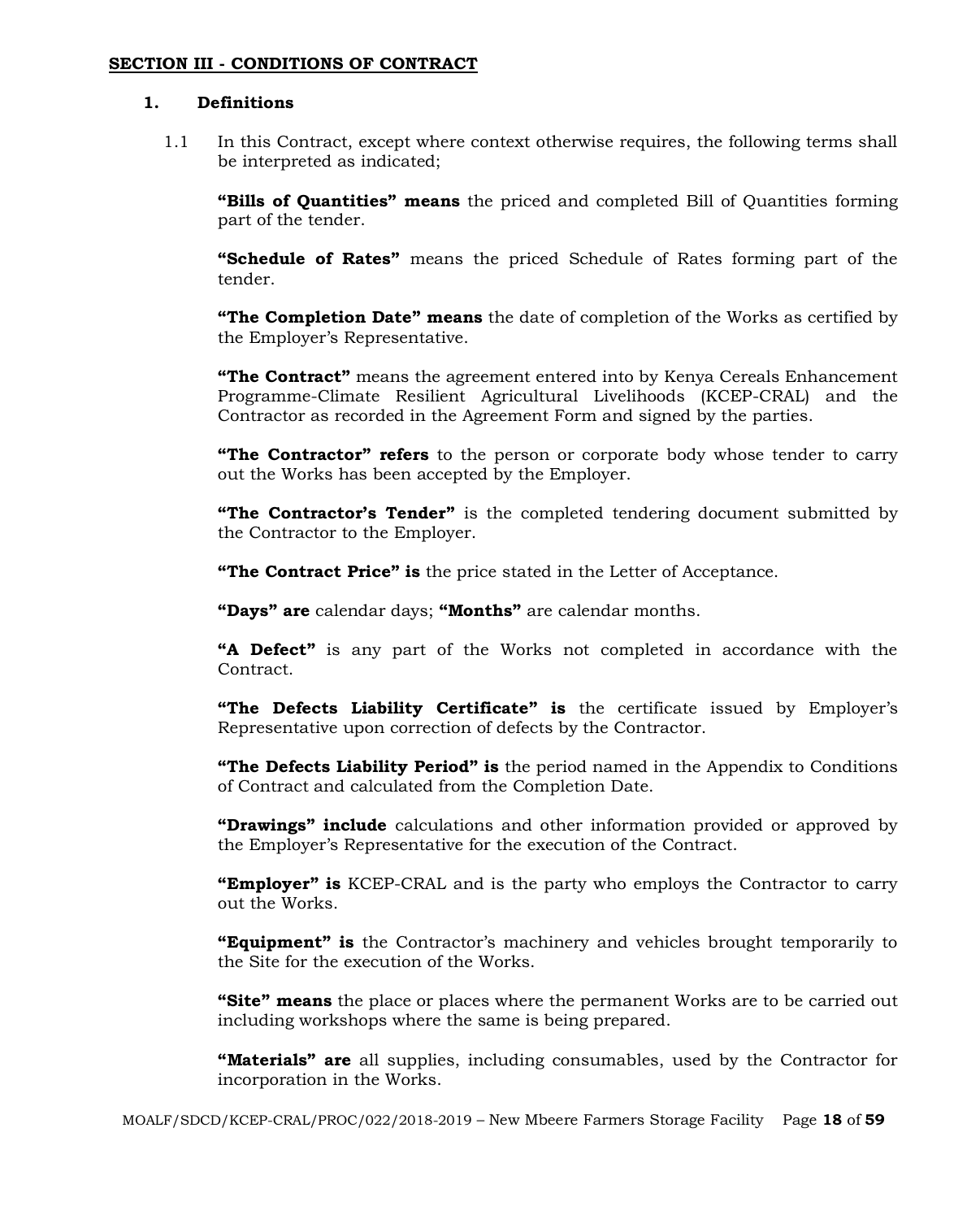**"Employer's Representative" is** the person appointed by Kenya Cereals Enhancement Programme-Climate Resilient Agricultural Livelihoods (KCEP-CRAL) and notified to the Contractor for the purpose of supervision of the Works.

**"Specification" means** the Specification of the Works included in the Contract.

**"Start Date" is** the date when the Contractor shall commence execution of the Works.

**"A Subcontractor" is** a person or corporate body who has a Contract with the Contractor to carry out a part of the Work in the Contract, which includes Work on the Site.

**"Temporary works" are** works designed, constructed, installed, and removed by the Contractor which are needed for construction or installation of the Works.

**"A Variation" is** an instruction given by the Employer's Representative which varies the Works.

**"The Works" are** what the Contract requires the Contractor to construct, install, and turnover to the Employer.

## **2. Contract Documents**

- 2.1 The following documents shall constitute the Contract documents and shall be interpreted in the following order of priority;
	- (1) Agreement,
	- (2) Letter of Acceptance,
	- (3) Contractor's Tender,
	- (4) Conditions of Contract,
	- (5) Specifications,
	- (6) Drawings,
	- (7) Bills of Quantities or Schedule of Rates

## **3. Employer's Representative's Decisions**

3.1 Except where otherwise specifically stated, the Employer's Representative will decide contractual matters between KCEP-CRAL and the Contractor in the role representing the Employer.

#### **4. Works, Language and Law of Contract**

- 4.1 The Contractor shall construct and install the Works in accordance with the Contract documents. The Works may commence on the Start Date and shall be carried out in accordance with the Program submitted by the Contractor, as updated with the approval of the Employer's Representative, and complete them by the Intended Completion Date.
- 4.2 The ruling language of the Contract shall be English language and the law governing the Contract shall be the law of the Republic of Kenya.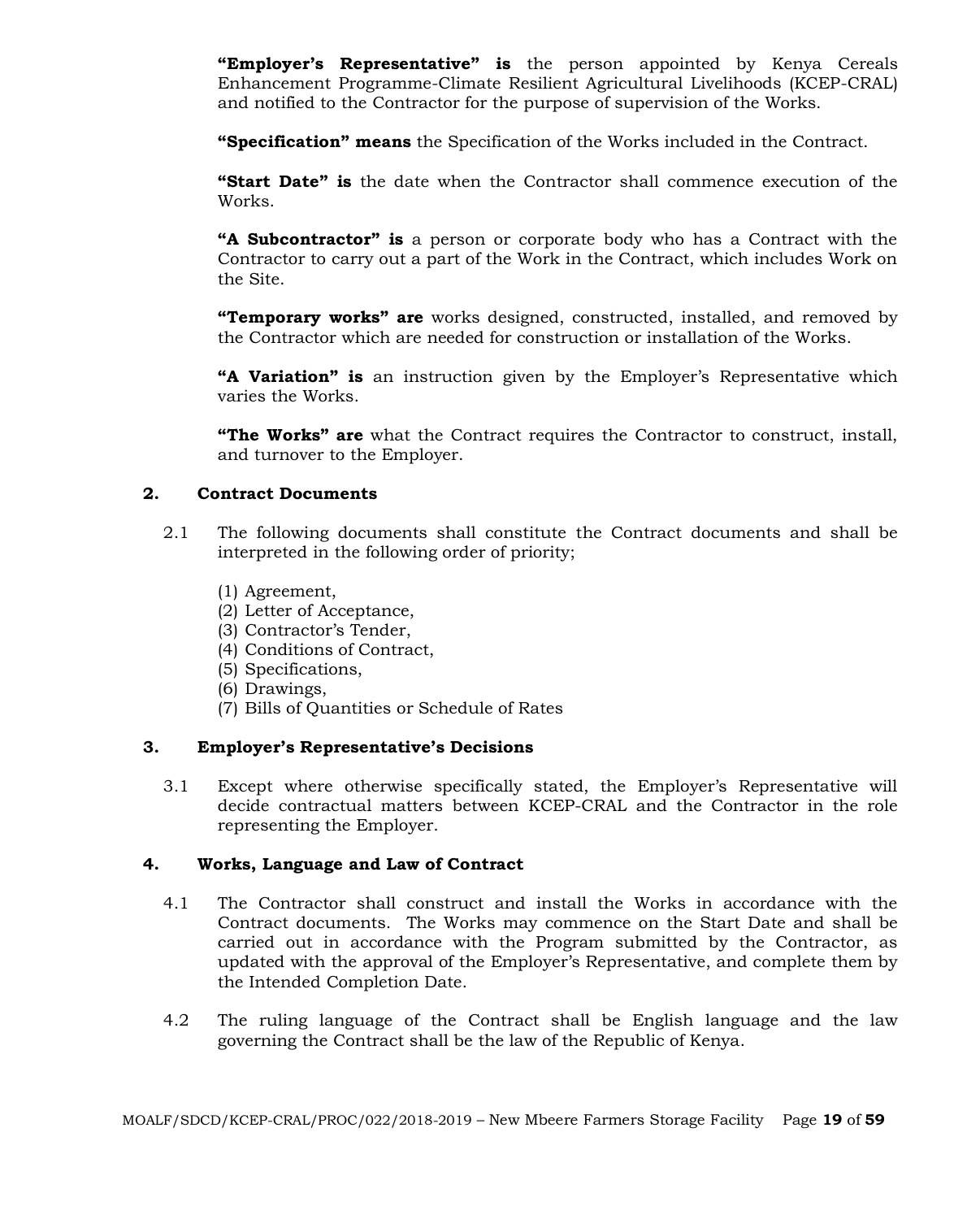## **5. Safety, Temporary works and Discoveries**

- 5.1 The Contractor shall be responsible for design of temporary works and shall obtain approval of third parties to the design of the temporary works where required.
- 5.2 The Contractor shall be responsible for the safety of all activities on the Site.
- 5.3 Any thing of historical or other interest or significant value unexpectedly discovered on the Site shall be the property of the Employer. The Contractor shall notify the Employer's Representative of such discoveries and carry out the Employer's Representative's instructions for dealing with them.

## **6. Work Program and Sub-contracting**

- 6.2 Within seven days after Site possession date, the Contractor shall submit to the Employer's Representative for approval a program showing the general methods, arrangements, order and timing for all the activities in the Works.
- 6.3 The Contractor shall not sub-contract the Works (but only to a maximum of 25 percent of the Contract Price) with the approval of the Employer's Representative. However, he shall not assign the Contract without the approval of Kenya Cereals Enhancement Programme-Climate Resilient Agricultural Livelihoods (KCEP-CRAL) in writing. Sub-contracting shall not alter the Contractor's obligations.

# **7. The site**

- 7.1 Kenya Cereals Enhancement Programme-Climate Resilient Agricultural Livelihoods (KCEP-CRAL) shall give possession of all parts of the Site to the Contractor.
- 7.2 The Contractor shall allow the Employer's Representative and any other person authorized by the Employer's Representative, access to the Site and to any place where work in connection with the Contract is being carried out or is intended to be carried out.

## **8. Instructions**

8.1 The Contractor shall carry out all instructions of the Employer's Representative which are in accordance with the Contract.

## **9. Extension of Completion Date**

- 9.1 The Employer's Representative shall extend the Completion Date if an occurrence arises which makes it impossible for completion to be achieved by the Intended Completion Date. The Employer's Representative shall decide whether and by how much to extend the Completion Date.
- 9.2 For the purposes of this clause, the following occurrences shall be valid for consideration;

Delay by: - (a) force majeure, or

(b) reason of any exceptionally adverse weather conditions, or

MOALF/SDCD/KCEP-CRAL/PROC/022/2018-2019 – New Mbeere Farmers Storage Facility Page **20** of **59**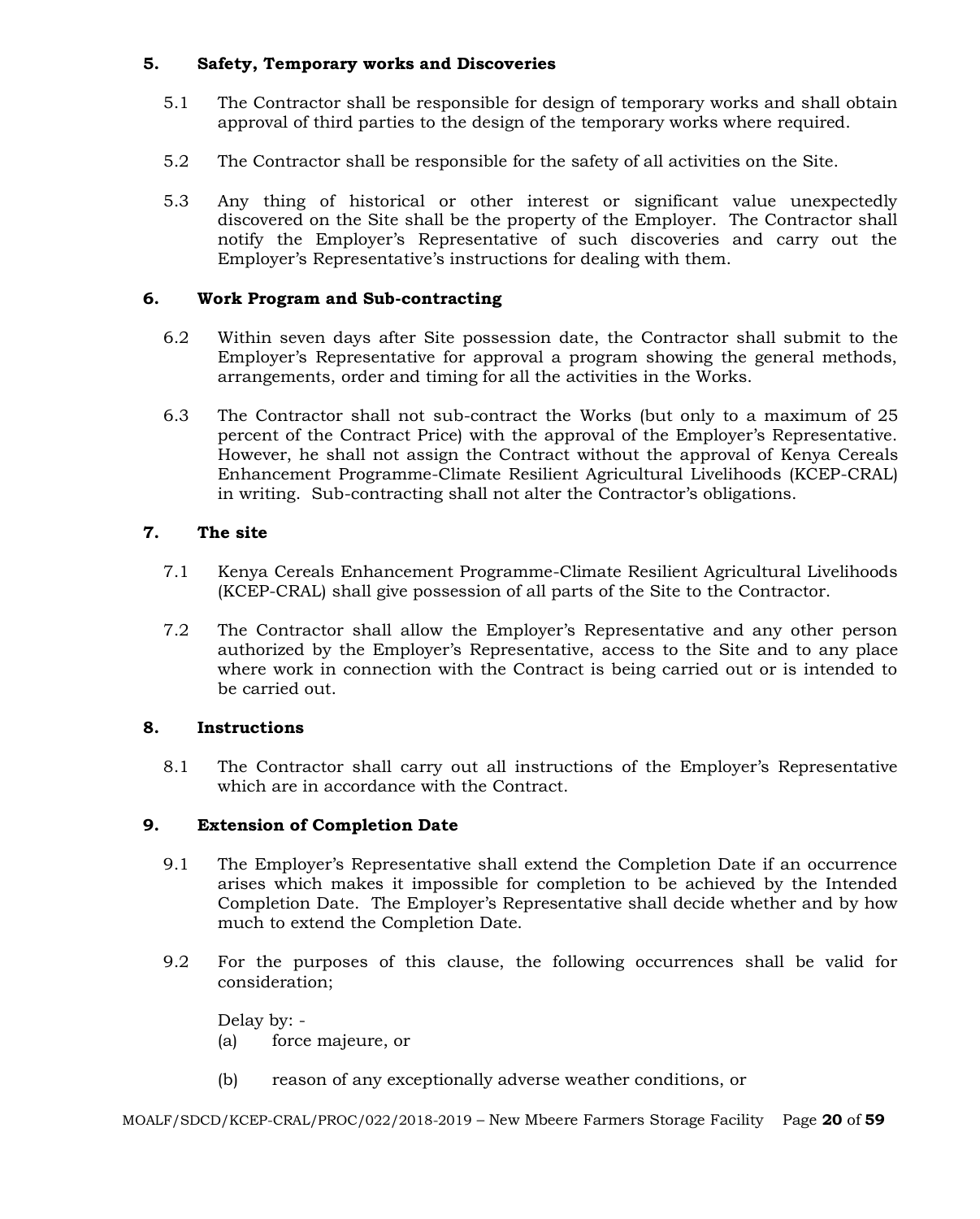- (c) reason of civil commotion, strike or lockout affecting any of the trades employed upon the Works or any of the trades engaged in the preparation, manufacture or transportation of any of the goods or materials required for the Works, or
- (d) reason of the Employer's Representative's instructions issued under these Conditions, or
- (e) reason of the contractor not having received in due time necessary instructions, drawings, details or levels from the Employer's Representative for which he specifically applied in writing on a date which having regard to the date for Completion stated in the appendix to these Conditions or to any extension of time then fixed under this clause was neither unreasonably distant from nor unreasonably close to the date on which it was necessary for him to receive the same, or
- (f) delay on the part of artists, tradesmen or others engaged by Kenya Cereals Enhancement Programme-Climate Resilient Agricultural Livelihoods (KCEP-CRAL) in executing work not forming part of this Contract, or
- (g) reason of delay by statutory or other services providers or similar bodies engaged directly by the Employer, or
- (h) reason of opening up for inspection of any Work covered up or of the testing or any of the Work, materials or goods in accordance with these conditions unless the inspection or test showed that the Work, materials or goods were not in accordance with this Contract, or
- (i) reason of delay in appointing a replacement Employer's Representative, or
- (j) reason of delay caused by the late supply of goods or materials or in executing Work for which Kenya Cereals Enhancement Programme-Climate Resilient Agricultural Livelihoods (KCEP-CRAL) or his agents are contractually obliged to supply or to execute as the case may be, or
- (k) delay in receiving possession of or access to the Site.

## **10. Management Meetings**

- 10.1 A Contract management meeting shall be held regularly and attended by the Employer's Representative and the Contractor. Its business shall be to review the plans for the remaining Work. The Employer's Representative shall record the business of management meetings and provide copies of the record to those attending the meeting and the Employer. The responsibility of the parties for actions to be taken shall be decided by the Employer's Representative either at the management meeting or after the management meeting and stated in writing to all who attend the meeting.
- 10.2 Communication between parties shall be effective only when in writing.

## **11. Defects**

MOALF/SDCD/KCEP-CRAL/PROC/022/2018-2019 – New Mbeere Farmers Storage Facility Page **21** of **59** 11.1 The Employer's Representative shall inspect the Contractor's work and notify the Contractor of any defects that are found. Such inspection shall not affect the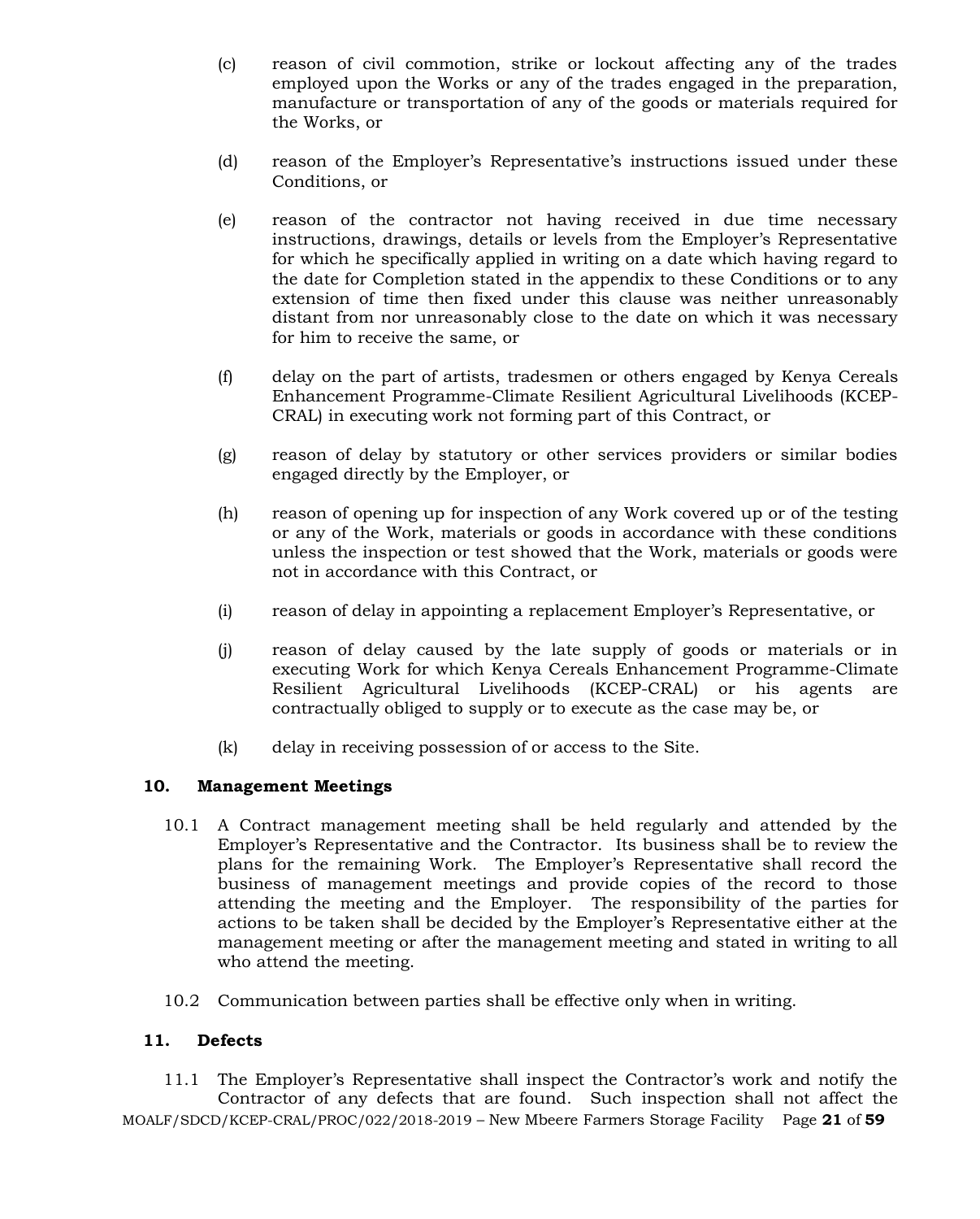Contractor's responsibilities. The Employer's Representative may instruct the Contractor to search for a defect and to uncover and test any Work that the Employer's Representative considers may have a defect. Should the defect be found, the cost of uncovering and making good shall be borne by the Contractor. However, if there is no defect found, the cost of uncovering and making good shall be treated as a variation and added to the Contract Price.

- 11.2 The Employer's Representative shall give notice to the Contractor of any defects before the end of the Defects Liability Period, which begins at Completion, and is defined in the Appendix to Conditions of Contract.
- 11.3 Every time notice of a defect is given, the Contractor shall correct the notified defect within the length of time specified by the Employer's Representative's notice. If the Contractor has not corrected a defect within the time specified in the Employer's Representative's notice, the Employer's Representative will assess the cost of having the defect corrected by other parties and such cost shall be treated as a variation and be deducted from the Contract Price.

#### **12. Bills of Quantities**

- 12.1 The Bills of Quantities shall contain items for the construction, installation, testing and commissioning of the Work to be done by the Contractor. The Contractor will be paid for the quantity of the Work done at the rates in the Bills of Quantities/Schedule of Rates for each item. Items against which no rate is entered by the Tenderer will not be paid for when executed and shall be deemed covered by the rates for other items in the Bills of Quantities/Schedule of Rates.
- 12.2 Where Bills of Quantities do not form part of the Contract, the Contract Price shall be a lump sum (which shall be deemed to have been based on the rates in the Schedule of Rates forming part of the tender) and shall be subject to remeasurement after each stage.

## **13. Variations**

- 13.1 An amendment or a variation to a contract resulting from the contract shall only be effective only:
	- a) The Variation or amendment has been approved in writing by the respective awarding authority
	- b) The Variation is after twelve months from the date of signing the contract.
- 13.2 The Contractor shall provide the Employer's Representative with a quotation for carrying out the variations when requested to do so. The Employer's Representative shall assess the quotation and shall obtain the necessary authority from Kenya Cereals Enhancement Programme-Climate Resilient Agricultural Livelihoods (KCEP-CRAL) before the variation is ordered.
- 13.3 If the Work in the variation corresponds with an item description in the Bill of Quantities/Schedule of Rates, the rate in the Bill of Quantities/Schedule of Rates shall be used to calculate the value of the variation. If the nature of the Work in the variation does not correspond with items in the Bill of Quantities/Schedule of Rates, the quotation by the Contractor shall be in the form of new rates for the relevant items of Work.

MOALF/SDCD/KCEP-CRAL/PROC/022/2018-2019 – New Mbeere Farmers Storage Facility Page **22** of **59** 13.4 If the Contractor's quotation is unreasonable, the Employer's Representative may order the variation and make a change to the Contract Price, which shall be based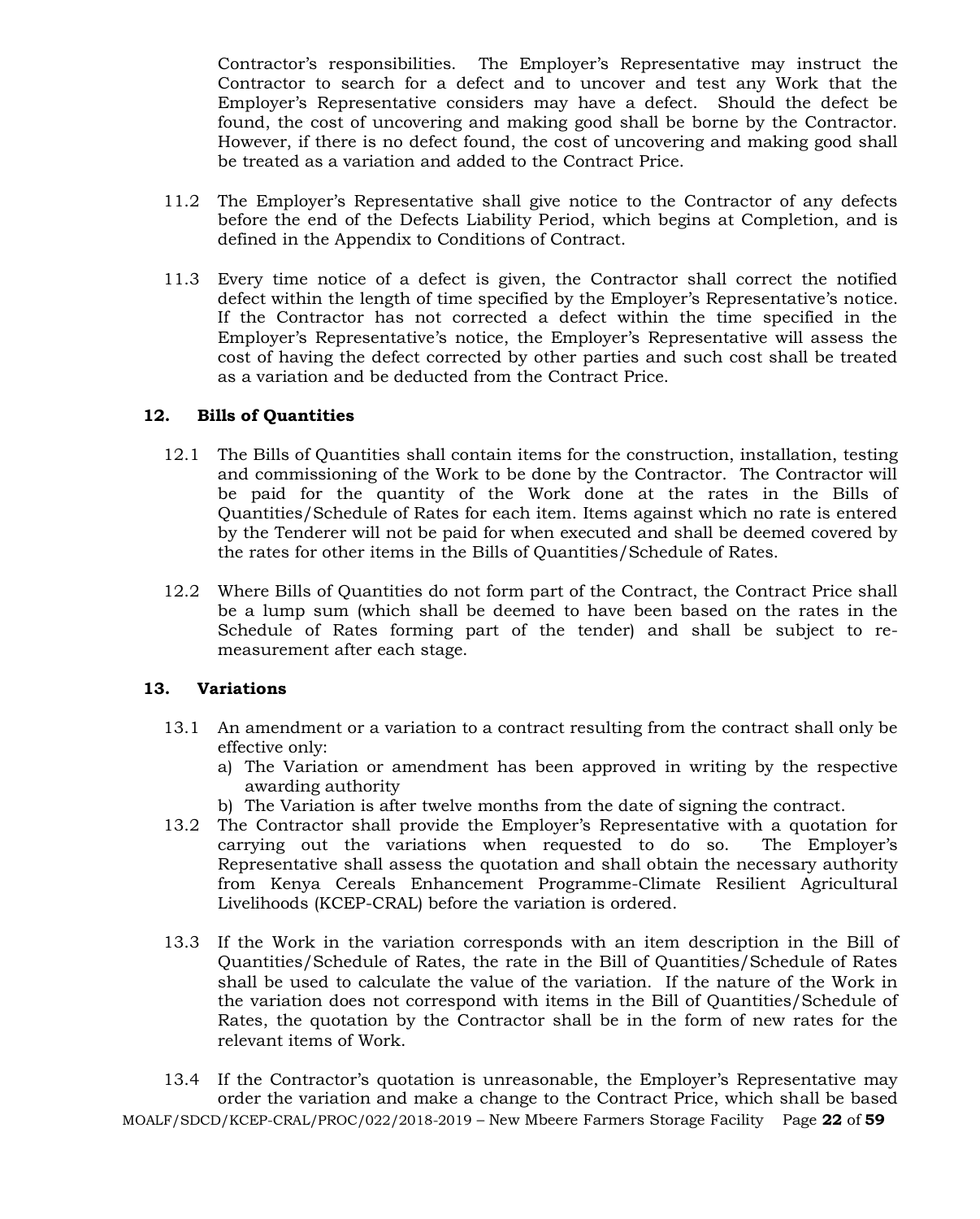on the Employer's Representative's own forecast of the effects of the variation on the Contractor's costs.

#### **14. Payment Certificates and Final Account**

14.1 The Contractor shall be paid after each of the following stages of Work listed here below (subject to re-measurement by the Employer's Representative of the Work done in each stage before payment is made). In case of lump-sum Contracts, the valuation for each stage shall be based on the quantities so obtained in the remeasurement and the rates in the Schedule of Rates.

(i) Advance payment: There shall be no advance payment for the refurbishment works in this contract.

- (ii) First stage: construction of walls and fitting of windows and doors
- (iii) Second stage: Electrical works, painting and other fittings
- (iv) Third stage: End of defect liability period
- (v) After defects liability period
- 14.2 Upon deciding that Works included in a particular stage are complete, the Contractor shall submit to the Employer's Representative his application for payment. The Employer's Representative shall check, adjust if necessary and certify the amount to be paid to the Contractor within 21 days of receipt of the Contractor's application. KCEP-CRAL shall pay the Contractor the amounts so certified within 30 days of the date of issue of each Interim Certificate.
- 14.3 The Contractor shall supply the Employer's Representative with a detailed final account of the total amount that the Contractor considers payable under the Contract before the end of the Defects Liability Period. The Employer's Representative shall issue a Defect Liability Certificate and certify any final payment that is due to the Contractor within 30 days of receiving the Contractor's account if it is correct and complete. If it is not, the Employer's Representative shall issue within 21 days a schedule that states the scope of the corrections or additions that are necessary. If the final account is still unsatisfactory after it has been resubmitted, the Employer's Representative shall decide on the amount payable to the Contractor and issue a Final Payment Certificate. Kenya Cereals Enhancement Programme-Climate Resilient Agricultural Livelihoods shall pay the Contractor the amount so certified within 60 days of the issue of the Final Payment Certificate.
- 14.4 If the period laid down for payment to the Contractor upon each of the Employer's Representative' Certificate by Kenya Cereals Enhancement Programme-Climate Resilient Agricultural Livelihoods (KCEP-CRAL) has been exceeded, the Contractor shall be entitled to claim simple interest calculated pro-rata on the basis of the number of days delayed at the

Central Bank of Kenya's average base lending rate prevailing on the first day the payment becomes overdue. The Contractor will be required to notify Kenya Cereals Enhancement Programme-Climate Resilient Agricultural Livelihoods (KCEP-CRAL) within 15 days of receipt of delayed payments of his intentions to claim interest.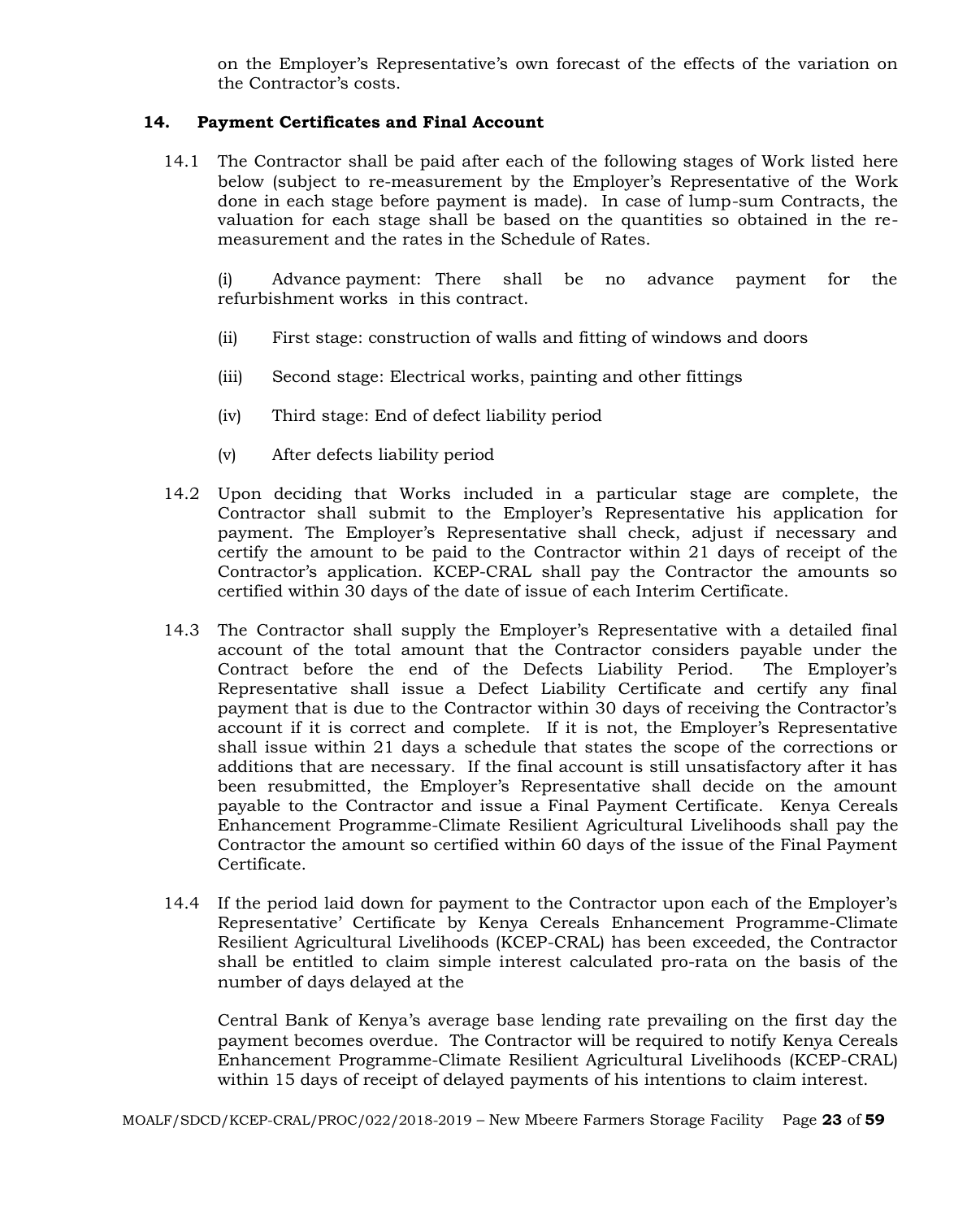# **15. Interim Payment Certificate**

- 15.1 The Contractor shall forward to the Engineer an Interim Payment Certificate based on the conditions stipulated in clause 14.1. The Engineer if necessary shall prompt and make any further amendments and corrections to the Interim Payment Certificate.
- 15.2 The Engineer shall not unreasonably withhold certifying an Interim Payment Certificate and in case of likely delay in establishing the value of an item, such item may be set aside and the remainder certified for payment.
- 15.3 Within 21 days after receipt of the Interim Payment Certificate and subject to the Contractor having made such further amendments and corrections as the Engineer may require, the Engineer will forward to the Client the certified Interim Payment Certificate.

# **16. Employment of Local Personnel**

16.1 The Contractor is encouraged, to the extent practicable and reasonable, to employ staff and labour with appropriate qualifications and experience who are local citizens.

# **17. Safety, Security and Protection of The Environment**

- 17.1 The Contractor shall observe the following measures with a view to reducing or elimination adverse environmental effects by the site works:
	- a) All quarries and borrow pits shall be filled and landscaped to their original state after extraction of construction material.
	- b) Soil erosion due to surface runoff or water from roof or other catchment sources should be avoided by putting in place proper erosion control measures that shall include, but are not limited to grassing and planting if trees.
	- c) The contractor should ensure that the construction site is well fenced off for maximum security

## **18. Insurance**

18.1 The Contractor shall be responsible for and shall take out appropriate cover against, among other risks, personal injury; loss of or damage to the Works, materials and plant; and loss of or damage to property.

## **19. Liquidated Damages**

19.1 The Contractor shall pay liquidated damages to Kenya Cereals Enhancement Programme-Climate Resilient Agricultural Livelihoods at the rate 0.2 per cent of the Contract price per day for each day that the actual Completion Date is later than the Intended Completion Date. Kenya Cereals Enhancement Programme-Climate Resilient Agricultural Livelihoods may deduct liquidated damages from payments due to the Contractor. Payment of liquidated damages shall not affect the Contractor's liabilities.

## **20. Completion and Taking Over**

20.1 Upon deciding that the Work is complete the Contractor shall request the Employer's Representative to issue a Certificate of Completion of the Works, upon deciding that the Work is completed.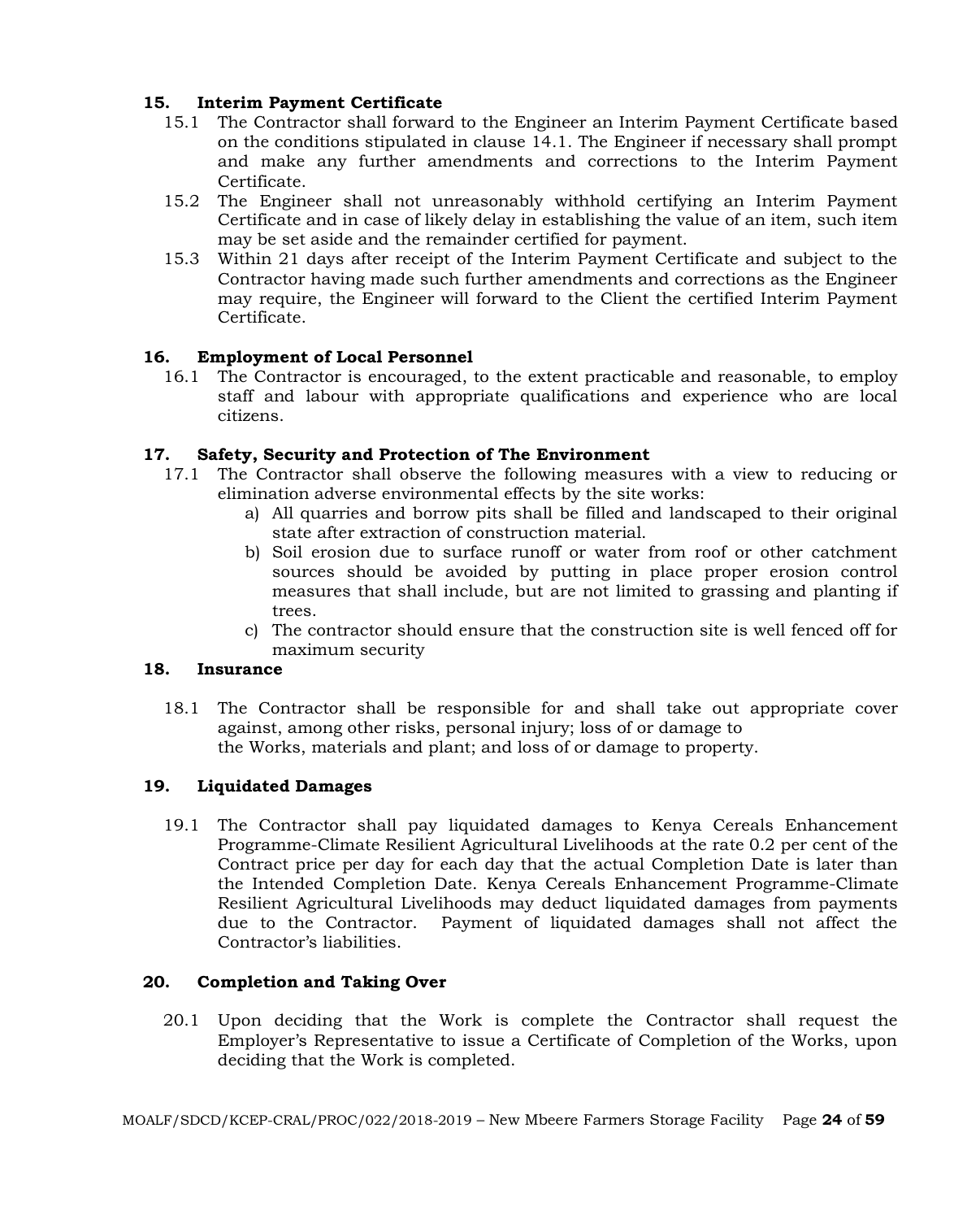Kenya Cereals Enhancement Programme-Climate Resilient Agricultural Livelihoods shall take over the Site and the Works within seven days of the Employer's Representative issuing a Certificate of Completion.

## **21. Payment of Retention Money and Defects Liability Period**

- 21.1 A retention amounting to the **10% of the total Bid** shall be made by the Engineer in the first and the following Interim Payment Certificates until the amount retained shall reach the "Limit of Retention Money which is 10%.
- 21.2 Upon the issue of the Taking-Over Certificate, with respect to the whole of the works one half of the retention money shall become due and shall be paid to the Contractor when the Engineer shall certify in writing that the last section of the whole works has been substantially completed.
- 21.3 Upon expiration of the Defects Liability Period for the works, the other half of the Retention Money shall be certified by the Engineer for payment to the Contractor.
- 21.4 The defects liability period shall be **Six (6) months.**

# **22. Termination**

- 22.1 Kenya Cereals Enhancement Programme-Climate Resilient Agricultural Livelihoods or the Contractor may terminate the Contract if the other party causes a fundamental breach of the Contract. These fundamental breaches of Contract shall include, but shall not be limited to, the following;
	- (a) the Contractor stops Work for 30 days continuously without reasonable cause or authority from the Employer's Representative;
	- (b) the Contractor is declared bankrupt or goes into liquidation other than for a reconstruction or amalgamation;
	- (c) a payment certified by the Employer's Representative is not paid by Kenya Cereals Enhancement Programme-Climate Resilient Agricultural Livelihoods to the Contractor within 30 days after the expiry of the payment periods stated in sub clauses 14.2 and 14.3 hereinabove.
	- (d) the Employer's Representative gives notice that failure to correct a particular defect is a fundamental breach of Contract and the Contractor fails to correct it within a reasonable period of time.
- 22.2 If the Contract is terminated, the Contractor shall stop Work immediately, and leave the Site as soon as reasonably possible. The Employer's Representative shall immediately thereafter arrange for a meeting for the purpose of taking record of the Works executed and materials, goods, equipment and temporary buildings on Site.

## **23. Statement at Completion**

- 23.1 Not later than 60 days after the issue of the Taking-Over Certificate in respect of the whole of the works, the Contractor shall submit to the Engineer a statement at completion showing in detail, in a form approved by the Engineer;
- 23.2 The final value of all work done in accordance with the Contract up to the date stated in such Taking-Over Certificate.
- 23.3 Any further sums which the Contractor considers to be due and an estimate of amounts that the Contractor considers will become due to him under the Contract.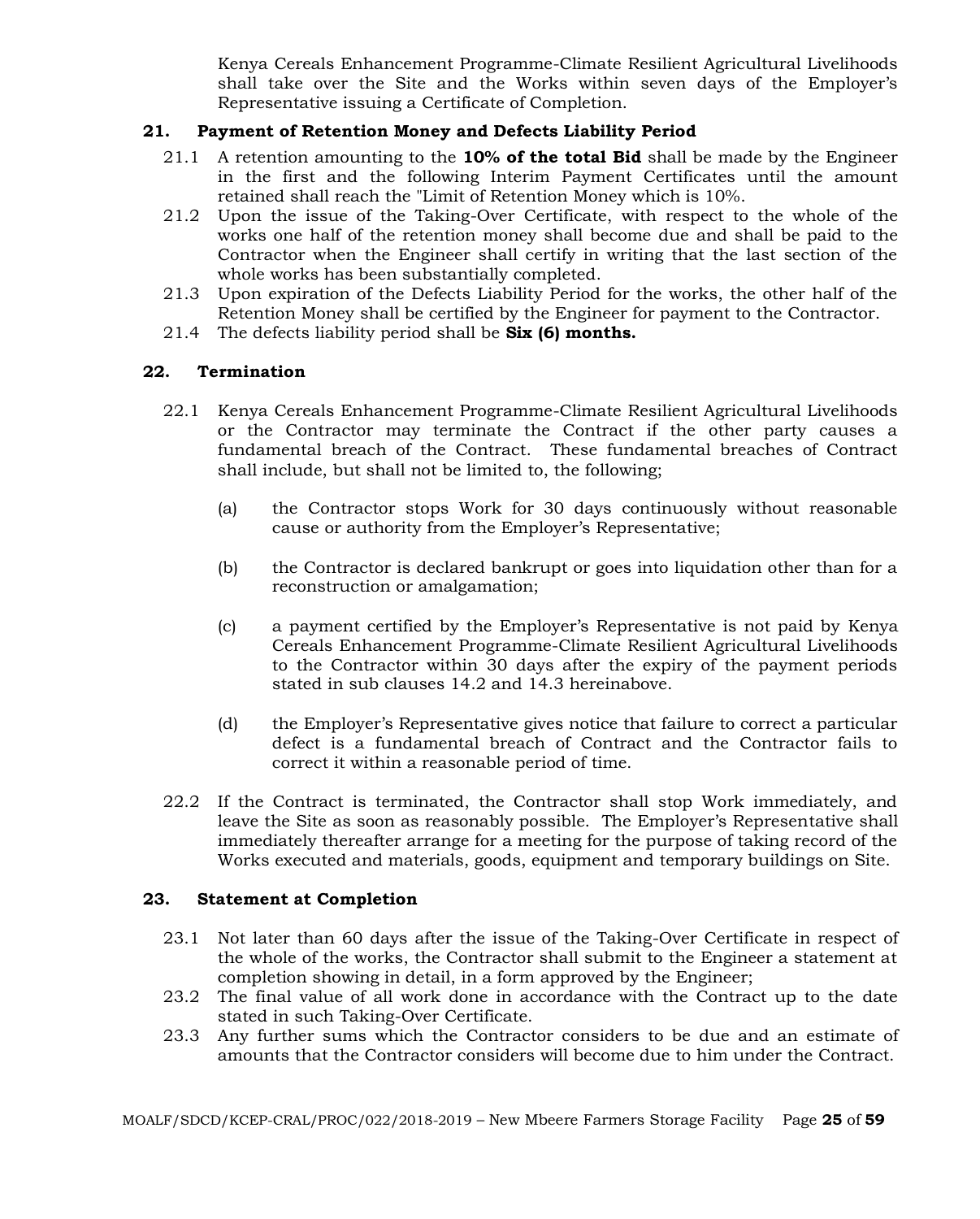23.4 Estimate amounts shall be shown separately in the Statement at Completion. The Contractor shall amend and correct the Statement as directed by the Engineer and submit a Certificate at Completion to be processed as in Clause 15.

# **24. Final Payment Certificate**

- 24.1 Upon acceptance of the Final Statement as completion as given in Clause 23, the Engineer shall prepare a Final Payment Certificate which shall be delivered to the Contractor's authorized agent or representative for his signature. The Final Payment Certificate shall state;
	- a) The final value of all work done in accordance with the Contract; after giving credit to the Client for all amounts previously paid by the Client, the balance, if any, due from the Client to the Contractor or the Contractor to the Client.
- 24.2 Certificate shall be issued for any sum due to the Contractor even if such is less than the contract sum.
- 24.3 unless the Contractor notifies the Engineer of his objection to the Final Certificate within fourteen days of delivery thereof he shall be deemed to have agreed that he accepts the total Contract Price as set out in the Final Certificate as full settlement for all Work Done under the Contract including any variations and omissions thereof but excluding any variations and claims previously made in writing.

## **25. Payment Upon Termination**

- 25.1 Kenya Cereals Enhancement Programme-Climate Resilient Agricultural Livelihoods may employ and pay other persons to carry out and complete the Works and to rectify any defects and may enter upon the Works and use all materials on Site, plant, equipment and temporary works.
- 25.2 The Contractor shall, during the execution or after the completion of the Works under this clause, remove from the Site as and when required within such reasonable time as the Employer's Representative may in writing specify, any temporary buildings, plant, machinery, appliances, goods or materials belonging to him, and in default thereof , Kenya Cereals Enhancement Programme-Climate Resilient Agricultural Livelihoods (KCEP-CRAL) may (without being responsible for any loss or damage) remove and sell any such property of the Contractor, holding the proceeds less all costs incurred to the credit of the Contractor.
- 25.3 Until after completion of the Works under this clause, Kenya Cereals Enhancement Programme-Climate Resilient Agricultural Livelihoods shall not be bound by any other provision of this Contract to make any payment to the Contractor, but upon such completion as aforesaid and the verification within a reasonable time of the accounts therefor the Employer's Representative shall certify the amount of expenses properly incurred by Kenya Cereals Enhancement Programme-Climate Resilient Agricultural Livelihoods (KCEP-CRAL) and, if such amount added to the money paid to the Contractor before such determination exceeds the total amount which would have been payable on due completion in accordance with this Contract, the difference shall be a debt payable to Kenya Cereals Enhancement Programme-Climate Resilient Agricultural Livelihoods (KCEP-CRAL) by the Contractor; and if the said amount added to the said money be less than the said total amount, the difference shall be a debt payable by Kenya Cereals Enhancement Programme-Climate Resilient Agricultural Livelihoods (KCEP-CRAL) to the Contractor.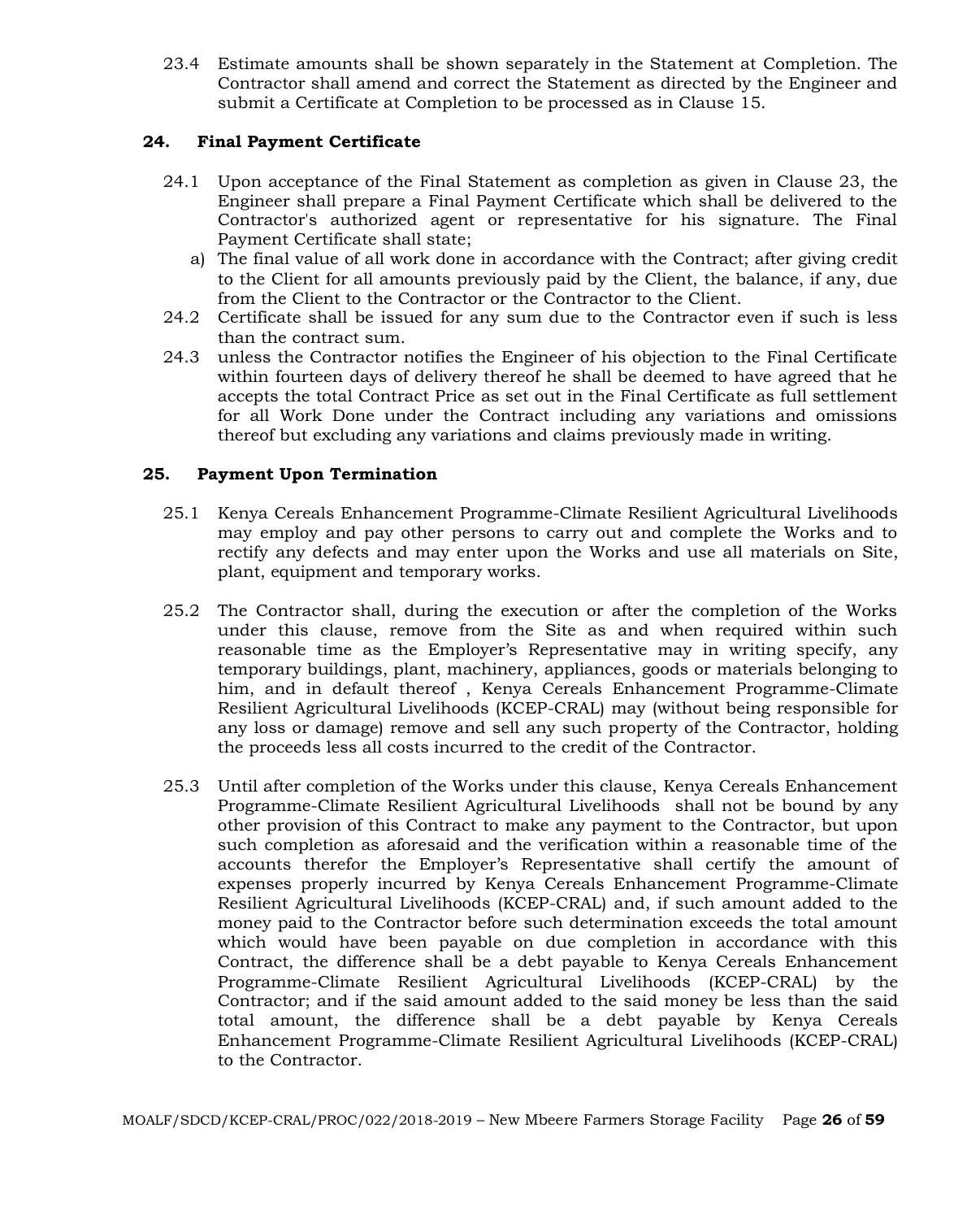# **26. Corrupt Gifts and Payments of Commission**

- 26.1 The Contractor shall not;
	- (a) Offer or give or agree to give to any person in the service of Kenya Cereals Enhancement Programme-Climate Resilient Agricultural Livelihoods any gifts or consideration of any kind as an inducement or reward for doing or forbearing to do or for having done or forborne to do any act in relation to the obtaining or execution of this or any other contract with Kenya Cereals Enhancement Programme-Climate Resilient Agricultural Livelihoods or for showing or forbearing to show favor or disfavor to any person in relation to this or any other contract with the Employer.
	- (b) Any breach of this Condition by the Contractor or by anyone employed by him or acting on his behalf (whether with or without the knowledge of the Contractor) shall be an offence under the Laws of Kenya.

# **27. Engineer's Decision**

- 27.1 If a dispute of any kind whatsoever arises between the Client and the Contractor in any connection with, or arising out of, the Contract or the execution of the works, whether during the execution of the works or after their completion and whether before or after repudiation or other termination of the Contract including any dispute as to any opinion, instruction, determination, certificate or valuation of the Engineer, the matter in dispute shall, in the first place, be referred in writing to the Engineer, with a copy to the other party. Such reference shall state it is made pursuant to this clause. No later than 28 (twenty-eight) day after the day on which he received such reference the Engineer shall give notice of his decision to the Client and the Contractor. Such decision shall state it is made pursuant to this clause.
- 27.2 Unless the Contract has already been repudiated or terminated, the Contractor shall, in every case, continue to proceed with the works with all due diligence and the Contractor and the Client shall give effect forthwith to every such decision of the Engineer unless and until the same shall be revised, as hereinafter provided, in an Amicable Settlement, Adjudicator's or Arbitrator's award as specified in clause 28.
- 27.3 If either the Client or the Contractor be dissatisfied with the any decision of the Engineer, or if the Engineer fails to give notice of his decision on or before the 28th (twenty eighth) after the day on which he received the reference, then either the Client or the Contractor may, on or before the 28th (twenty eighth) day after the day the day on which he received notice of such decision, or on or before the 28th (twenty eighth) day after the day the day on which the said period of 28 days expired, as the case may be, give notice to the other party, with a copy for information to the Engineer, of his intention to commence Adjudication, as hereinafter provided, as to the matter in dispute. Such notice shall establish the entitlement of the party giving the same to commence Adjudication, as hereinafter provided, as to such dispute; no adjudication in respect thereof may be commenced unless such notice is given.
- 27.4 If the Engineer has given notice of his decision as to a matter in dispute to the Client and the Contractor and no notice of intention to commence adjudication as to such dispute has been given by either the Client or the Contractor on or before the twenty eighth day after the day on which the parties received notice as to such

MOALF/SDCD/KCEP-CRAL/PROC/022/2018-2019 – New Mbeere Farmers Storage Facility Page **27** of **59**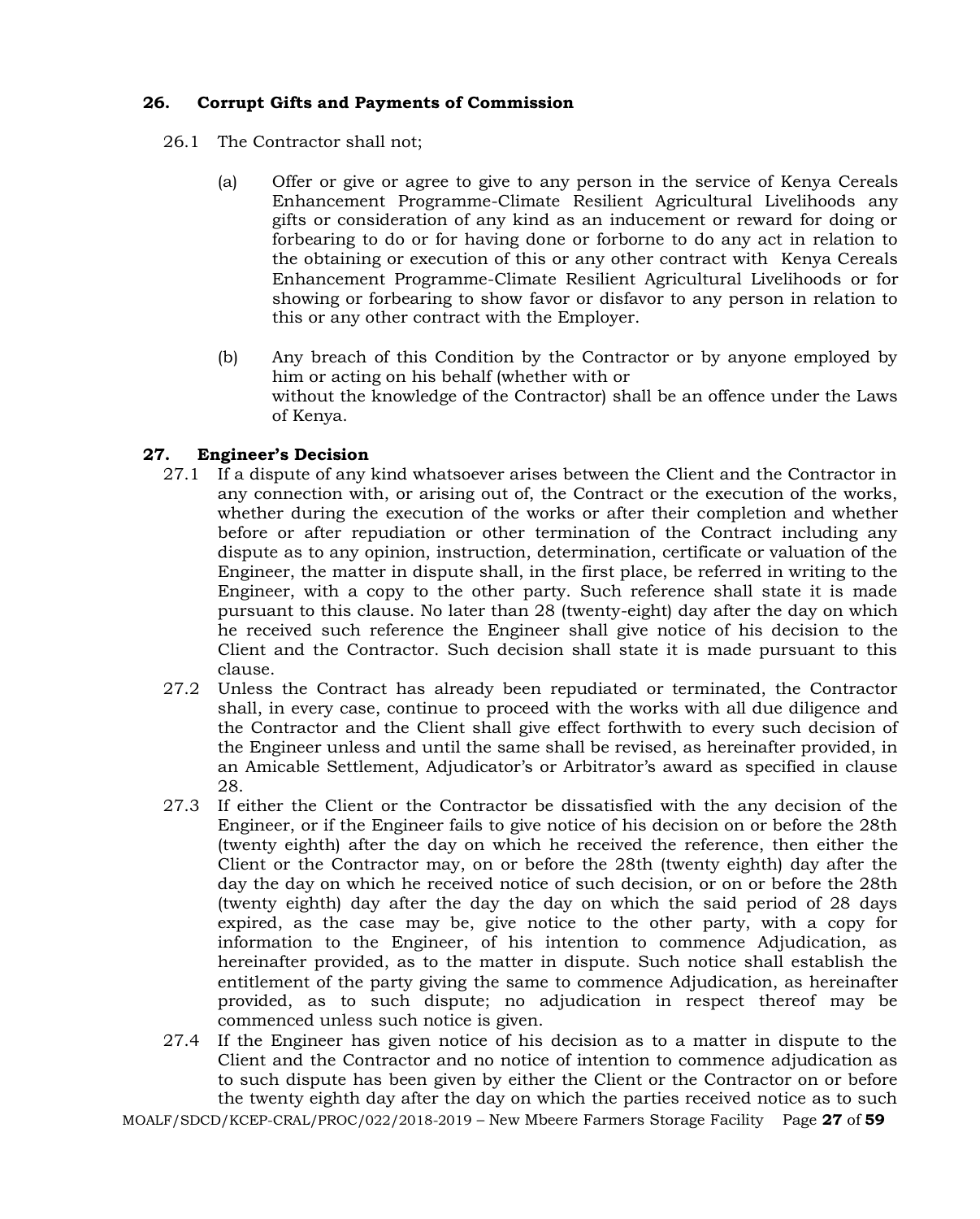decision from the Engineer, the said decision shall become final and binding upon the Client and the Contractor.

#### **28. Settlement of Disputes**

- 28.1 The Parties shall use their best efforts to settle amicably all disputes concerning the interpretation and/or implementation of this Contract through consultations and/or negotiations between the Parties within Thirty (30) days after receipt by one Party of the other Party's request for such amicable settlement.
- 28.2 Where the Parties fail to arrive at an amicable settlement, any dispute, controversy or claim arising out of or in connection to this contract, or breach, termination or invalidity thereof shall be settled by arbitration in accordance with the Nairobi Centre for International Arbitration (NCIA) 'Arbitration Rules, 2015.'
- 28.3 Arbitration shall be by an Arbitral Tribunal comprising three arbitrators. Each Party shall appoint one arbitrator and the third arbitrator who shall act as president of the Tribunal shall be appointed by the NCIA.
- 28.4 The decision of the Arbitration Tribunal shall be final and binding on the Parties.

#### **29. Notices**

- 29.1 Any notice, request, or consent made pursuant to this Contract shall be in writing and shall be deemed to have been made when delivered in person to an authorized representative of the Party to whom the communication is addressed or when sent by registered mail, telex, telegram or facsimile to such Party at the address specified in 29.2
- 29.2 All letters and notices from the Contractor to the Client and/Engineer must be signed by the Managing Director or the person given written power of Attorney.

1) Clients Address: Ministry of Agriculture, Livestock, Fisheries and Irrigation State Department for Crop Development Kenya Cereal Enhancement Programme-Climate Resilient Agriculture Livelihood Window, NARL KABETE Grounds. P.O BOX 30028-00100 Nairobi. Waiyaki Way

2) The Engineer's address is: The Programme Coordinator, Kenya Cereals Enhancement Programme, Climate Resilient Agricultural Livelihood Window (KCEP-CRAL), P.O. Box 30028 - 00100 NAIROBI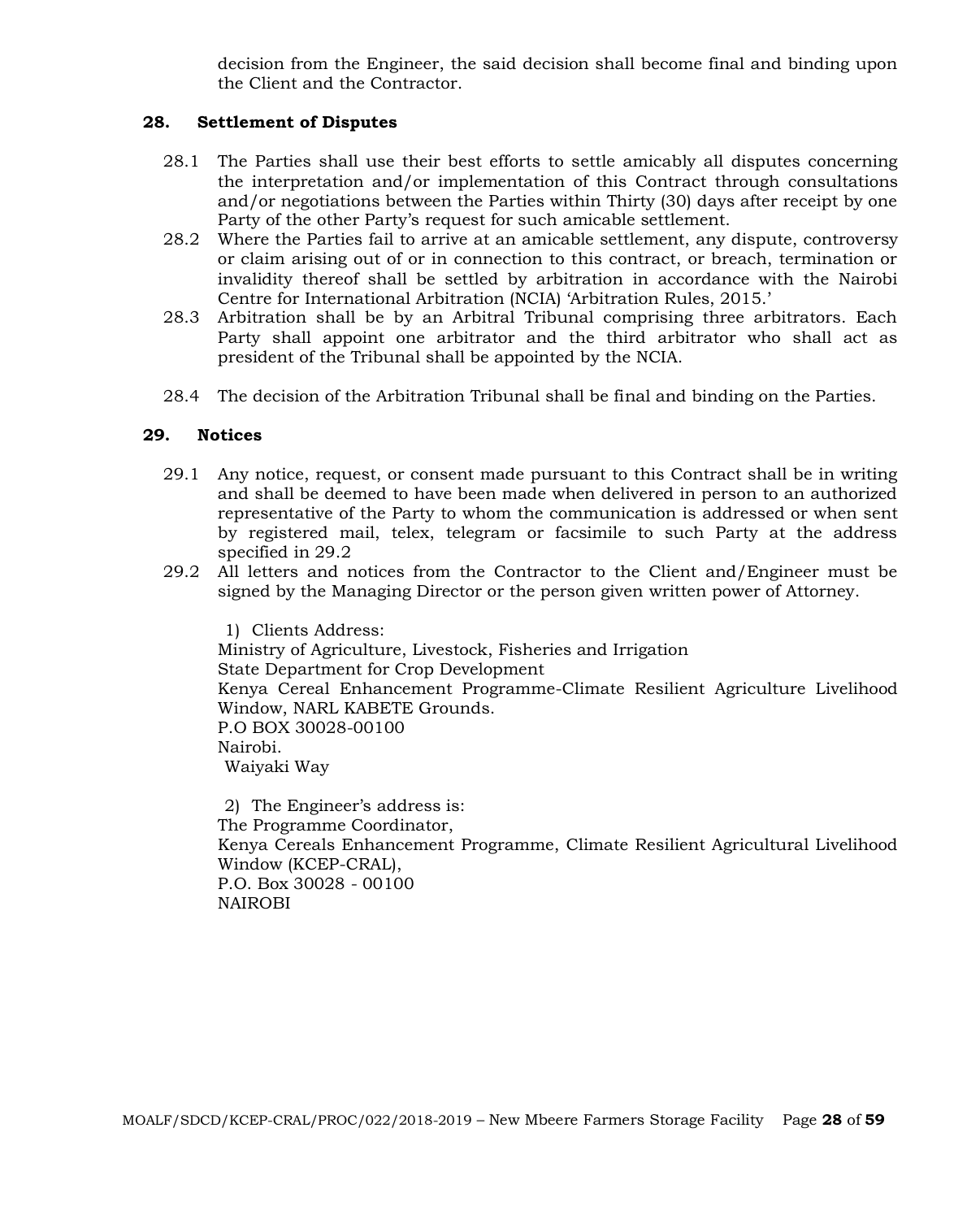|                                     | APPENDIX TO CONDITIONS OF CONTRACT                                                     |
|-------------------------------------|----------------------------------------------------------------------------------------|
| <b>GENERAL</b><br><b>CONDITIONS</b> | PARTICULARS OF APPENDIX TO GENERAL CONDITIONS                                          |
| <b>REFERENCE</b>                    |                                                                                        |
|                                     | Kenya Cereal Enhancement Programme-Climate Resilient Livelihood                        |
| GC 1.1                              | Window of P.O. Box 30028-00100 Nairobi                                                 |
|                                     |                                                                                        |
| GC 1.1                              | Name of Employer's Representative: PCU Civil Engineer                                  |
|                                     |                                                                                        |
| GC 4.1                              | identification<br>The<br>(and<br>number)<br>of<br>the<br>Contract<br>name<br><i>is</i> |
|                                     | MOALF/SDCD/KCEP-CRAL/PROC/022/2018-2019                                                |
| GC 4.1                              | The Works consist of:                                                                  |
|                                     | 1) Demolition of existing walls and concrete slab                                      |
|                                     | Nominally reinforced concrete for floor slab<br>2)                                     |
|                                     | 3) Construction of new walls                                                           |
|                                     | 4) Fixing of ventilation windows                                                       |
|                                     | 5) General finishes and painting                                                       |
|                                     | Any other works that may be instructed                                                 |
| GC 6.2                              | The Start Date for the whole of the Works shall be: The effective date of              |
|                                     | contract signing and handing over the site                                             |
| GC 6.2                              | The Site Possession Date shall be: Within fourteen days of signing the                 |
|                                     | contract.                                                                              |
|                                     |                                                                                        |
| GC 7.1                              | The Site is located in located in are located in Mbeere south sub County               |
|                                     | of Embu County at Kiritiri market, approximately 30 km from Embu                       |
|                                     | town.                                                                                  |
| <b>GC 14</b>                        | The amount of performance security shall be <b>ten per cent</b> of the contract        |
|                                     | sum.                                                                                   |
| GC 14.1 (i)                         | There shall be no advance payment for the refurbishment works in this                  |
|                                     | contract.                                                                              |
| GC 6.3                              | The contractor shall not assign, in whole or in part, its obligations to perform       |
|                                     | under this Contract, except with Kenya Cereal Enhancement Programme-                   |
|                                     | Climate Resilient Agricultural Livelihoods Window prior written consent.               |
| GC 13.1                             | There shall be no contract variations within twelve months from the date of            |
|                                     | the signing of the contract.                                                           |
| GC 19.1                             | The Contractor shall be liable to liquidated damages for delayed                       |
|                                     | performance. The interest and liquidated damages to be paid shall be in                |
|                                     | accordance with the prevailing mean commercial lending rate as determined              |
|                                     | by central bank of Kenya                                                               |
|                                     |                                                                                        |
| GC 21.1                             | Retention money shall be 10% of the total contract sum price                           |
| GC 21.4                             | The Defects Liability Period is six months                                             |
|                                     |                                                                                        |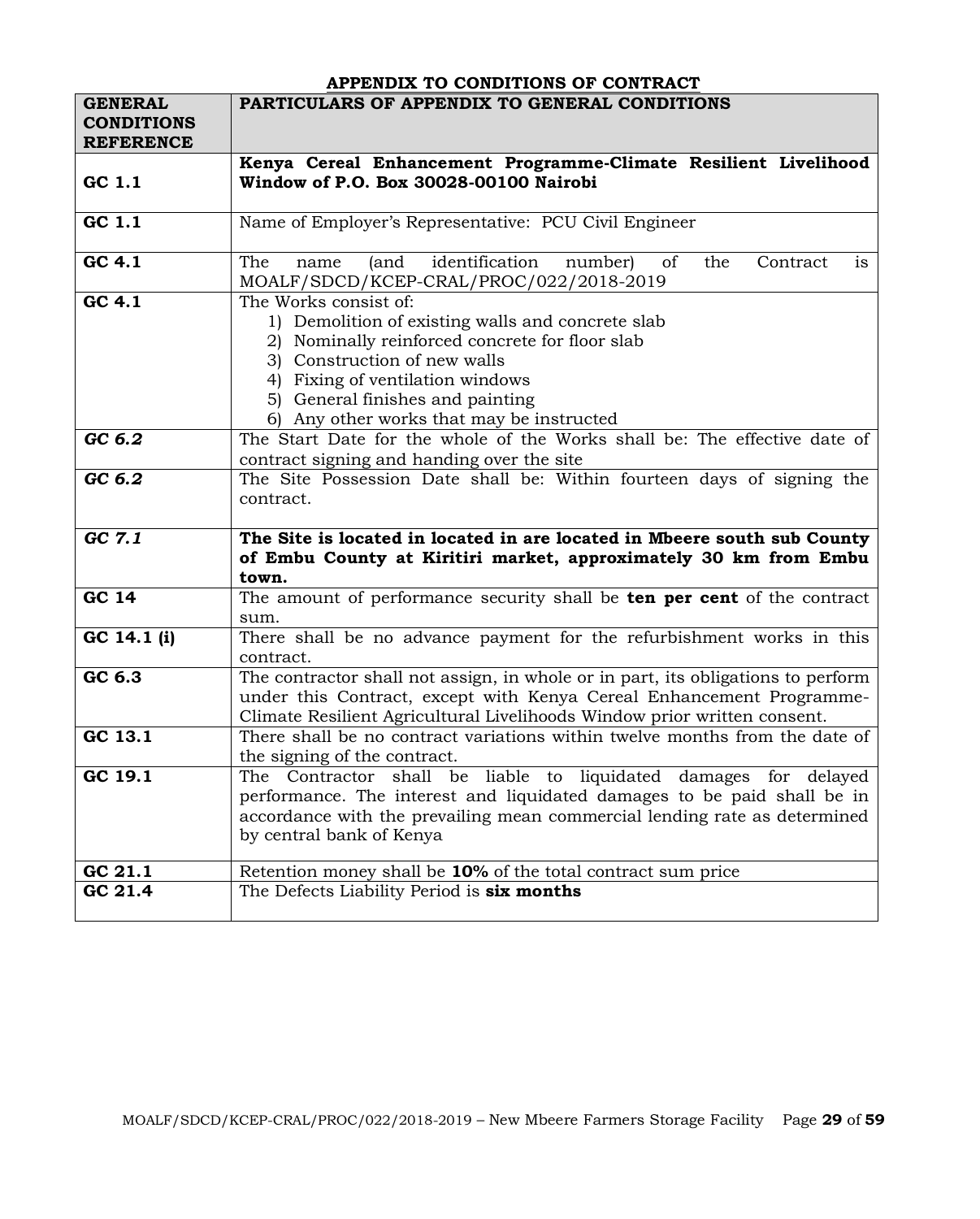#### **SECTION IV – SCOPE, DESCRIPTION OF WORKS, SPECIFICATIONS AND BILLS OF QUANTITIES**

#### **5.1 Scope**

The works to be carried out under this contract comprises of demolition of existing partition walls, floor slab, expansion of the existing storage facility to accommodate more grains and general finishes for the warehouse. The store is still in good condition but with small capacity. The works are mainly refurbishment hence detailed architectural and structural drawings are not provided.

Special precautions shall be required throughout the contract period to avoid damage to the existing structure and other services within the site.

The Contractor shall allow for making good any damage arising from his actions during execution of this contract at his own expense.

#### **5.2 Description of Works**

These shall include but not limited to;

- a) Demolition of existing walls and concrete slab
- b) Nominally reinforced concrete for floor slab
- c) Construction of new walls
- d) Fixing of ventilation windows
- e) General finishes and painting
- f) Any other works that may be instructed

# **5.3 Location of the Warehouse**

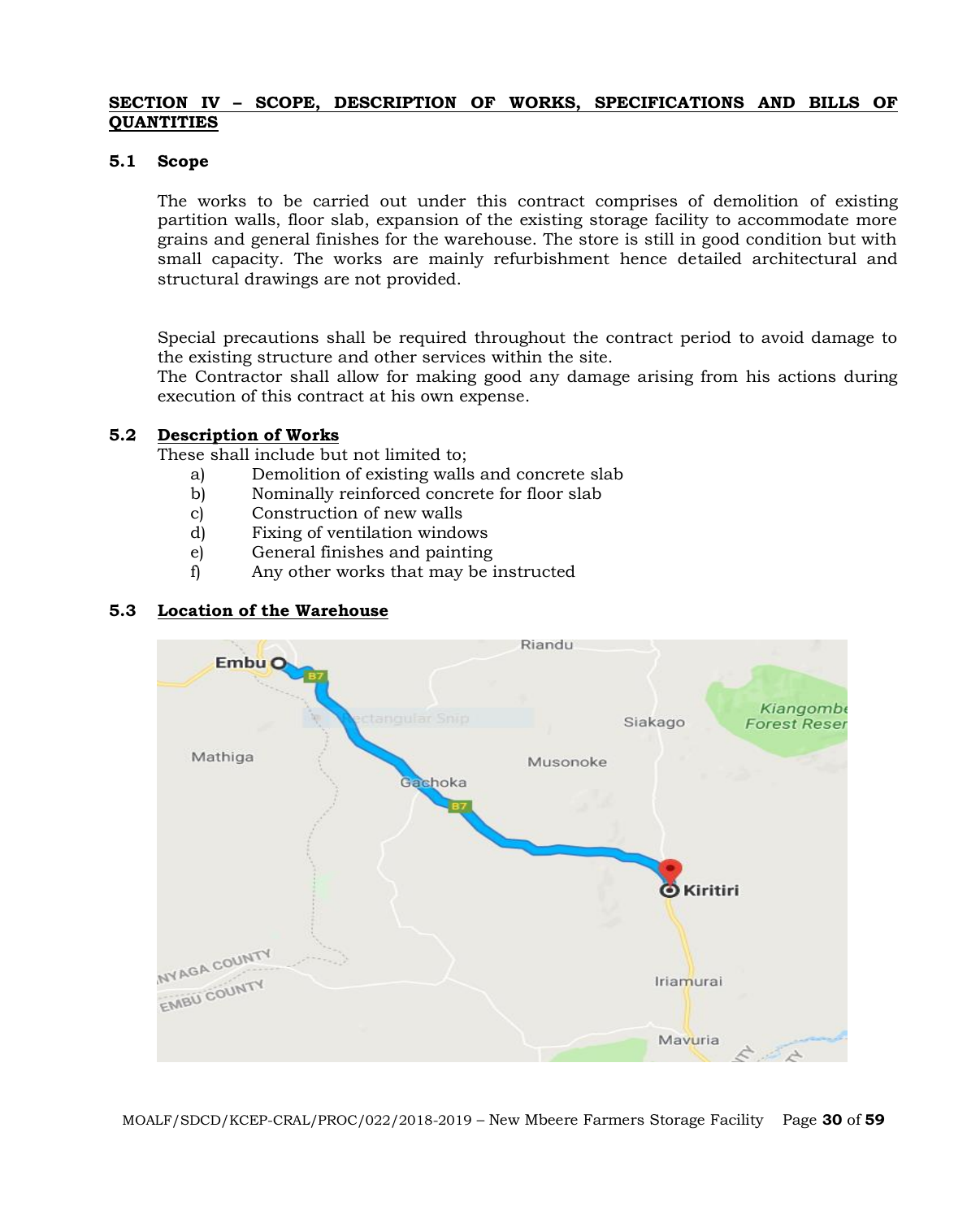## **5.4 Drawing**



*Note: This drawings will be provided in a separate zipped folder uploaded together with the tender Document. Bidders may also request for them through [tenders.kcepcralprogramme@gmail.com](mailto:tenders.kcepcralprogramme@gmail.com)*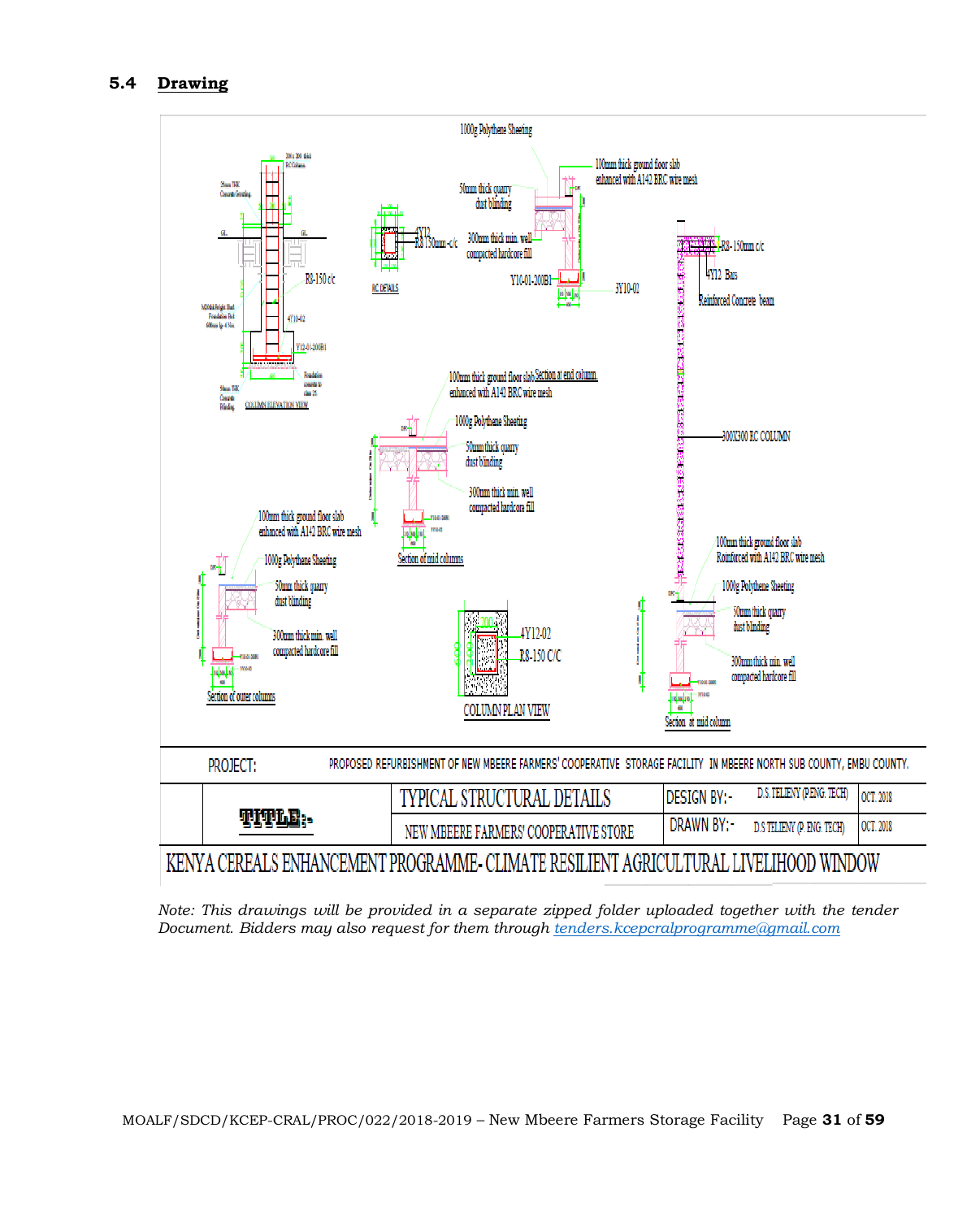#### **5.5 SPECIFICATIONS**

# **5.5.1 Materials Generally**

All materials used on the works shall be new and of the qualities and kinds specified herein and equal to the approved samples. Deliveries shall be made sufficiently in advance to enable samples to be taken and tested if required. No materials shall be used until approved and all materials which are not approved or which are damaged, contaminated or have deteriorated in any way or do not comply in any way with the requirements of this specification shall be rejected and shall be immediately removed from the site at the Contractors expense.

#### **5.5.2 Material for which there is a Kenya Bureau of Standard specification**

All materials used in the works for which a Kenya Bureau of Standards Specification has been published shall conform with the latest edition thereof in every way. The Architect reserves the right to demand that the Contractor shall obtain at his own expense a certificate in respect of any materials to state that is in accordance with the Kenya Bureau of Standard specification.

## **5.5.3 Materials for which there is no Kenya Bureau of Standards specification**

All materials used in the works for which no Kenya Bureau of Standards specification has been published shall conform with the British Standards Specification for such materials. If there are no published standards as specified for any materials, the quality of such materials shall be generally of a standard equal to those for which there is a Kenya Bureau of Standards or British Standard specification.

## **5.6 EXCAVATION AND EARTHWORK**

#### **5.6.1 Site Clearance**

Site Clearance shall include the cutting down of all trees, stumps, bushes, vegetation and rubbish, burning the debris arising in approved locations and carting remaining material to a tip provided by the Contractor.

## **5.6.2 Nature of the Soil**

The Contractor is advised to visit the site and ascertain the nature of the ground to be excavated and he shall price accordingly and no claim will be allowed for want of knowledge in this respect. Rates for excavation shall include for excavation in soil, earth, black cotton, sandy soil, Murram, tuff, soft rock, boulders or whatever other subsoil is encountered except hard rock as defined below.

## **5.6.3 Foundation Excavations**

- 1) The foundation trenches and column bases shall be excavated to the widths and depths of the concrete foundations shown on the drawings or to such widths and depths as the Engineer may instruct after examination of the excavations. Quantities of all excavations shall be measured and valued by the Quantity Surveyor and any difference between such measurements and the measurements herein given shall be dealt with as a variation to the Contract.
- 2) If however, the Contractor excavates to any greater depths than shown in the drawings or as instructed by the Engineer, then he shall at his own expense fill in such extra depth of excavation with concrete as specified for the foundations to the satisfaction of the Engineer. The Contractor shall not be paid for the cost of any excavation executed deeper or wider than shown on the drawings or instructed by the Engineer nor the cost of back filling such excavation or disposing of surplus.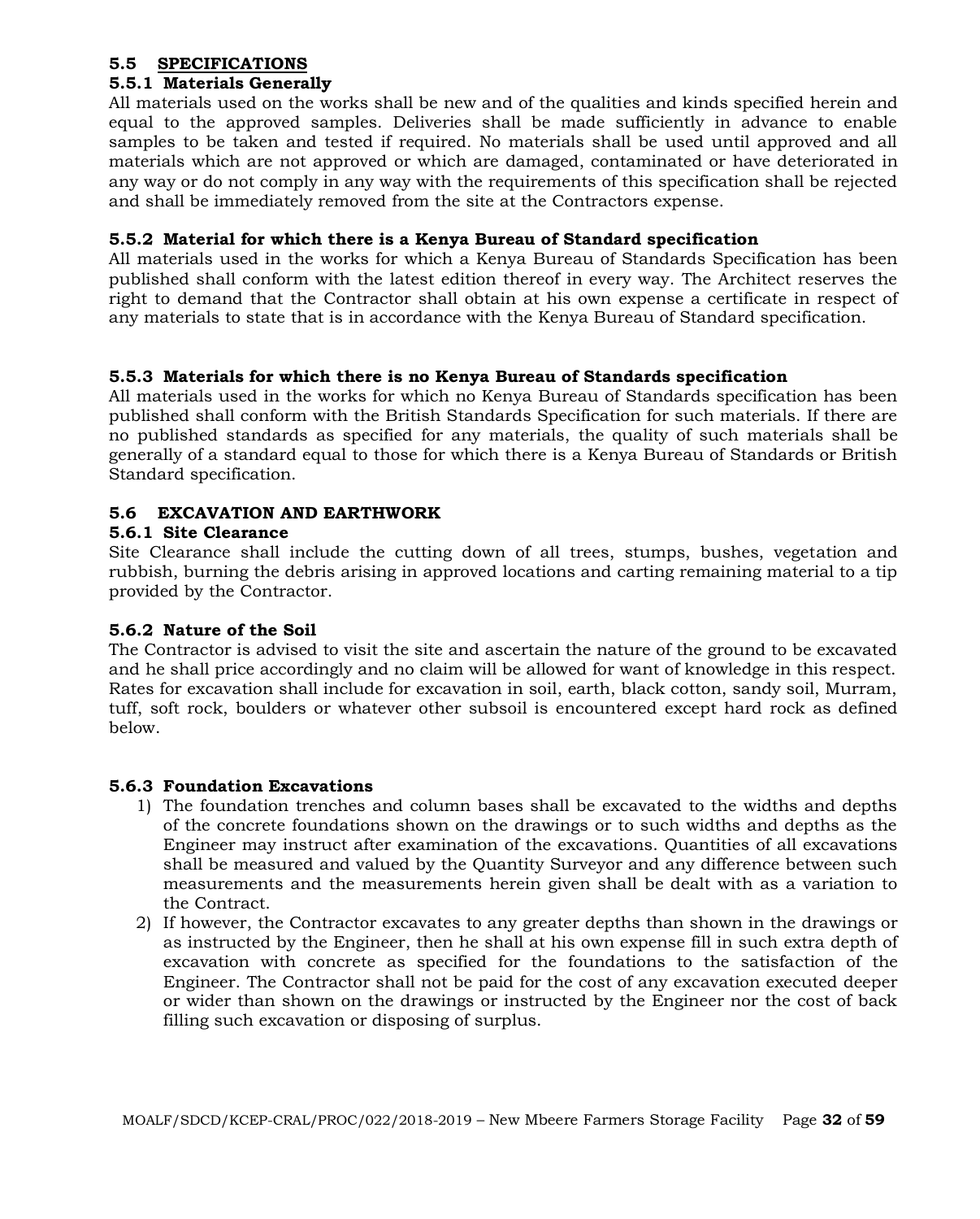# **5.6.4 Surplus Soil Disposal**

Excavated material not required for subsequent refilling shall be removed to areas off site which shall be approved by the Architect.

# **5.6.5 Top Soil for Spreading**

Where required in the Bills of Quantities, top soil required for subsequent spreading over finished work shall be especially selected and shall be dumped in special heaps as indicated by the Architect. Such top soil shall be reasonably free from vegetation to the satisfaction of the Architect and shall be compacted as little as possible in the heaps.

# **5.6.6 Filling under Surface Beds in Buildings**

#### **5.5.6.1 Murram filling**

Murram for filling as base course shall be from an approved source and of the highest quality. It shall be laid in layers not less than 150mm thick and not greater than 230mm thick prior to compaction. Water will be applied to O.M.C. and each layer will be thoroughly compacted by a 2 tonne vibrating roller until all movement ceases and 100% MDD is achieved.

## **5.5.6.2 Hardcore filling**

Hardcore filling shall be crushed rock, broken concrete or other approved hard granular materials broken to pass not greater than a 150mm ring or to be 75% of the finished thickness of the layers being compacted whichever is the less and graded so that it can be easily and thoroughly compacted by rolling. The filling is to be laid in layers each of a consolidated thickness not exceeding 230mm.

#### **5.6.7 Anti**-**termite treatment**

Where described the top surface of filling shall be treated with Gladiator T C Pesticides to be supplied and applied by Rentokil Ltd. P.O. Box 44360, Nairobi or other equal and approved firm strictly in accordance with the satisfaction of the Architect. The Contractor must destroy any termite nests found within the perimeter of the building and within 20 metres from the building externally and take out and destroy queens, impregnate holes and tunnels with approved insecticide and backfill with hard material, well rammed and consolidated. The specialist shall be required to issue a 10-year guarantee to the Employer.

## **5.6.8 Polythene Sheeting**

Polythene sheeting shall be produced by an approved manufacturer. Joints in sheeting shall be treble folded with a 150mm fold and taped at 300mm intervals with 50mm wide back plastic adhesive tapes. The sheeting shall not be stretched but shall be laid with sufficient wrinkles to permit shrinkage up to 15%. The Contractor shall ensure that the membrane is not pierced buying laying and concreting.

## **5.6.9 Existing Services**

Before commencing works, the Contractor shall at his own expense ascertain in writing from the relevant Local Authorities and all other Public bodies, companies and persons who may be affected, the position and depths of their respective ducts, cables, mains or pipes and appurtenance. He shall thereupon search for and locate such services. Active existing services shall be adequately protected from damage or relocated as directed by the Architect. Inactive services shall be removed or sealed off in accordance with the direction of the Architect.

## **5.5.10 Protection**

The Contractor shall protect all graded and filled areas from the actions of the elements. Any settlement or washing away that occur prior to acceptance of the works shall be repaired and grades re-established to the required elevations and Slopes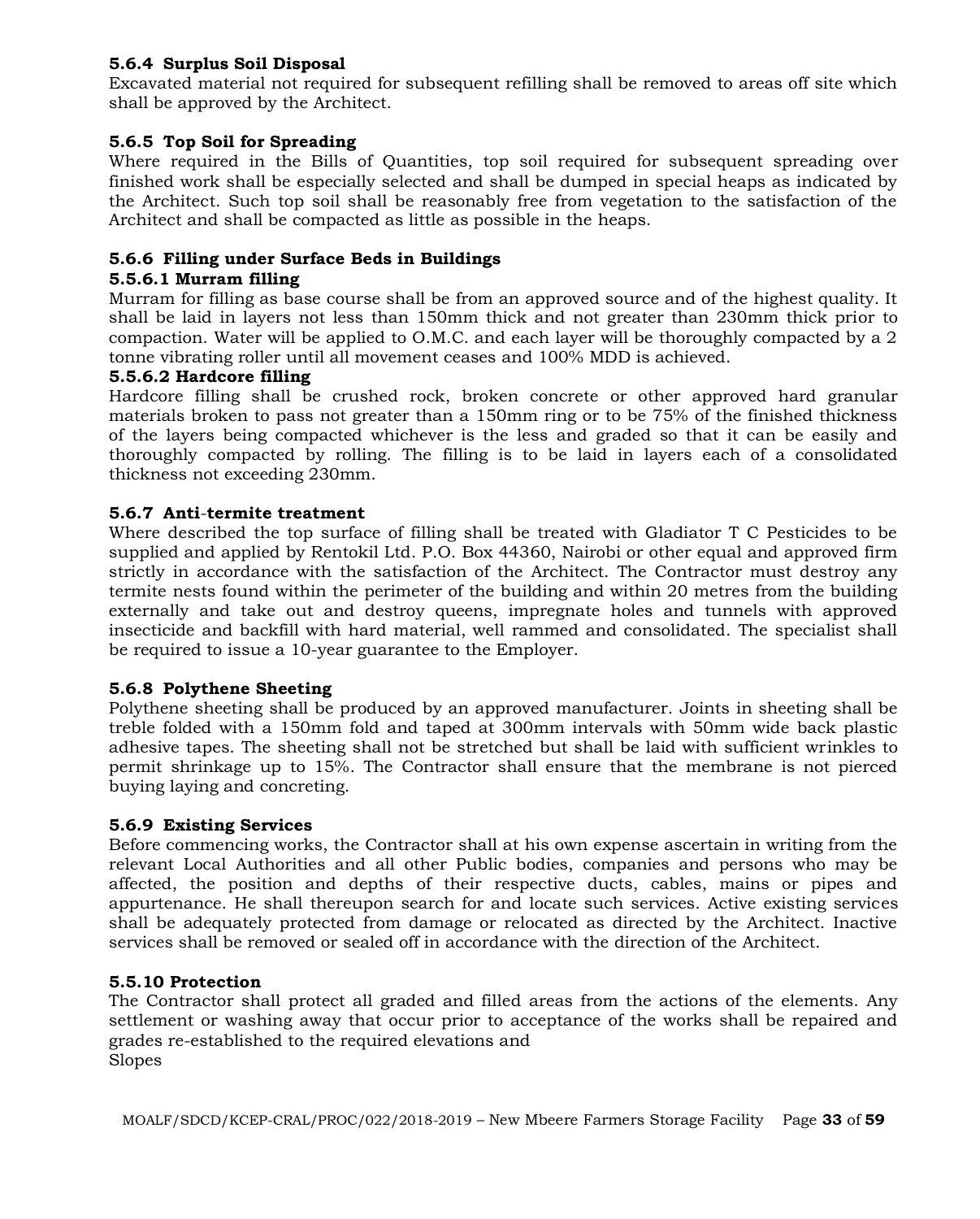## **5.7 CONCRETE WORK**

## **5.7.1 Codes of Practice**

All workmanship, materials, tests and performances in connection with reinforced concrete shall be in conformity with the latest edition of the British Standard for concrete works 9B.S. B110 parts1 &2, B.S. 8004, B.S. 8007) and any other approved Local and International Standards. Where inconsistency exists between these preambles and these Standards, the Contractor shall notify the Engineer in good time for his Clarification as to which of the two implications on the Contract.

## **5.7.2 Supervision**

A competent person approved by the Engineer shall be employed by the Contractor whose duty will be to supervise all stages in the preparation and placing of the concrete. All cubes shall be made and site tests carried out under his direct supervision on Consultation with the Engineer.

# **5.7.3 Cement**

Cement unless otherwise specified shall be ordinary Portland cement of a brand and source approved by the Engineer and shall comply with the requirements of K.S.02 -21. A manufacturer's certificate of test in accordance with K.S.02-21 shall be supplied for each consignment delivered to the Site.

## **5.7.4 Aggregate**

Aggregates shall conform with the requirement K.S.02-95 and all the proposed sources, types and grading test results of all aggregates are to be approved in all respects by the Engineer before work commences.

If in the opinion of the Engineer the aggregate meets with the above requirements but is dirty or adulterated in any manner it shall be screened and/or washed with clean water at the Contractors expense.

## **5.7.5 Water**

The water used for mixing concrete shall be from an approved source, clean, fresh and free from harmful matter and comply with the requirements of B.S.3148.

## **5.7.6 Quality Control at Works Stage**

Once the concrete mix is accepted from preliminary to works stage, the principal basis of control shall be analysis of the cube test results at 28 days.

## **5.7.7 Cement**

The Quantity of cement shall be measured by weight. Where delivered in bags, each batch of concrete is to contain one or more bags of cement in accordance with the proportions specified. For non-structural concrete, volume batching may be used as indicated below:

| For non-structural concrete, volume batching may be used as indicated below. |       |       |
|------------------------------------------------------------------------------|-------|-------|
| Class of Concrete                                                            | 15    | 10    |
| Nominal mix by volume                                                        | 1:3:6 |       |
|                                                                              |       | 1:4:8 |
| Cubic metres of fine aggregate<br>Per 50 kg. Bag of cement                   | 0.12  | 0.16  |
| Cubic metres of coarse aggregate<br>Per 50 kg bag of cement                  | 0.24  | 0.32  |

Max. size of coarse aggregate 40mm<sup>\*</sup> 40mm<sup>\*</sup> \*or 20mm for blinding concrete where described.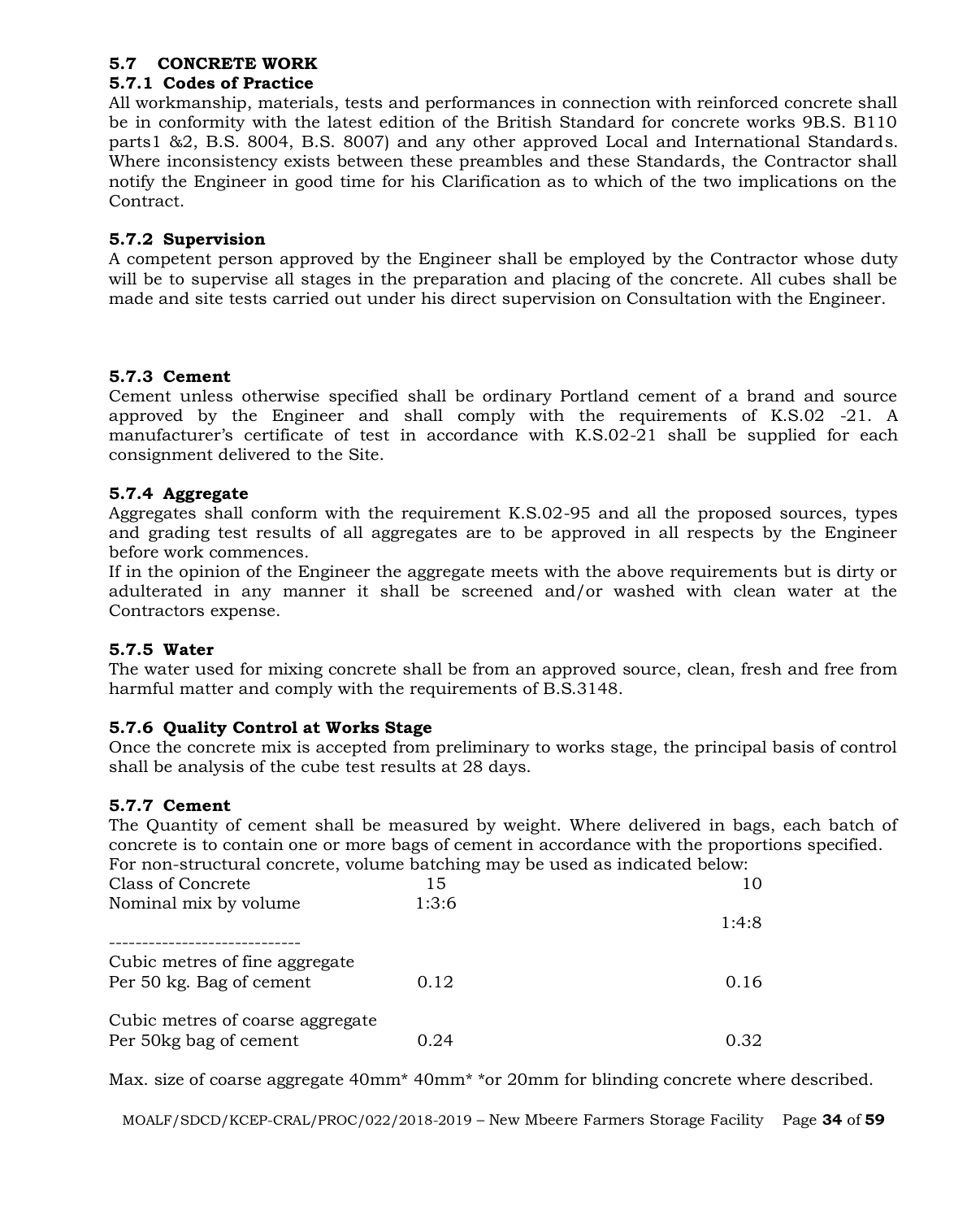Where batching is by volume, approved gauge boxes of such a size as will give the correct proportions shall be used, and full account shall be taken of bulking due to high moisture content.

## **5.7.8 Construction Joints**

Construction joints shall be permitted only at the positions predetermined on the drawings or as instructed on the site by the Engineer. In general they shall be located at points of minimum shear, viz, vertical at, or near mid spans of slabs, ribs and deems.

#### **5.7.9 Faulty Concrete**

Any concrete which fails to comply with these Preambles, or which shows signs or setting before it is placed small be taken out and removed from the bite, where concrete is round to be defective after it has set the concrete shall be cut out and replaced in accordance with the Engineers instructions. On no account shall any faulty, honeycombed, or otherwise defective concrete be repaired or patched until the Engineer has made an inspection and issued instructions for the repair.

#### **5.7.10 Steel reinforcement**

The steel reinforcement shall comply with the latest requirements of the following British Standards

#### **5.7.11 Fabric Reinforcement**

Fabric reinforcement shall be electrically cross-welded steel wire mesh reinforcement to B.S. 4483 and of the size and weight specified and made of wire to B.S. 4482.

#### **5.7.12 Fixing Steel Reinforcement**

Reinforcement shall be accurately bent to the shapes and dimensions shown on the Drawings and Schedules and in accordance with B.S. 4466 and B.S. 8110. reinforcement must be cut and bent cold and no welded joints will be permitted unless to detailed or directed by the Engineer

#### **5.8 Formwork**

The method and system of formwork which the Contractor proposed to use shall be approved by the Engineer before construction commences. Formwork shall be substantially and rigidly constructed of timber, steel, plastic, precast concrete or other approved material. All timber formwork shall be good, sound, clean, sawn, well-seasoned timber free from warps and loose knots and of scantlings sufficiently strong for their purpose.

## **5.9 WALLING**

#### **5.9.1 MATERIALS**

# **5.9.1.1** Cement

Cement used for making mortar shall be as described in concrete work.

#### **5.9.1.2 Lime**

The lime for making mortar shall be obtained from an approved source and shall comply with BS 890 Class A for non-hydraulic lime. The lime to be run to putty in an approved lined pit or container. The water to be first run into the pit or container and the lime to be added until it is completely submerged, stirred vigorously until all lumps are disintegrated and shall be kept constantly covered with water and regularly stirred for at least four weeks. The resulting milk lime then to be run through a fine sieve and run into a pit or other container and kept clean and moist for not less than two weeks before being used in the works.

MOALF/SDCD/KCEP-CRAL/PROC/022/2018-2019 – New Mbeere Farmers Storage Facility Page **35** of **59**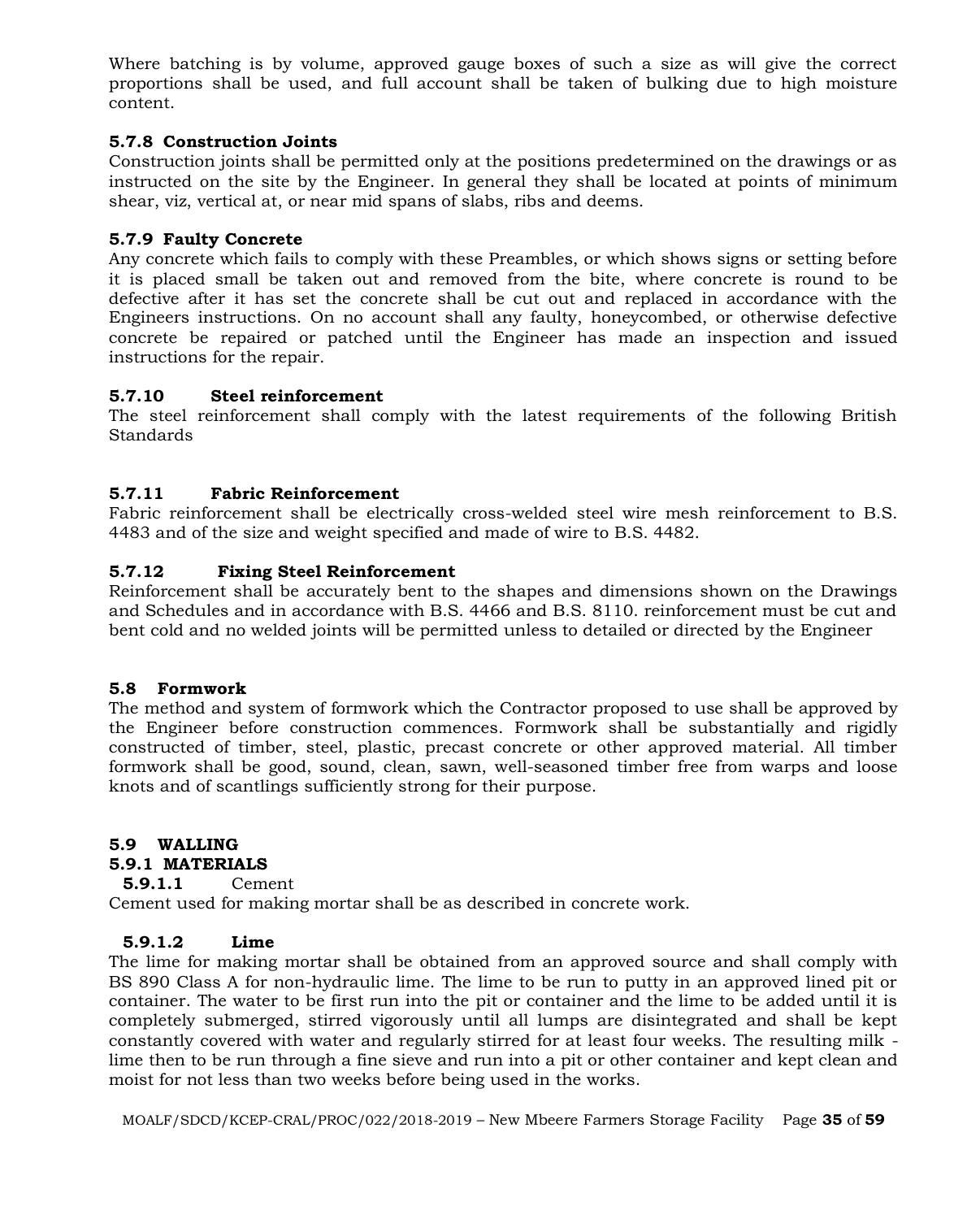#### **5.9.1.3 Sand**

Sand used for making mortar shall be clean, well graded siliceous sand of good sharp hard quality equal to samples which shall be deposited with and approved by the Architect. It shall be free from lumps of stone, earth, loam, dust, salt, organic matter and other deleterious substances, passed through a fine sieve and washed with clean water if so directed by the Architect.

#### **5.9.1.4 Water**

Shall be as described in Concrete work.

#### **5.9.1.5 Stone**

All stone shall comply with the requirements of CP 121.202 for masonry and rubble walls respectively except where amended or extended by the following clauses

#### **5.9.1.6 Reinforced Walls**

Steel reinforcing bars in walls shall be carefully placed and spacers used to ensure that a minimum of 20mm cover is given to the reinforcement unless otherwise specified. Horizontal reinforcement in mortar joints shall be laid such that the reinforcement is not in contact with the blocks or stone.

#### **5.9.1.7 Wall Ties**

Wall ties shall be provided to connect walls to steel or concrete columns and beams to connect two unbounded leaves of wall. Wall ties shall be provided at 450mm centres both vertically and 900mm centres horizontally and shall be staggered when used to connect two leaves of unbounded wall. Wall ties shall be embedded into each material by a minimum of 50mm

#### **5.9.1.8 Fair Face**

All concrete and hollow blockwork described as finished with a fair face is to be built to a true and even face with the joints finished as specified hereinafter.

#### **5.9.1.9 Pointing**

Pointing of walls shall be prepared for pointing by raking out all loose or friable material to a minimum of 15mm to form a square recess. The joints shall then be wetted and new mortar shall be forced into the joints and finished as directed

## **5.9.2 FLOOR, WALL AND CEILING FINISHINGS**

#### **5.9.2.1 PLASTERWORK**

#### **5.9.2.1.1 Generally**

Render, both internal and external shall be cement and sand in the proportions 1:4 finished to the thickness specified. Plaster shall consist of an undercoat of 1 part cement to 6 parts sand by volume, and a finishing coat of 1 part cement to 10 parts lime putty. Each coat shall be finished to the thickness specified.

#### **5.9.2.1.2 Cement**

Ordinary Portland cement and shall comply with K.S. 02-21. White and coloured cements shall comply with B.S. 12 and be obtained from an approved manufacturer.

#### **5.9.2.1.3 Lime**

Lime shall be prepared from hydrated lime complying with B.S. 890, Part 2.

#### **5.9.2.1.4 Sands**

Sands for cement and lime mixes shall comply with B.S. 1199, Table 1.

MOALF/SDCD/KCEP-CRAL/PROC/022/2018-2019 – New Mbeere Farmers Storage Facility Page **36** of **59**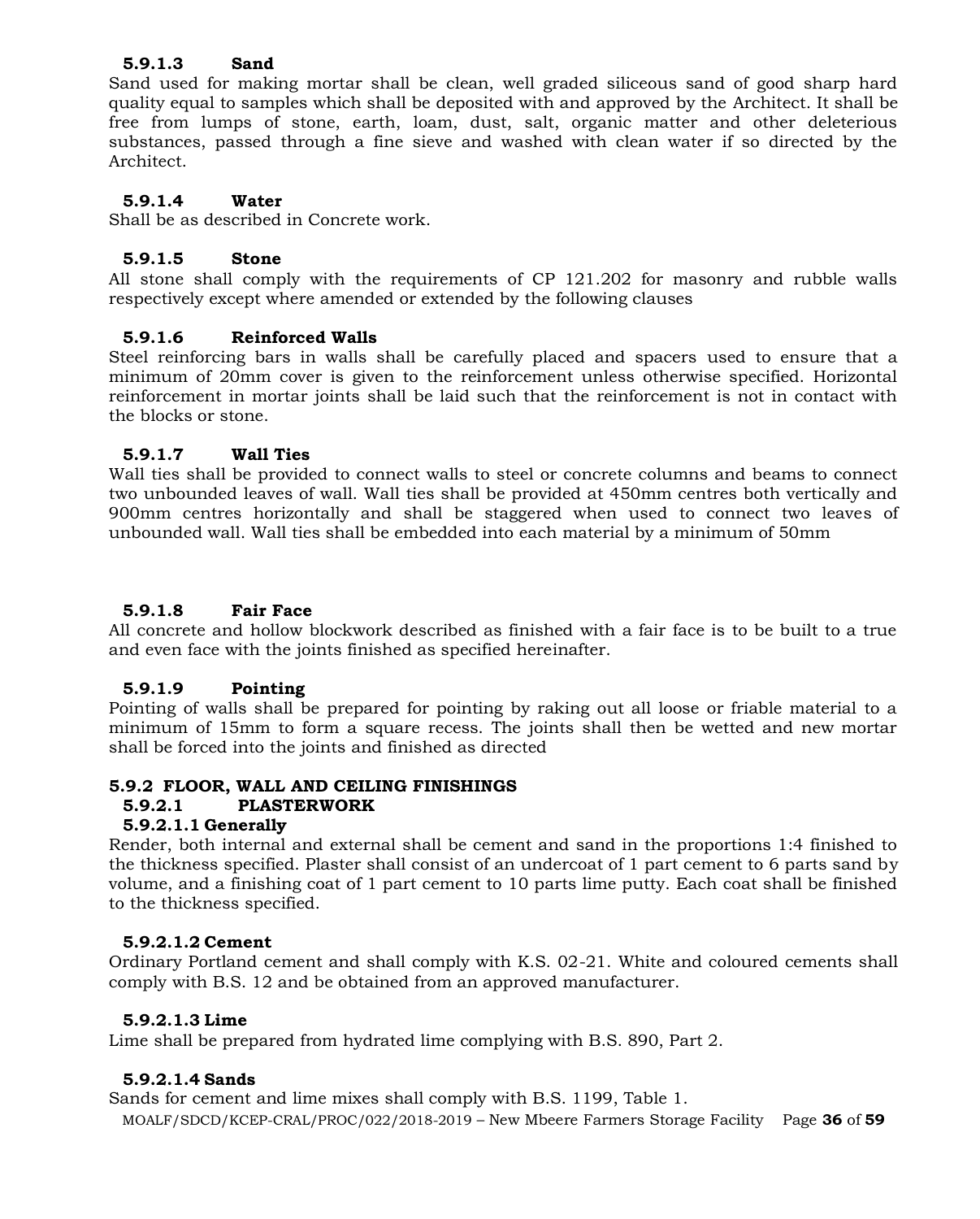#### **5.9.2.1.5 Water**

Water shall be clean and kept free from all impurities.

#### **5.9.2.1.6 Mixing of materials**

All materials shall be thoroughly mixed in the proportions described. No mixes of plasters, other than described shall be used.

#### **5.9.2.1.7 Period between coats**

Cement -lime undercoats shall be allowed to dry out thoroughly before a further coat is applied.

#### **5.9.2.1.8 Surfaces of beds and backings**

Screeded beds for insitu finishing of floor finishing bedded in mortar, shall be left rough from the screeding board. Floated beds for inflexible floor finishing bedded in mastic, shall be left with a plain untextured surface.

Trowelled beds for flexible finishings shall be finished smooth and free from score marks, grooves or depressions. Screeded backings for insitu wall finishing or wall finishings bedded in mortar shall be scratched for key. Floated backings for inflexible wall finishing fixed with adhesive shall be left with a plain surface.

Trowelled backings for flexible wall finishing shall be finished smooth and free from score marks or depressions.

Beds and Backings for finishing by specialists shall be to the approval of the specialist.

#### **5.9.2.1.9 Preparation of surfaces**

All surfaces to receive the finishing in this section shall be thoroughly cleaned. Screeds to receive finishing bedded in mortar shall be well wetted before laying is commenced.

#### **5.9.3 PAINTING AND DECORATING**

# **5.9.3.1 MATERIALS**

# **5.9.3.2 Colour range**

Painting and decorative schemes shall be carried out in colours selected by the Architect from the approved range of colours.

## **5.9.3.3 Approval of brands**

The Contractor shall seek, in writing, approval from the Architect for all brands of paint he wishes to use.

## **5.9.3.4 Quality of Products**

Where a type of paint is produced by the Manufacturer in more than one quality, only paints and materials of the first or best quality shall be used in the works. The container label shall indicate clearly the quality of the paint being used.

Where it is not evident that the first or best quality of paint is being used, the Architect will order the removal of such materials from the site and rectification of any work executed with those materials, all at the Contractors expense.

## **5.9.3.5 Same makers materials used for coating**

While materials for the work may be obtained from several makers, undercoats and finishing coats for a particular surface must be obtained from the same maker, (i.e. one markers undercoat).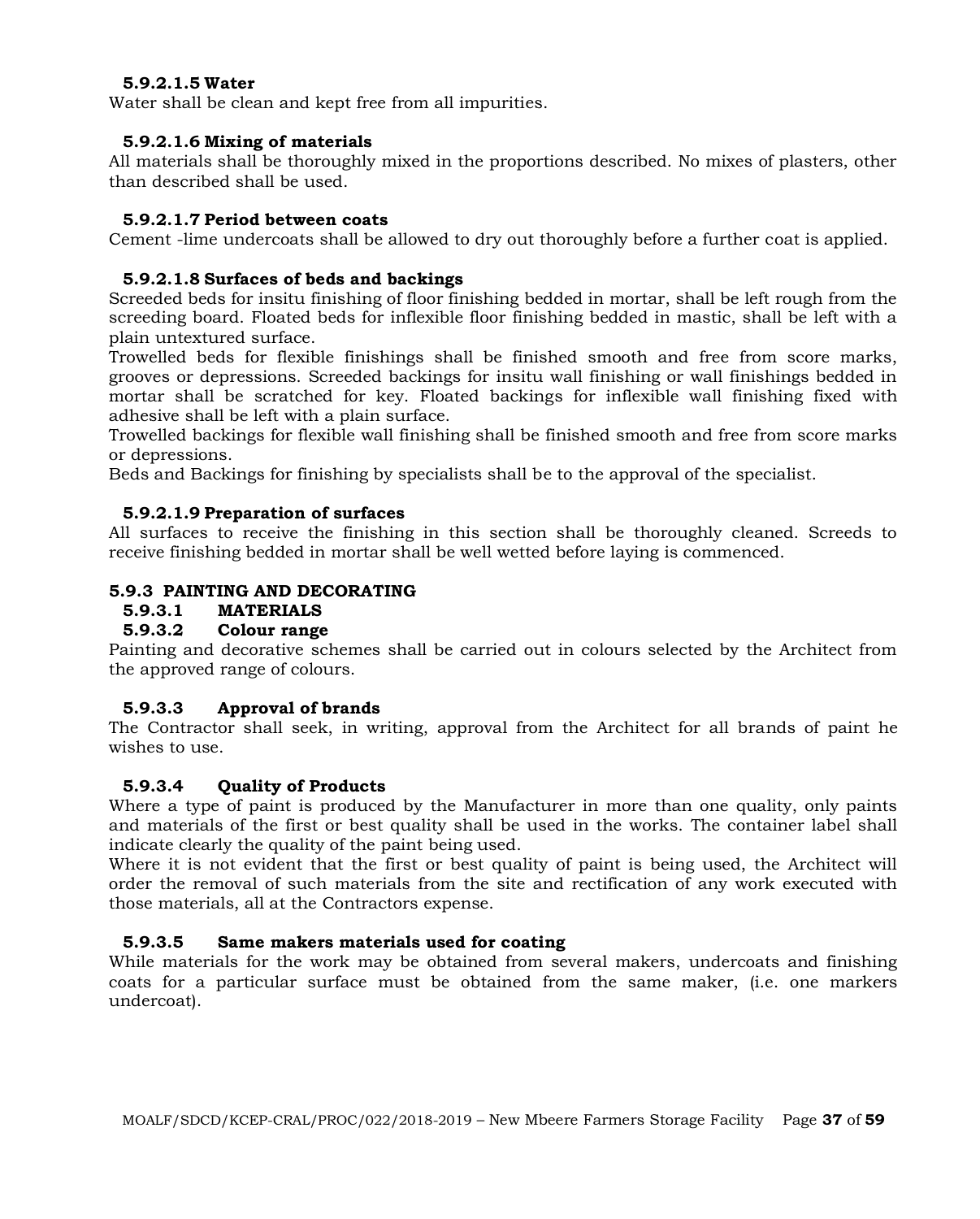#### **5.9.3.6 Remedying defects due to defective materials**

All materials, which in the opinion of the Architect are unsatisfactory, shall be immediately removed from the site and any work executed with such defective materials shall be made good by the Contractor, at his expense, to the satisfaction of the Architect.

#### **5.9.3.7 Emulsion paint**

Emulsion paint (interior and/or exterior), shall have a P.V.A. base and shall be of an approved brand. The first coat shall be thinned in accordance with the manufactures instructions. Where described as applied externally, the paint shall incorporate an approved fungicide to prevent fungus growth.

#### **5.9.3.8 Black bituminous paint**

Black bituminous paint shall comply with B.S. 3416, Type 1 for general use, and Type ii for drinking water tanks.

#### **5.9.3.9 Plaster, rendering, concrete blockwork and brickwork**

All plaster or mortar splashes, etc. shall be removed from plaster rendering, concrete, block work and brickwork by careful scraping; all holes, cracks, etc., shall be stopped and the whole of the surfaces shall be brushed down to remove dust and loose materials. In addition, all traces of mould oil shall be removed from concrete surfaces by scrubbing with water and detergent and rinsing with clean water to remove all detergent.

#### **5.9.3.10 Standard of workmanship**

Prior to the commencement of internal or external decoration, areas not exceeding 50 square metres in total area, and designated by the Architect, shall be completely decorated, and after approval shall be used as a standard for the whole of the works. Any additional cost involved in carrying out such decoration in advance of the general work shall be deemed be included in the Contract Sum. Such decorated surfaces shall be made good and touched up as necessary prior to the handing over of the works.

#### **5.9.3.11 Manufacturer's instructions**

All materials shall be used strictly in accordance with instructions issued by the manufacturers concerned. The addition of thinners, driers or other materials will only be permitted when specially required by the maker and the procedure approved by the Architect.

#### **5.9.3.12 Brush work**

Unless otherwise described, all coatings shall be applied by Brush. Written permission must be obtained from the Architect for the application of coatings by spray or roller where not so described, and if permission is granted, such application shall not result in extra cost to the Employer.

#### **5.10 BILL OF QUANTITIES**

The Bills of Quantities forms part of the Contract Documents and are to be read in conjunction with the Instructions to Bidders, Conditions of Contract Parts I and II, Specifications and Drawings.

The prices and rates inserted in the Bills of Quantities will be used for valuing the work executed, and the Engineer will only measure the whole of the works executed in accordance with this Contract.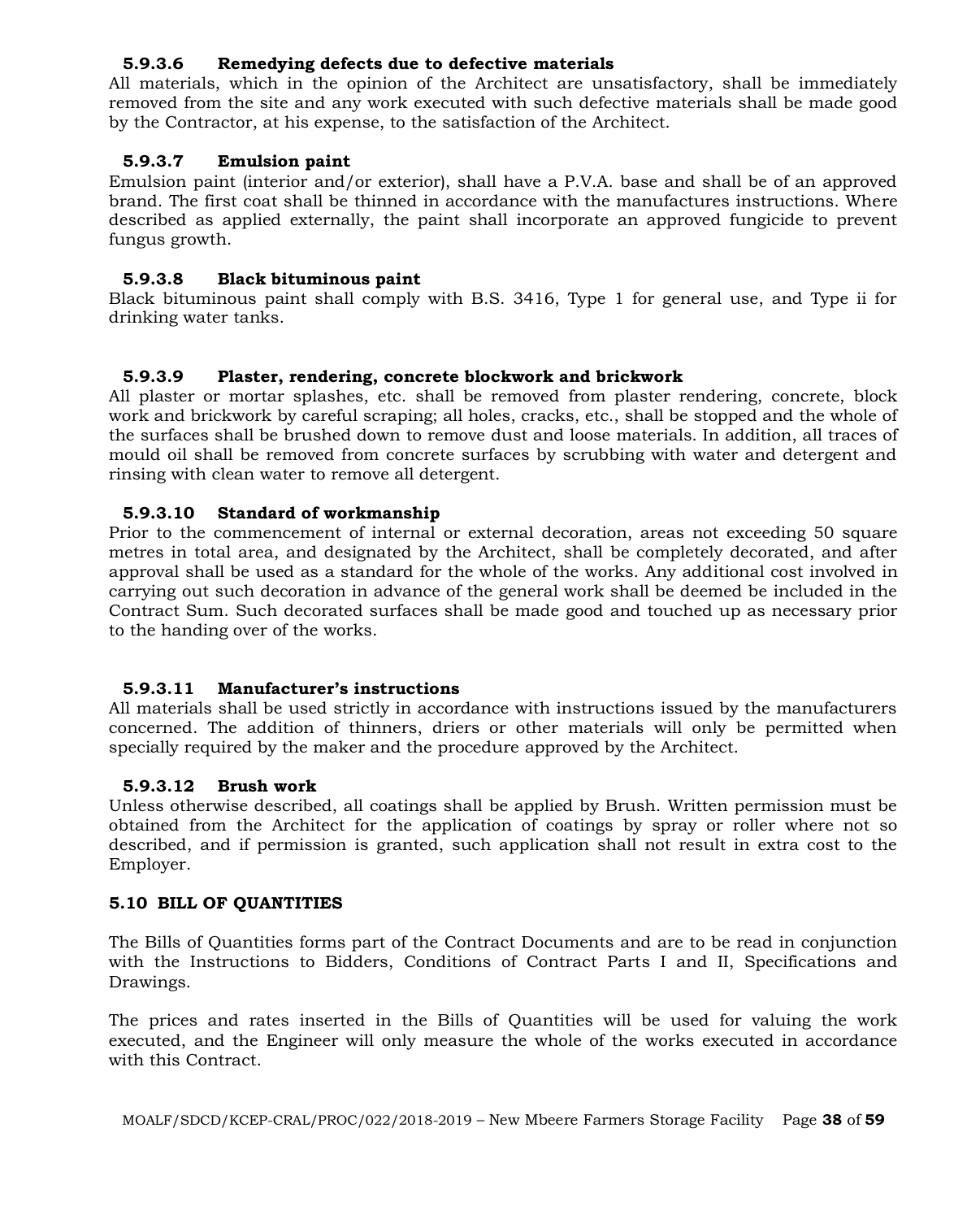| NEW MBEERE FARMERS COOPERATIVE SOCIETY IN MBEERE SOUTH SUB COUNTY                                                                                           |            |             |             |             |
|-------------------------------------------------------------------------------------------------------------------------------------------------------------|------------|-------------|-------------|-------------|
| <b>DESCRIPTION</b>                                                                                                                                          | <b>QTY</b> | <b>UNIT</b> | <b>RATE</b> | <b>KSHS</b> |
| <b>EXCAVATIONS</b>                                                                                                                                          |            |             |             |             |
| Demolish existing Walls to expand space and<br>dispose off the debris away from site.                                                                       | 27         | <b>SM</b>   |             |             |
| Excavate and dispose debris as instructed on<br>site                                                                                                        | 2.4        | CM          |             |             |
| Extend walls to expand the existing space                                                                                                                   | 100        | SM          |             |             |
| Prepare and plaster walls to engineer's approval                                                                                                            | 200        | SM          |             |             |
| <b>Reinforcements</b>                                                                                                                                       |            |             |             |             |
| High tensile round bars in :- B.R.C. Mesh A142<br>in floor slab                                                                                             | 45         | <b>SM</b>   |             |             |
| High tensile twisted bars (Y12) in Lintels                                                                                                                  | 86         | KG          |             |             |
| Roof repair and replacement                                                                                                                                 |            |             |             |             |
| Timber frames to the roof $(100 \times 50 \text{ mm})$                                                                                                      | 310        | M           |             |             |
| Provide and fix pre-painted iron sheets gauge 30<br>to the roof                                                                                             | 210        | SM          |             |             |
| 250 x 25mm facia board                                                                                                                                      | 50         | <b>SM</b>   |             |             |
| <b>FLOOR FILLINGS</b>                                                                                                                                       |            |             |             |             |
| 200mm thick Approved hardcore filling spread,<br>level, rolled and well compacted in 200mm thick<br>layers to make up levels.                               | 54         | CM          |             |             |
| 50mm thick murrum or quarry dust blinding to<br>surface of hardcore                                                                                         | 45         | SM          |             |             |
| Dragnet" FT" or any other equal and approved<br>insecticide to the surface of hardcore applied as<br>per manufactures instructions with 10year<br>guarantee | 45         | <b>SM</b>   |             |             |
| 500 gauge polythene damp proof membrane<br>with 150mm laps.                                                                                                 | 50         | SM          |             |             |
| <b>CONCRETE WORKS</b>                                                                                                                                       |            |             |             |             |
| Mass concrete $(1:4:8)$ as described in :- 50mm<br>thick blinding Layer                                                                                     | 45         | SM          |             |             |
| Reinforced concrete $(1:2:4)$ class $20/20$ in:-<br>200mm thick floor slab and lintel                                                                       | 90         | CM          |             |             |
| 25mm thick cement sand (1:4) floor screed                                                                                                                   | 150        | <b>SM</b>   |             |             |
| PAINTING AND DECORATION                                                                                                                                     |            |             |             |             |
| Prepare and apply three coats first quality<br>plastic emulsion paint to:- Plastered walls.                                                                 | 300        | SМ          |             |             |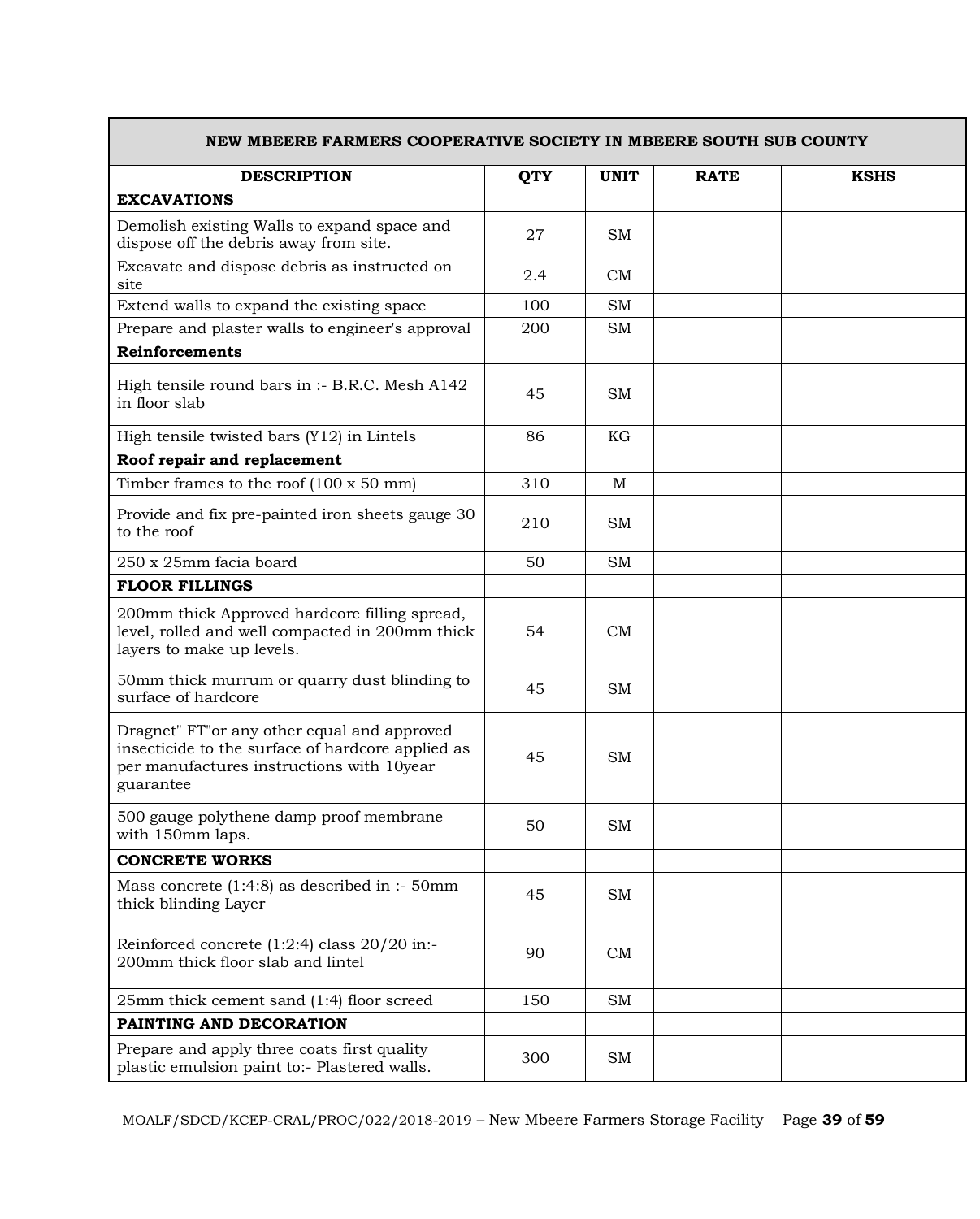| Prepare and apply three coats first quality<br>plastic Emulsion paint to:-doors.                     | 36         | <b>SM</b>        |            |  |
|------------------------------------------------------------------------------------------------------|------------|------------------|------------|--|
| PROVISIONAL SUMS                                                                                     |            |                  |            |  |
| Allow a provisional sum of thirty thousand<br>shillings for door repair/replacement as<br>necessary. | 1          | <b>SUM</b>       | 30,000.00  |  |
| Allow a provisional sum of thirty thousand<br>shillings for replacement of ventilation mesh<br>wire. | 1          | <b>SUM</b>       | 30,000.00  |  |
| Allow a lumpsum sum of Two Hundred<br>thousand shillings for site supervision and<br>approvals.      |            | PC<br><b>SUM</b> | 250,000.00 |  |
| Extra offer on overheads and profit of the<br>lumpsum for site supervision and approvals             | 250,000.00 | $\frac{0}{0}$    |            |  |
| Sub Total 1                                                                                          |            |                  |            |  |
| <b>Add 16% VAT</b>                                                                                   |            |                  |            |  |
| <b>TOTAL AMOUNT</b>                                                                                  |            |                  |            |  |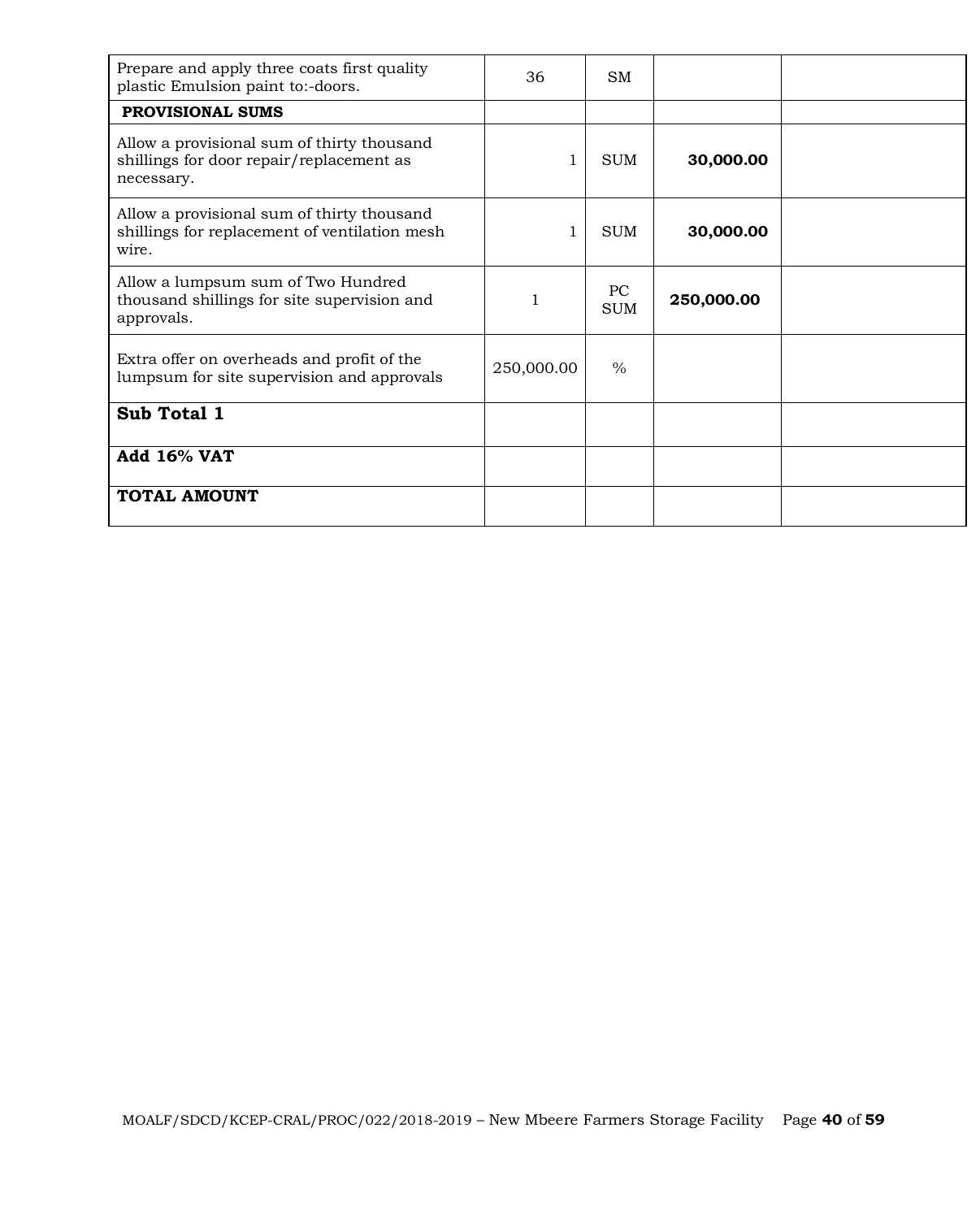#### **SECTION V**

#### **STANDARD FORMS**

#### **List of Standard Forms**

- 1) Form of Tender
- 2) Form of Agreement
- 3) Mandatory Business Questionnaire Form
- 4) Tender Securing Declaration Form
- 5) Tender Security Form
- 6) Performance Security form
- 7) Declaration Form
- 8) Letter of Notification of Award
- 9) Qualification Information
- 10)Tender Questionnaire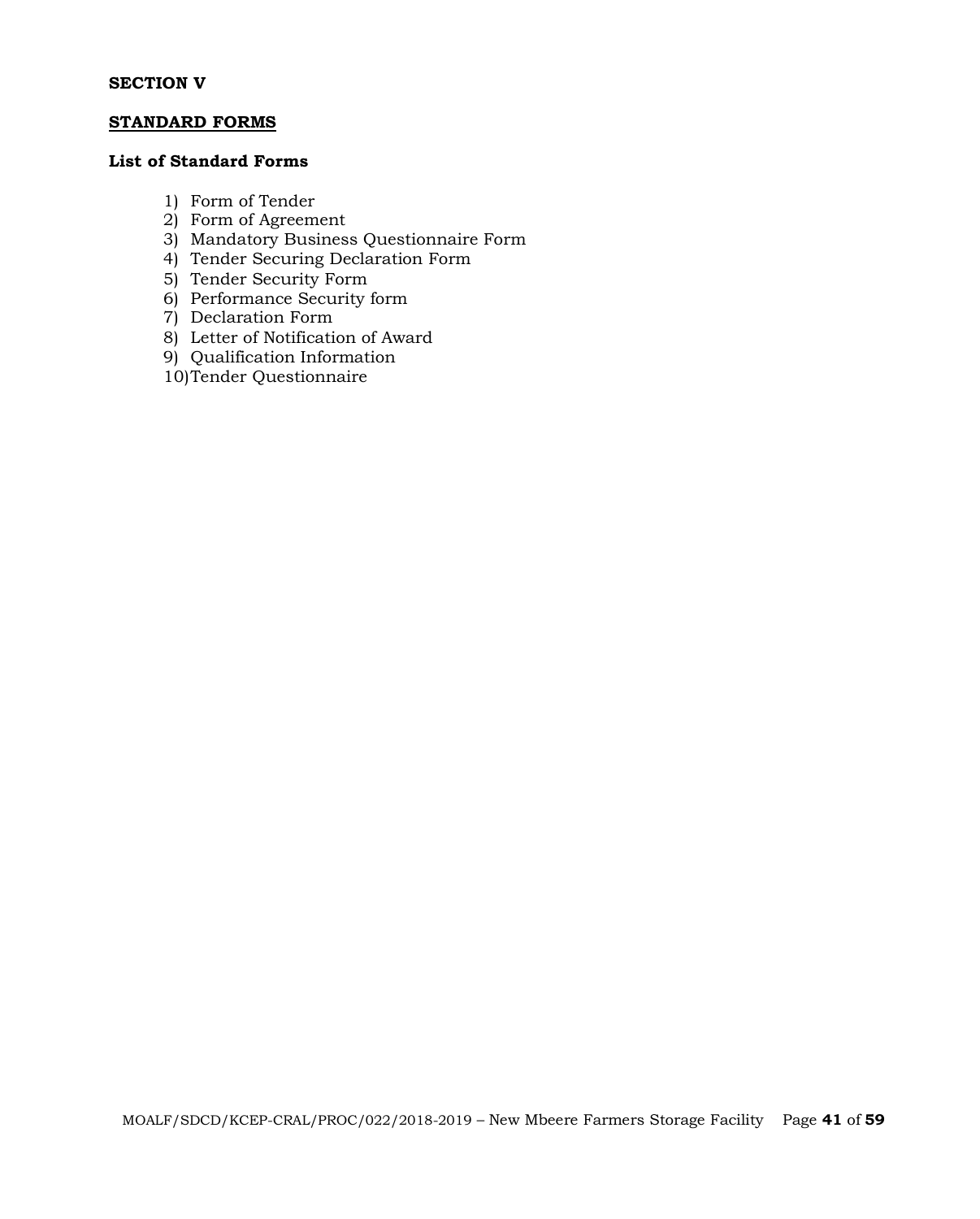#### **1. Form of Tender**

To: Kenya Cereal Enhancement Programme-Climate Resilient Livelihood Window of P.O. Box 30028-00100 Nairobi

#### **Tender Name: TENDER FOR REFURBISHMENT OF NEW MBEERE FARMERS COOPERATIVE SOCIETY STORAGE FACILITY: Tender Reference: MOALF/SDCD/KCEP CRAL/PROC/022/2018-2019**

Dear Sir,

- 1. In accordance with the Conditions of Contract, Specifications, Drawings and Bills of Quantities for the execution of the above-named Works, we, the undersigned offer to construct, install and complete such Works and remedy any defects therein for the sum of Kshs. \_\_\_\_\_\_\_\_\_\_\_\_\_\_\_\_\_\_\_\_\_\_\_\_\_\_\_\_\_ *[Amount in figures]* Kenya Shillings *\_\_\_\_\_\_\_\_\_\_\_\_\_\_\_\_\_\_\_\_\_\_\_\_\_\_\_\_\_\_\_\_\_\_\_\_\_\_\_\_\_\_\_\_\_\_\_\_\_\_\_\_\_\_ Amount in words]*
- 2. We undertake, if our tender is accepted, to commence the Works as soon as is reasonably possible after the receipt of the Employer's Representative's notice to commence, and to complete the whole of the Works comprised in the Contract within the time stated in the Appendix to Conditions of Contract.
- 3. We agree to abide by this Tender for a period of [number] **120** days from the date fixed for tender opening of the Instructions to tenderers, and it shall remain binding upon us and may be accepted at any time before the expiration of that period.
- 4. The Tender sum as submitted and read out during the tender opening shall be absolute and final and shall not be subject of correction, adjustment or amendment in any way by any person or entity.
- 5. Unless and until a formal Agreement is prepared and executed this tender together with your written acceptance thereof and signing of the contract by the accounting officer or an officer authorized in writing by the accounting officer shall constitute a binding Contract between us.
- 6. We understand that you are not bound to accept the lowest or any tender you may receive.

| day of $\_\_\_20$                                    |
|------------------------------------------------------|
|                                                      |
| duly authorized to sign tenders for and on behalf of |
| [Name of Tenderer] of                                |
| [Address of Tenderer]                                |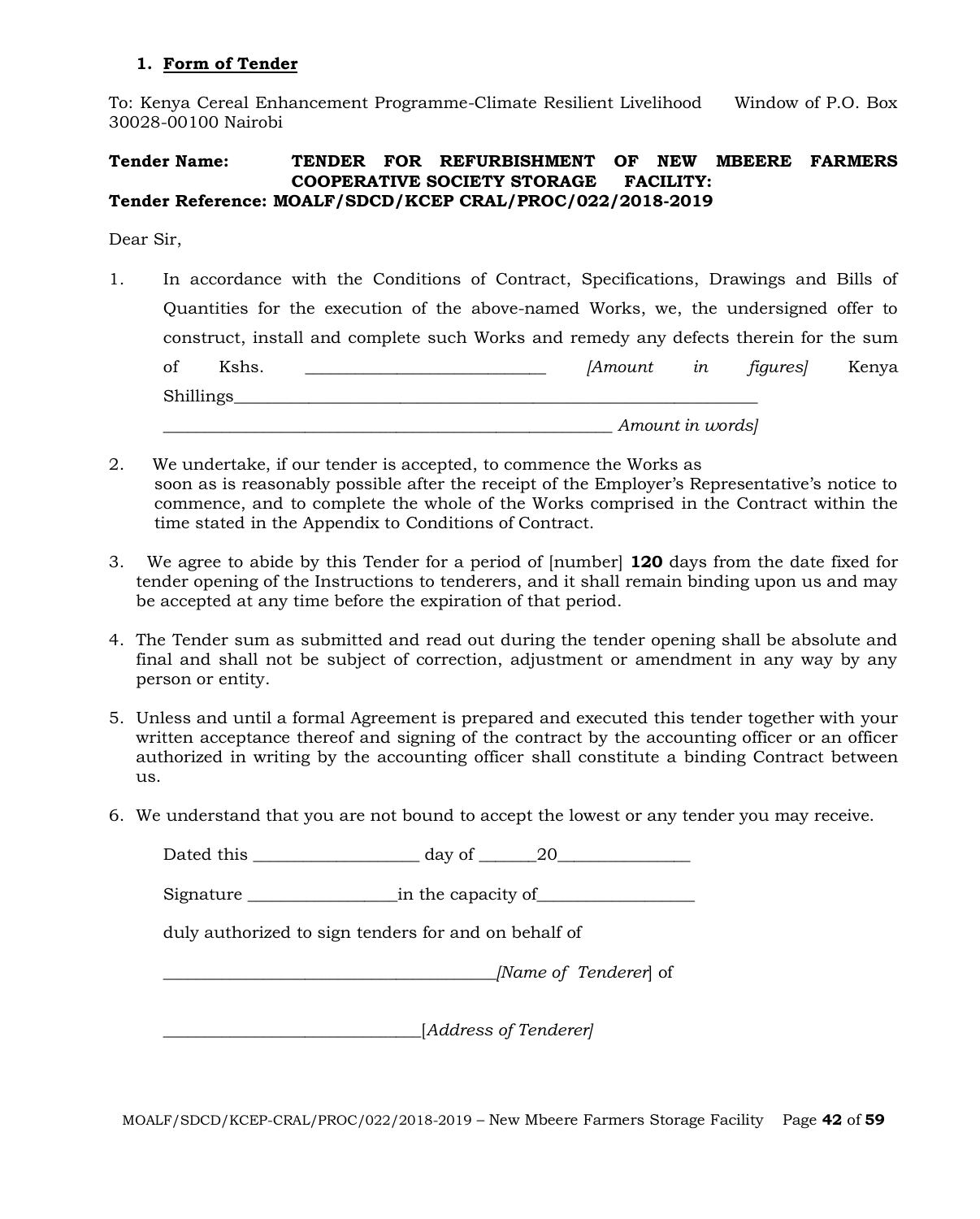#### **2. FORM OF AGREEMENT**

THIS AGREEMENT, made the \_\_\_\_\_\_\_\_\_\_\_\_\_\_\_\_\_ day of \_\_\_\_\_\_\_\_ 20 \_\_\_\_\_\_ between State Department for Crops Development on behalf of Kenya Cereal Enhancement Programme-Climate Resilient Livelihood Window of P.O. Box 30028-00100 Nairobi whose registered office is situated at Kilimo House along Cathedral Road, (hereinafter referred to as "the Client") whose expression shall where the context so admits include its successors, administrators or permitted assignees on the one part

AND \_\_\_\_\_\_\_\_\_\_\_\_\_\_\_\_\_\_\_\_ of \_\_\_\_\_\_\_\_\_\_\_\_\_\_\_\_\_\_\_\_\_\_\_\_\_\_\_\_\_\_\_\_\_\_\_\_\_ (hereinafter called "the contractor") whose Certificate of Registration is \_\_\_\_\_\_\_\_\_\_\_\_\_\_\_\_\_\_\_ whose registered office is situated at \_\_\_\_\_\_\_\_\_\_\_\_\_\_\_\_\_\_\_\_\_\_\_\_\_\_\_\_\_\_\_\_\_\_\_\_\_\_\_\_ of the other part whose expression shall where the context so admits include its successors, administrators or permitted assignees on the other part.

WHEREAS Kenya Cereals Enhancement Programme-Climate Resilient Agricultural Livelihoods (KCEP-CRAL) is desirous that the Contractor executes

\_\_\_\_\_\_\_\_\_\_\_\_\_\_\_\_\_\_\_\_\_\_\_\_\_\_\_\_\_\_\_\_\_\_\_\_\_\_\_\_\_\_\_\_\_\_\_\_\_\_\_\_\_\_\_\_\_\_\_\_\_\_\_\_\_\_\_\_\_\_\_\_ *(name and identification number of Contract )* (hereinafter called "the Works") located at*\_\_\_\_\_\_\_\_\_\_\_\_\_\_\_\_\_\_\_\_\_\_\_\_\_\_\_\_\_\_[Place/location of the Works*]and Kenya Cereals Enhancement Programme-Climate Resilient Agricultural Livelihoods (KCEP-CRAL) has accepted the tender submitted by the Contractor for the execution and completion of such Works and the remedying of any defects therein for the Contract Price of Kshs\_\_\_\_\_\_\_\_\_\_\_\_\_\_\_\_\_\_\_\_\_\_\_\_\_\_\_[*Amount in figures*],Kenya Shillings\_\_\_\_\_\_\_\_\_\_\_\_\_\_\_\_\_\_\_\_\_\_\_\_\_\_\_\_\_\_\_\_\_\_\_\_\_\_\_\_\_\_\_\_\_[*Amount in words].*

NOW THIS AGREEMENT WITNESSETH as follows:

- 1. In this Agreement, words and expressions shall have the same meanings as are respectively assigned to them in the Conditions of Contract hereinafter referred to.
- 2. The following documents shall be deemed to form and shall be read and construed as part of this Agreement i.e.
	- (i) Appendix to Conditions of Contract
	- (ii) Conditions of Contract Part I and II
	- (iii) Specifications
	- (iv) Drawings
	- (v) Priced Bill of Quantities
	- (vi) Form of Tender
	- (vii) Letter of Award
	- (viii) Letter of Acceptance
	- (ix) The Tenderers bid document
- **3.** In consideration of the payments to be made by Kenya Cereals Enhancement Programme-Climate Resilient Agricultural Livelihoods to the Contractor as hereinafter mentioned, the Contractor hereby covenants with Kenya Cereals Enhancement Programme-Climate Resilient Agricultural Livelihood to execute and complete the Works and remedy any defects therein in conformity in all respects with the provisions of the Contract.
- MOALF/SDCD/KCEP-CRAL/PROC/022/2018-2019 New Mbeere Farmers Storage Facility Page **43** of **59** 4. Kenya Cereals Enhancement Programme-Climate Resilient Agricultural Livelihoods hereby covenants to pay the Contractor in consideration of the execution and completion of the Works and the remedying of defects therein, the Contract Price or such other sum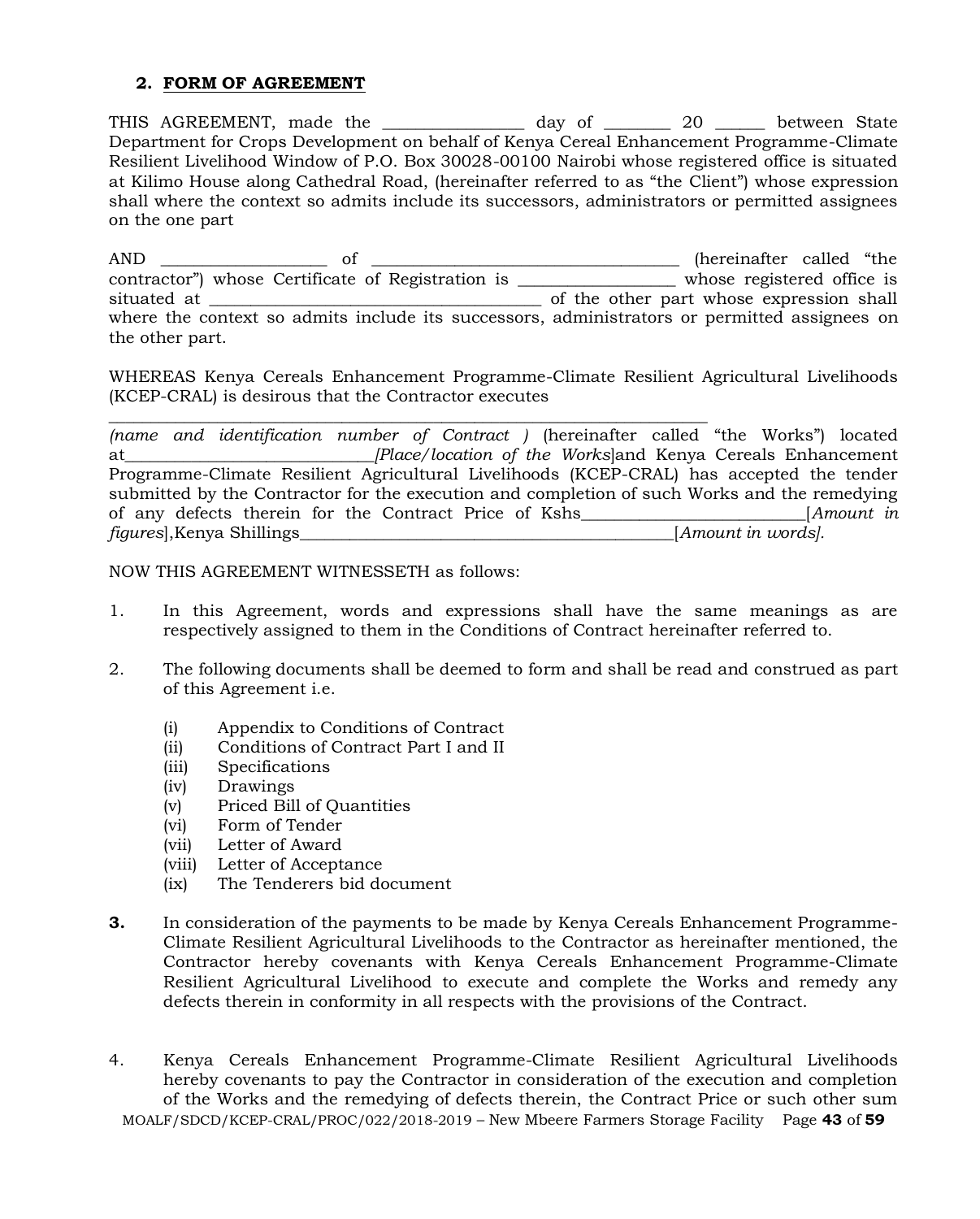as may become payable under the provisions of the Contract at the times and in the manner prescribed by the Contract.

IN WITNESS whereof the parties thereto have caused this Agreement to be executed the day and year first before written.

**\_\_\_\_\_\_\_\_\_\_\_\_\_\_\_\_\_\_\_\_\_\_\_\_\_\_\_\_\_\_\_\_\_\_\_ \_\_\_\_\_\_\_\_\_\_\_\_\_\_\_\_\_\_\_\_\_\_\_\_\_\_\_\_**

**NAME: \_\_\_\_\_\_\_\_\_\_\_\_\_\_\_\_\_\_\_\_\_\_\_\_\_\_\_** Date: \_\_\_\_\_\_\_\_\_\_\_\_\_\_\_\_\_\_\_\_

**WITNESSED BY:**

**NAME:** Date:

**\_\_\_\_\_\_\_\_\_\_\_\_\_\_\_\_\_\_\_\_\_\_\_\_\_\_\_\_\_\_\_\_\_\_\_\_\_ \_\_\_\_\_\_\_\_\_\_\_\_\_\_\_\_\_\_\_\_\_\_\_\_\_\_\_\_**

For and on behalf of the Contractor:

**Name:** Date:

**WITNESSED BY:**

**Name:** Date: **Designation:** 

**\_\_\_\_\_\_\_\_\_\_\_\_\_\_\_\_\_\_\_\_\_\_\_\_\_\_\_\_\_\_\_\_\_\_\_\_\_\_\_ \_\_\_\_\_\_\_\_\_\_\_\_\_\_\_\_\_\_\_\_\_\_\_\_\_\_\_\_**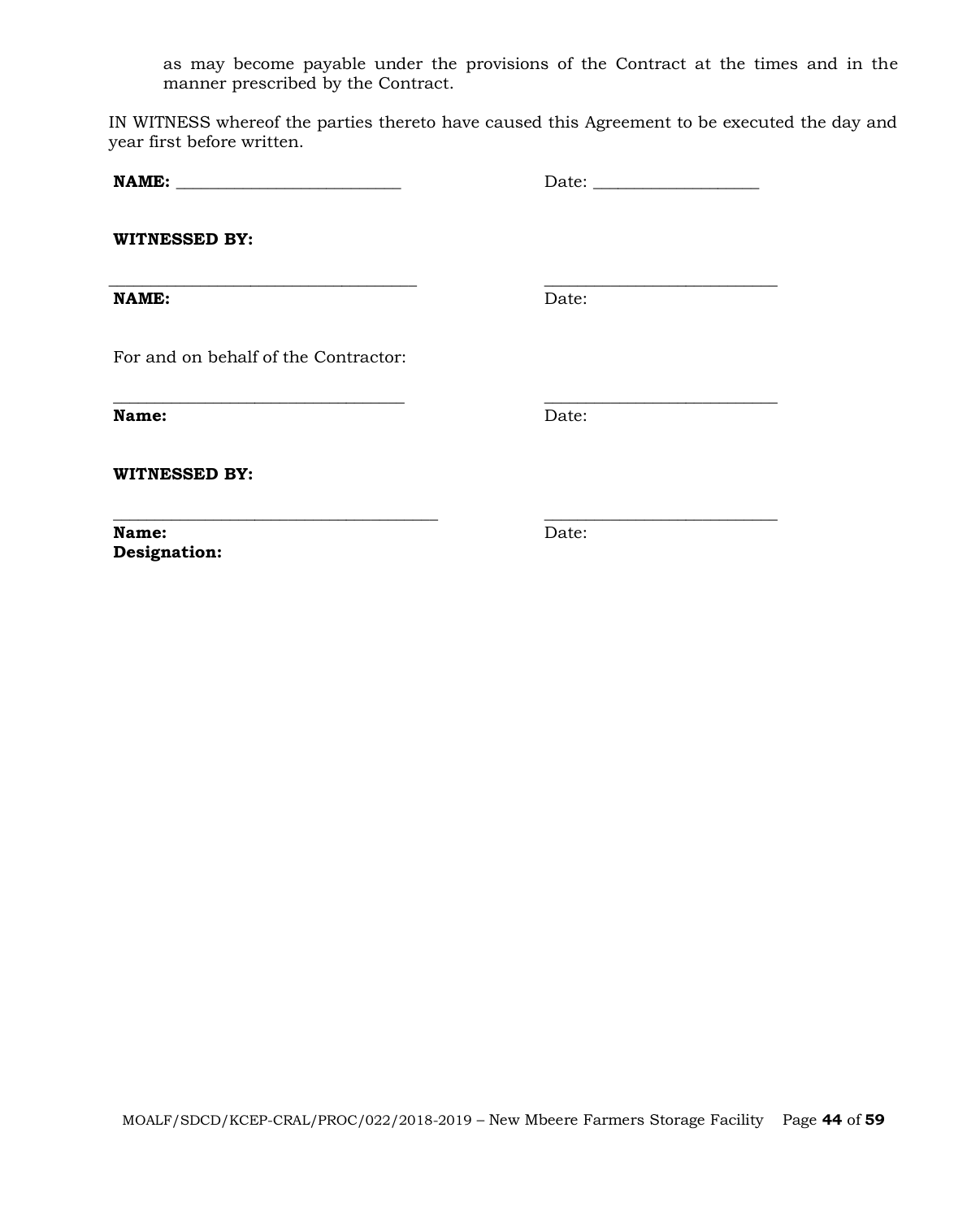#### **3. MANDATORY CONFIDENTIAL BUSINESS QUESTIONNAIRE**

## **Name of Applicant(s)..........................................................................................**

You are requested to give the particulars indicated in Part 1 and either Part 2 (a), 2(b) or 2(c) whichever applied to your type

#### **You are advised that it is a serious offence to give false information on this form will lead to automatic disqualification/termination of your business proposal at your cost.**

| Part 1 - General<br><b>Business Name</b>                         |  |  |  |
|------------------------------------------------------------------|--|--|--|
|                                                                  |  |  |  |
| Location of Business Premises                                    |  |  |  |
|                                                                  |  |  |  |
| Plot No  Street/Road Postal address Tel No.                      |  |  |  |
|                                                                  |  |  |  |
|                                                                  |  |  |  |
| Nature of Business (Attach Company Profile)                      |  |  |  |
|                                                                  |  |  |  |
| Registration Certificate No. (Attach Copy)                       |  |  |  |
|                                                                  |  |  |  |
| Tax Compliance No (Attach Copy)                                  |  |  |  |
|                                                                  |  |  |  |
| Maximum value of business which you can handle at any one time - |  |  |  |
|                                                                  |  |  |  |
|                                                                  |  |  |  |
|                                                                  |  |  |  |
|                                                                  |  |  |  |
|                                                                  |  |  |  |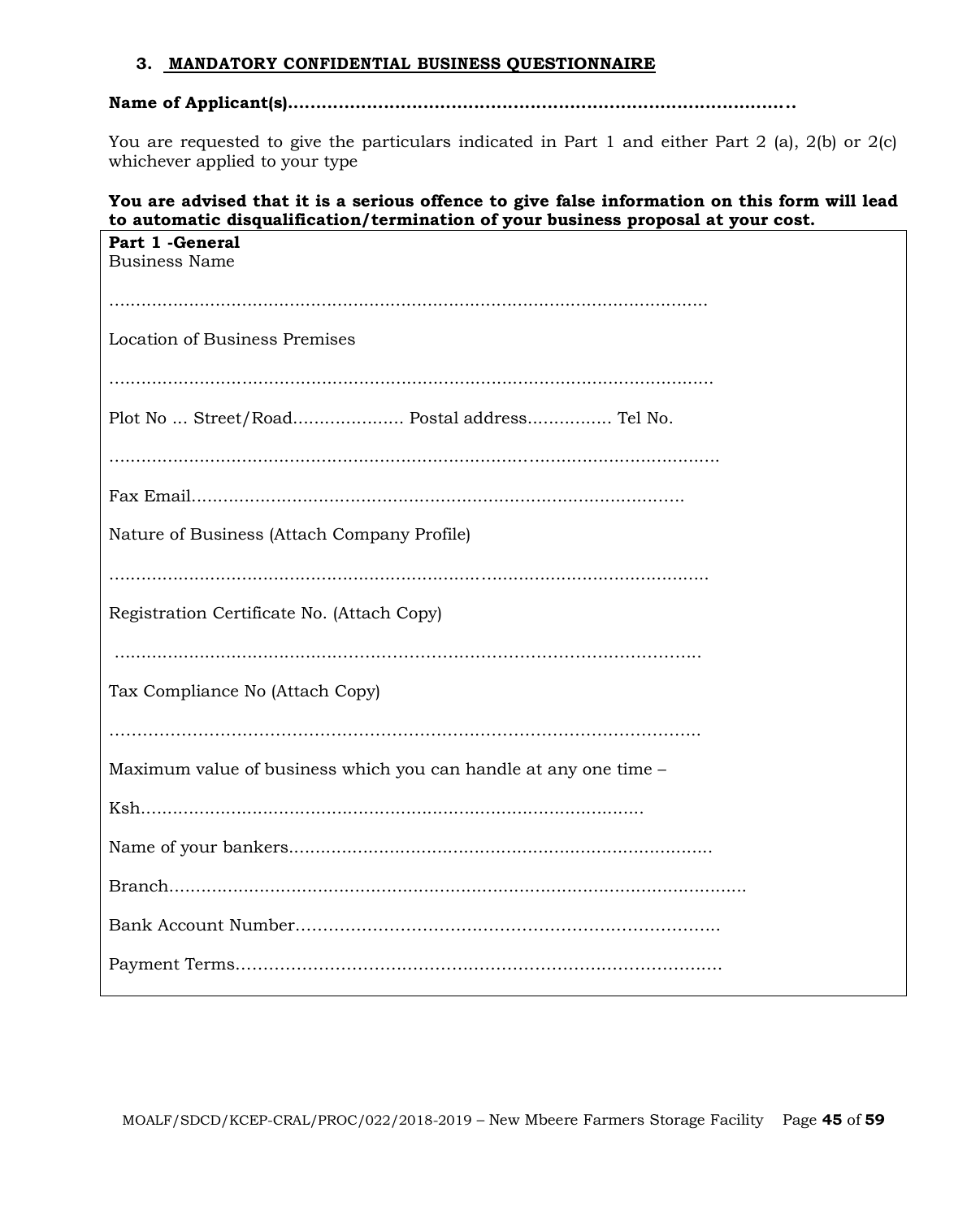| Part 2 (a) – Sole Proprietor                    |                                                                                    |                                                                              |               |
|-------------------------------------------------|------------------------------------------------------------------------------------|------------------------------------------------------------------------------|---------------|
|                                                 |                                                                                    |                                                                              |               |
|                                                 |                                                                                    |                                                                              |               |
| Naturalization or Registration                  |                                                                                    | If a Kenyan  Citizen, indicate under Citizenship Details  whether by  Birth, |               |
| Part 2 (b) – Partnership<br>Name                | Given details of partners as follows                                               | Nationality Citizenship Details                                              | <b>Shares</b> |
|                                                 |                                                                                    |                                                                              |               |
| Naturalization or Registration                  |                                                                                    | lf a Kenyan  Citizen, indicate under Citizenship Details  whether by  Birth, |               |
| Private or Public<br>Nominal Kshs. Issued Kshs. | Part 2 (c) – Registered Company<br>State the nominal and issued capital of company | (Attach brochures or annual reports in case of public companies)             |               |
| Name                                            | Give details of all directors as follows<br>Nationality                            | Citizenship Details                                                          | <b>Shares</b> |
|                                                 |                                                                                    |                                                                              |               |
|                                                 |                                                                                    |                                                                              |               |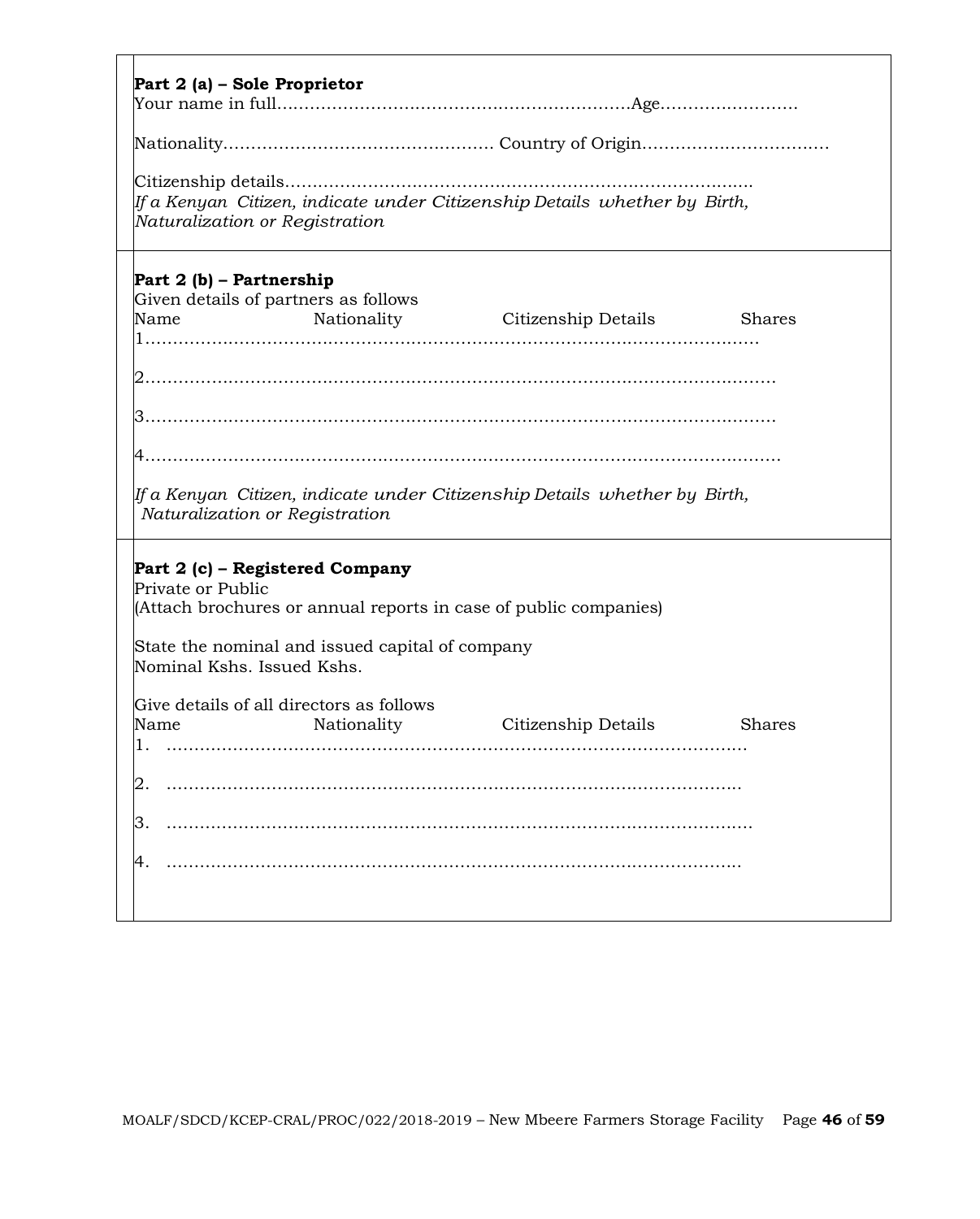|                      | Part 3- List of corporate client customers and their addresses, telephone numbers and                                                                                                                                                               |
|----------------------|-----------------------------------------------------------------------------------------------------------------------------------------------------------------------------------------------------------------------------------------------------|
| contact person.      |                                                                                                                                                                                                                                                     |
|                      |                                                                                                                                                                                                                                                     |
|                      |                                                                                                                                                                                                                                                     |
|                      |                                                                                                                                                                                                                                                     |
|                      |                                                                                                                                                                                                                                                     |
|                      |                                                                                                                                                                                                                                                     |
|                      |                                                                                                                                                                                                                                                     |
|                      |                                                                                                                                                                                                                                                     |
|                      |                                                                                                                                                                                                                                                     |
|                      |                                                                                                                                                                                                                                                     |
| Part 4-(a) Debarment |                                                                                                                                                                                                                                                     |
|                      | $\mu$ /We declare that I/We have not been debarred from any procurement process and<br>shall not engage in any fraudulent or corrupt acts with regard to this or any other tender<br>by the KCEP-CRAL and any other public or private institutions. |
|                      |                                                                                                                                                                                                                                                     |
|                      |                                                                                                                                                                                                                                                     |
|                      |                                                                                                                                                                                                                                                     |
|                      |                                                                                                                                                                                                                                                     |
|                      | Duly authorized to sign Tender for and on behalf of                                                                                                                                                                                                 |
|                      |                                                                                                                                                                                                                                                     |
|                      | Part 4-(b) Bankruptcy / Insolvency / receivership.                                                                                                                                                                                                  |
|                      | $\mu$ /We declare that I/We have not been declared bankrupt or insolvent by<br>the competent Authorities in Kenya and neither are we under receivership:                                                                                            |
|                      |                                                                                                                                                                                                                                                     |
|                      |                                                                                                                                                                                                                                                     |
|                      |                                                                                                                                                                                                                                                     |
|                      | Duly authorized to sign Tender for and on behalf of                                                                                                                                                                                                 |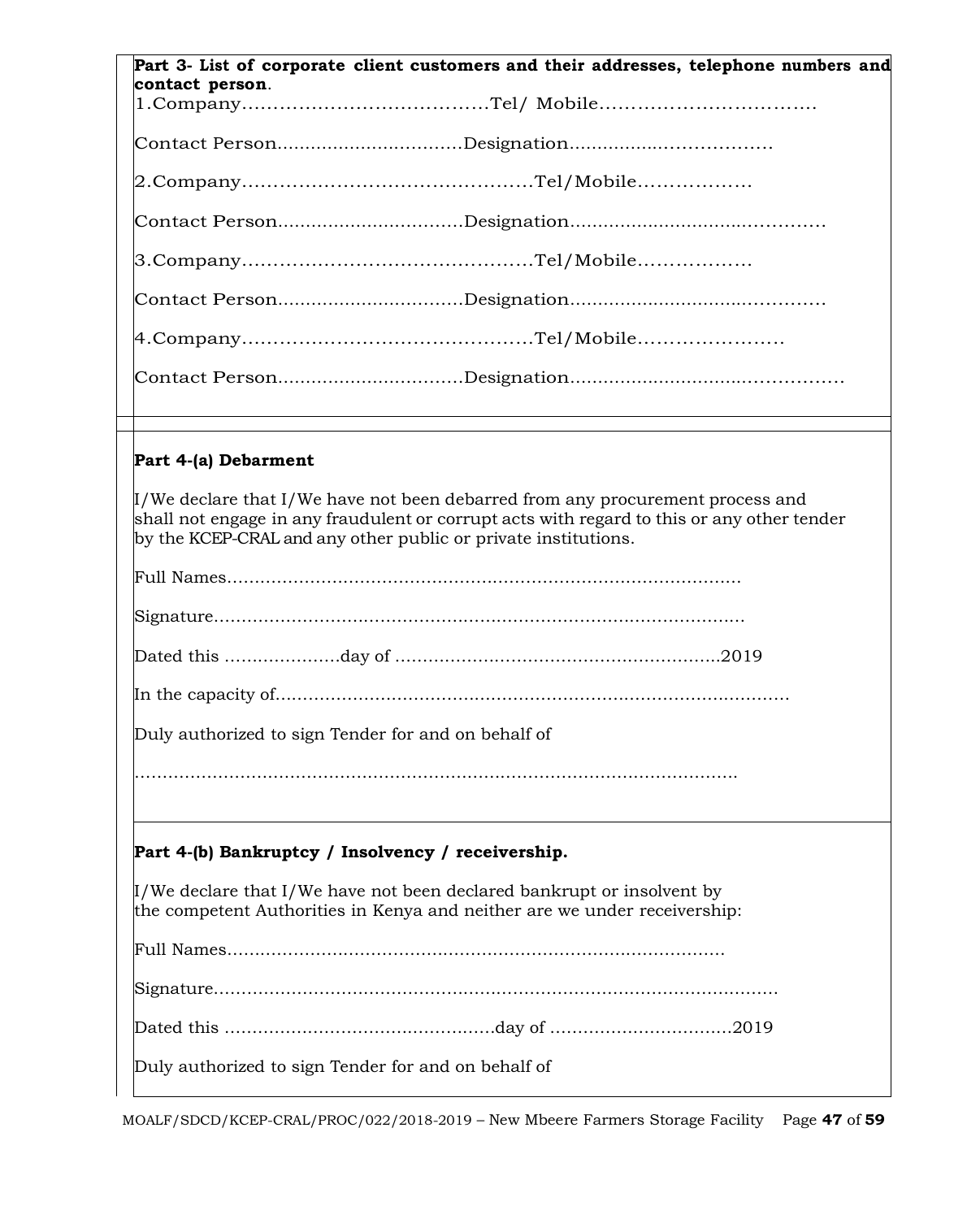| Part 4-(c) -Criminal Offence                                                                                  |
|---------------------------------------------------------------------------------------------------------------|
| $I/We$ , (Name (s) of Director(s)):-                                                                          |
|                                                                                                               |
|                                                                                                               |
| Have not been convicted of any criminal offence relating to professional conduct or the                       |
| making of false statements or misrepresentations as to its qualifications to enter                            |
| into a procurement contract within a period of three (3) years preceding the commencement                     |
| of procurement proceedings.                                                                                   |
|                                                                                                               |
|                                                                                                               |
| In the capacity of                                                                                            |
|                                                                                                               |
|                                                                                                               |
| Suppliers' / Company's Official Rubber Stamp                                                                  |
|                                                                                                               |
| Part 4-(d) Conflict of Interest                                                                               |
| $\mu$ /We, the undersigned state that I / We have no conflict of interest in relation<br>to this procurement: |
|                                                                                                               |
|                                                                                                               |
|                                                                                                               |
|                                                                                                               |
|                                                                                                               |
|                                                                                                               |
|                                                                                                               |
|                                                                                                               |
| Suppliers' / Company's Official Rubber Stamp                                                                  |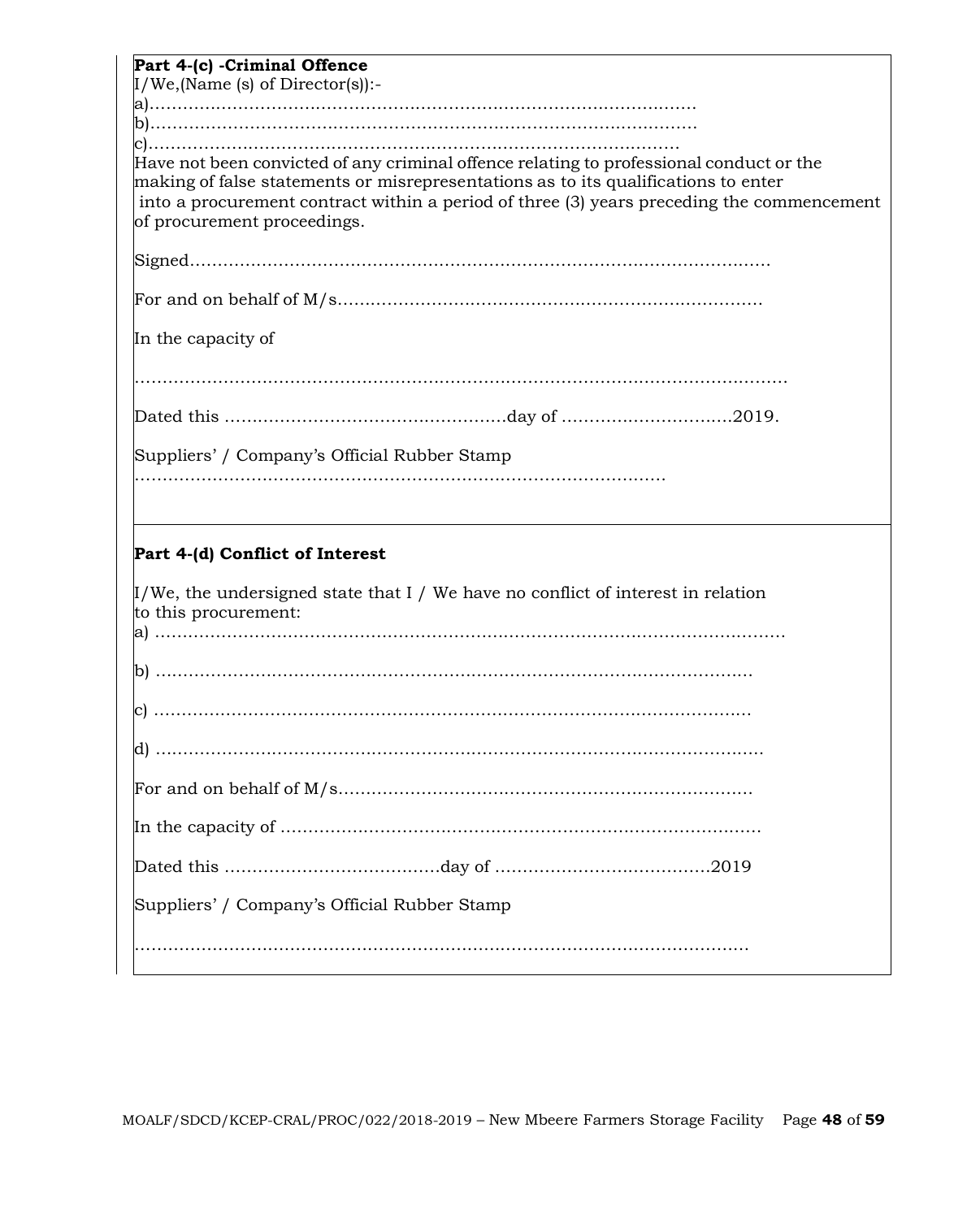## **Part 4-(e)** – **Interest in the Firm:**

Is there any person/persons in KCEP-CRAL or any other public institution who has interest in the Firm?

Yes/No ……………………….. (Delete as necessary)

Institution ………………………….……………………………………. ………………

(Title) (Signature) (Date)

……………………………………………………………………………………………….

………………………………………………………………………………………………

**PART 5(I) – EXPERIENCE***:* Please list here below similar projects accomplished or companies / clients you have supplied with similar items or materials / Services in the last 5 years

|   | <b>COMPANY</b><br><b>NAME</b> | <b>COUNTRY</b> | CONTRACT<br><b>ORDER NO</b> | <b>VALUE</b> | <b>CONTRACT</b><br><b>PERSON</b><br>(FULL<br><b>NAMES</b> | <b>EMAIL</b> | <b>CELL</b><br><b>PHONE</b><br>NO |
|---|-------------------------------|----------------|-----------------------------|--------------|-----------------------------------------------------------|--------------|-----------------------------------|
|   |                               |                |                             |              |                                                           |              |                                   |
| ∠ |                               |                |                             |              |                                                           |              |                                   |
| 3 |                               |                |                             |              |                                                           |              |                                   |
| 4 |                               |                |                             |              |                                                           |              |                                   |
| 5 |                               |                |                             |              |                                                           |              |                                   |

#### **Part 6(i or j) – Bank account details:**

AGPO firms must provide evidence from their bank that the account to which KCEP-CRAL shall make payment has a youth or a woman or a PWD listed in the CR12 form/ partnership deed/sole proprietor certificate as a MANDATORY signatory of that account, - Sec.157 (11) of PPADA:

Account No………………………………………………………………………………………….

| Name of the person(s) in the CR12 form OR in the partnership deed OR in the sole proprietor |
|---------------------------------------------------------------------------------------------|
|                                                                                             |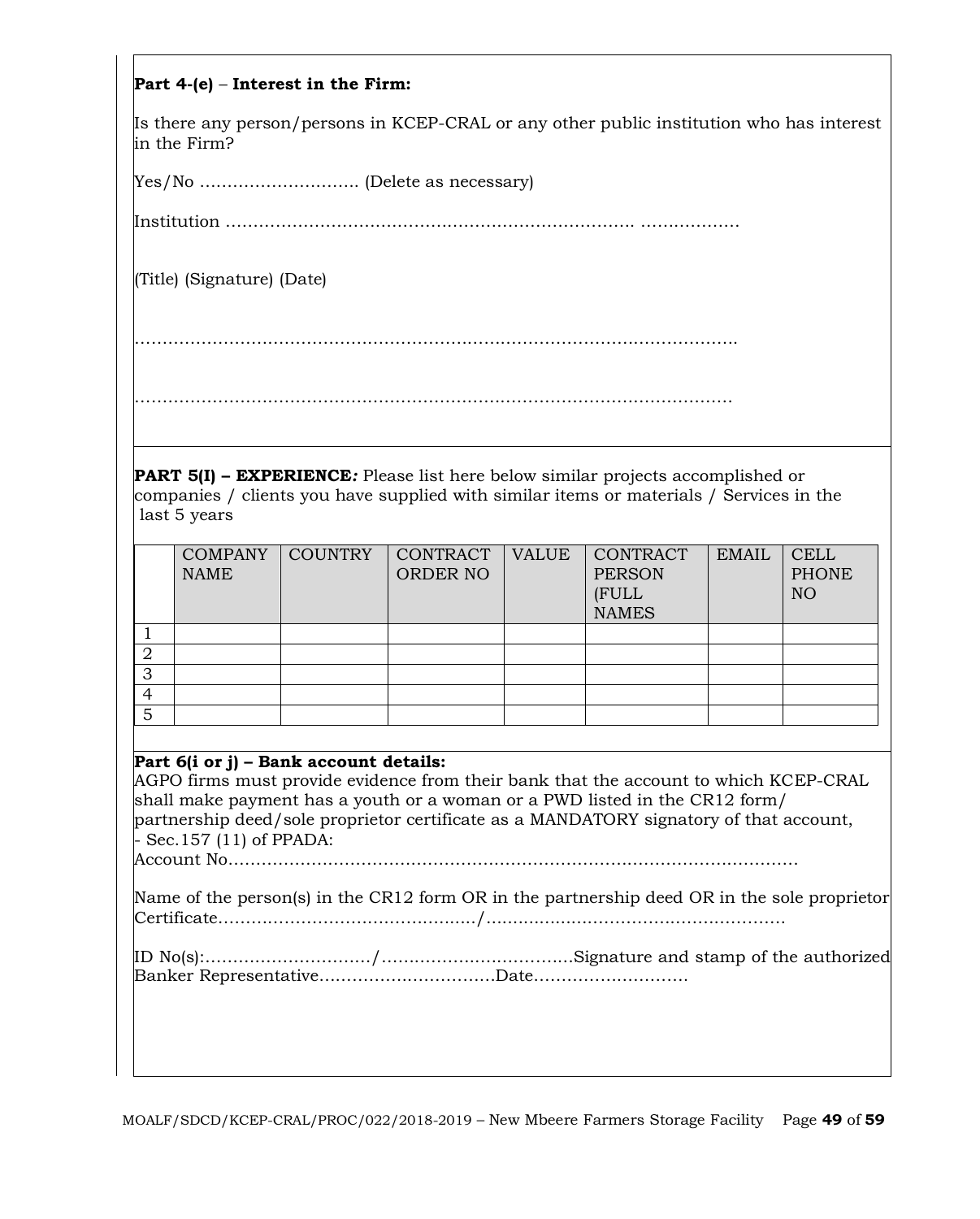#### **Part 7--Declaration**

I/We the undersigned state that the above information is correct and that I/We give KCEP-CRAL to seek any other references concerning my/our company from whatever sources deemed e.g. company registrar's office, banks etc.

| In the capacity of |
|--------------------|
|                    |
|                    |
| Full names         |
|                    |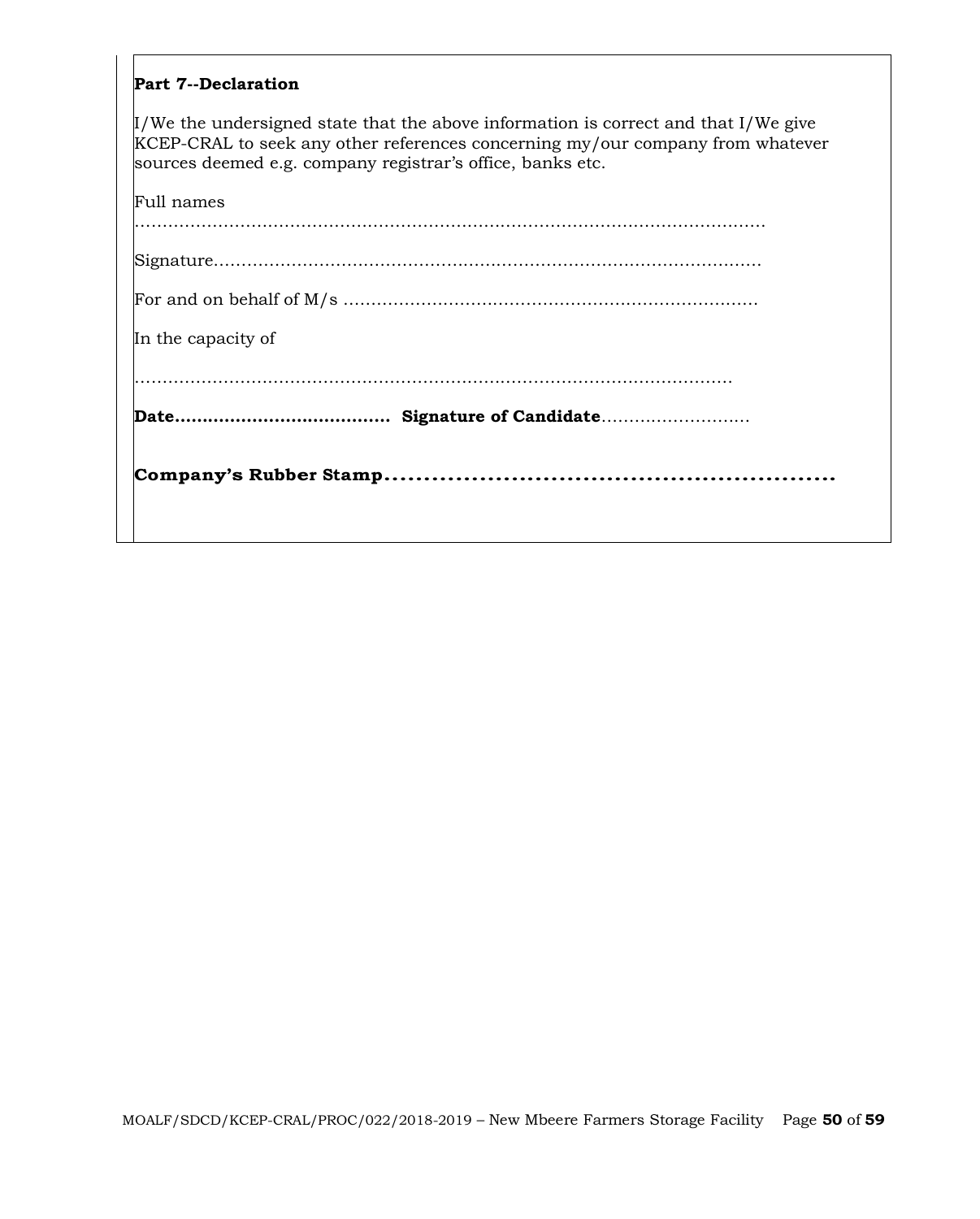#### **4. TENDER SECURING DECLARATION FORM**

[The Bidder shall complete in this Form in accordance with the instructions indicated]

Date: ………………… of Bid Submission] Tender No. ………… of bidding process]

To: ………………………….. [insert complete name of Purchaser] We, the undersigned, declare that:

1. We understand that, according to your conditions, bids must be supported by a Bid- Securing Declaration.

2. We accept that we will automatically be suspended from being eligible for bidding in any contract with the Purchaser for the period of time of linsert number of months or years starting on [insert date], if we are in breach of our obligation(s) under the bid conditions, because we  $-$ 

(a) Have withdrawn our Bid during the period of bid validity specified by us in the Bidding Data Sheet; or

(b) Having been notified of the acceptance of our Bid by the Purchaser during the period of bid validity,

(i) Fail or refuse to execute the Contract, if required, or

(ii) Fail or refuse to furnish the Performance Security, in accordance with the ITT.

3. We understand that this Bid Securing Declaration shall expire if we are not the successful Bidder, upon the earlier of

(i) our receipt of a copy of your notification of the name of the successful Bidder; or

(i) Twenty-eight days after the expiration of our Tender.

4. We understand that if we are a Joint Venture, the Bid Securing Declaration must be in the name of the Joint Venture that submits the bid, and the Joint Venture has not been legally constituted at the time of bidding, the Bid Securing Declaration shall be in the names of all future partners as named in the letter of intent.

Signed: [insert signature of person whose name and capacity are shown] in the Capacity of [insert legal capacity of person signing the Bid Securing Declaration]

Name: [insert complete name of person signing the Bid Securing Declaration]

……………………………………………………………….

Duly authorized to sign the bid for and on behalf of: ……………………………………… [insert complete name of Bidder]

Dated on …………………. day of ……………., ………………. [Insert date of signing]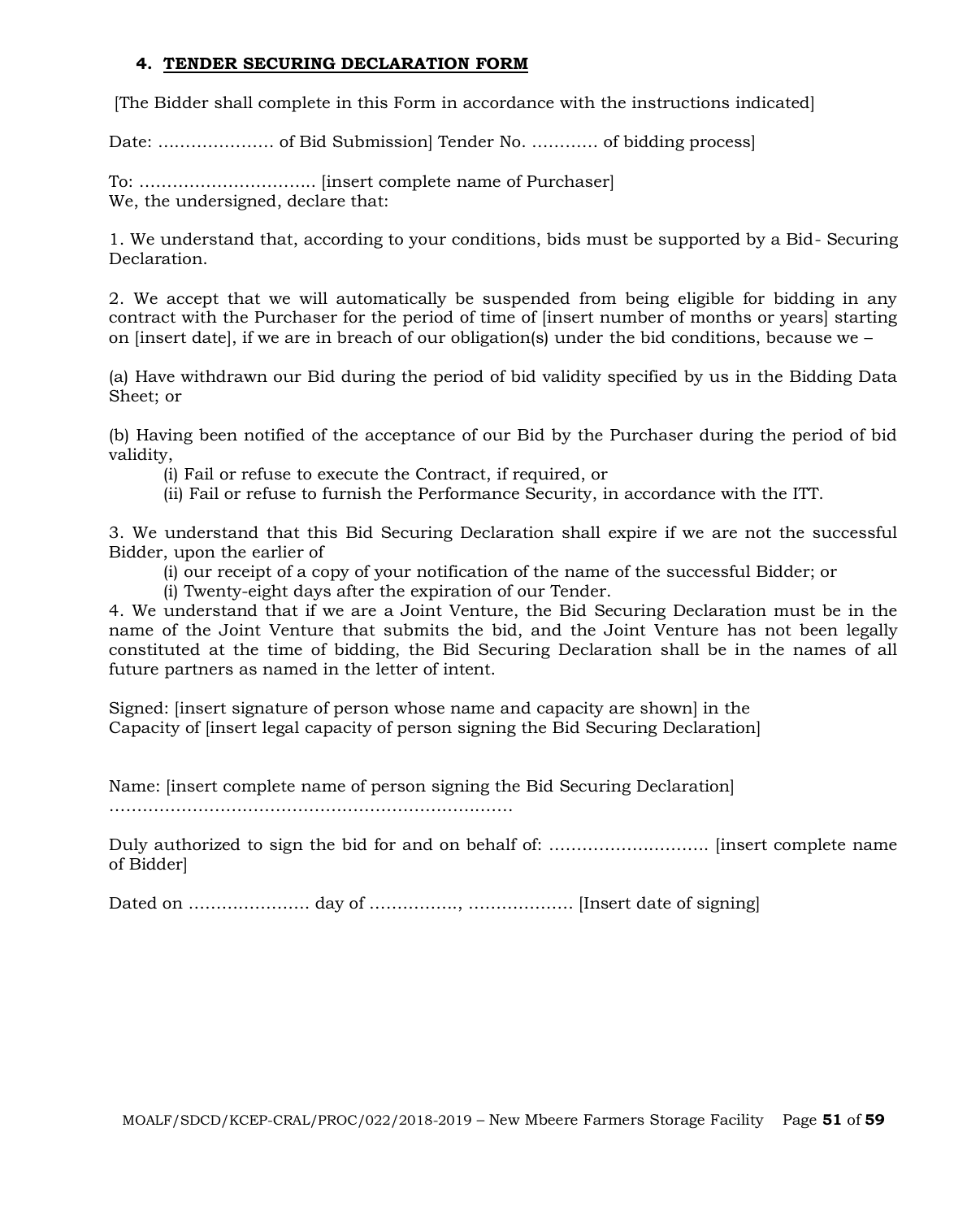#### **5. FORM OF TENDER SECURITY**

WHEREAS ………………………………………. (hereinafter called "the Tenderer") has submitted his tender dated ………………………… for the construction of ……………………………………………………………………………… *(name of Contract)*

KNOW ALL PEOPLE by these presents that WE ……………………… having our registered office at ……………… (hereinafter called "the Bank"), are bound unto …………………………… (hereinafter called "the Employer") in the sum of Kshs.……………………… for which payment well and truly to be made to the said Employer, the Bank binds itself, its successors and assigns by these presents sealed with the Common Seal of the said Bank this ……………. Day of ………20…………

THE CONDITIONS of this obligation are:

- 1. If after tender opening the tenderer withdraws his tender during the period of tender validity specified in the instructions to tenderers Or
- 2. If the tenderer, having been notified of the acceptance of his tender by the Employer during the period of tender validity:
	- (a) fails or refuses to execute the form of Agreement in accordance with the Instructions to Tenderers, if required; or
	- (b) fails or refuses to furnish the Performance Security, in accordance with the Instructions to Tenderers;

We undertake to pay to the Employer up to the above amount upon receipt of his first written demand, without the Employer having to substantiate his demand, provided that in his demand the Employer will note that the amount claimed by him is due to him, owing to the occurrence of one or both of the two conditions, specifying the occurred condition or conditions.

This guarantee will remain in force up to and including thirty (30) days after the period of tender validity, and any demand in respect thereof should reach the Bank not later than the said date.

\_\_\_\_\_\_\_\_\_\_\_\_\_\_\_\_\_\_\_\_\_\_\_\_\_\_\_ \_\_\_\_\_\_\_\_\_\_\_\_\_\_\_\_\_\_\_\_\_\_\_\_\_\_\_\_\_\_

*[date[ [signature of the Bank]*

*\_\_\_\_\_\_\_\_\_\_\_\_\_\_\_\_\_\_\_\_\_\_\_\_\_\_\_ \_\_\_\_\_\_\_\_\_\_\_\_\_\_\_\_\_\_\_\_\_\_\_\_\_\_\_\_\_\_ [witness] [seal]*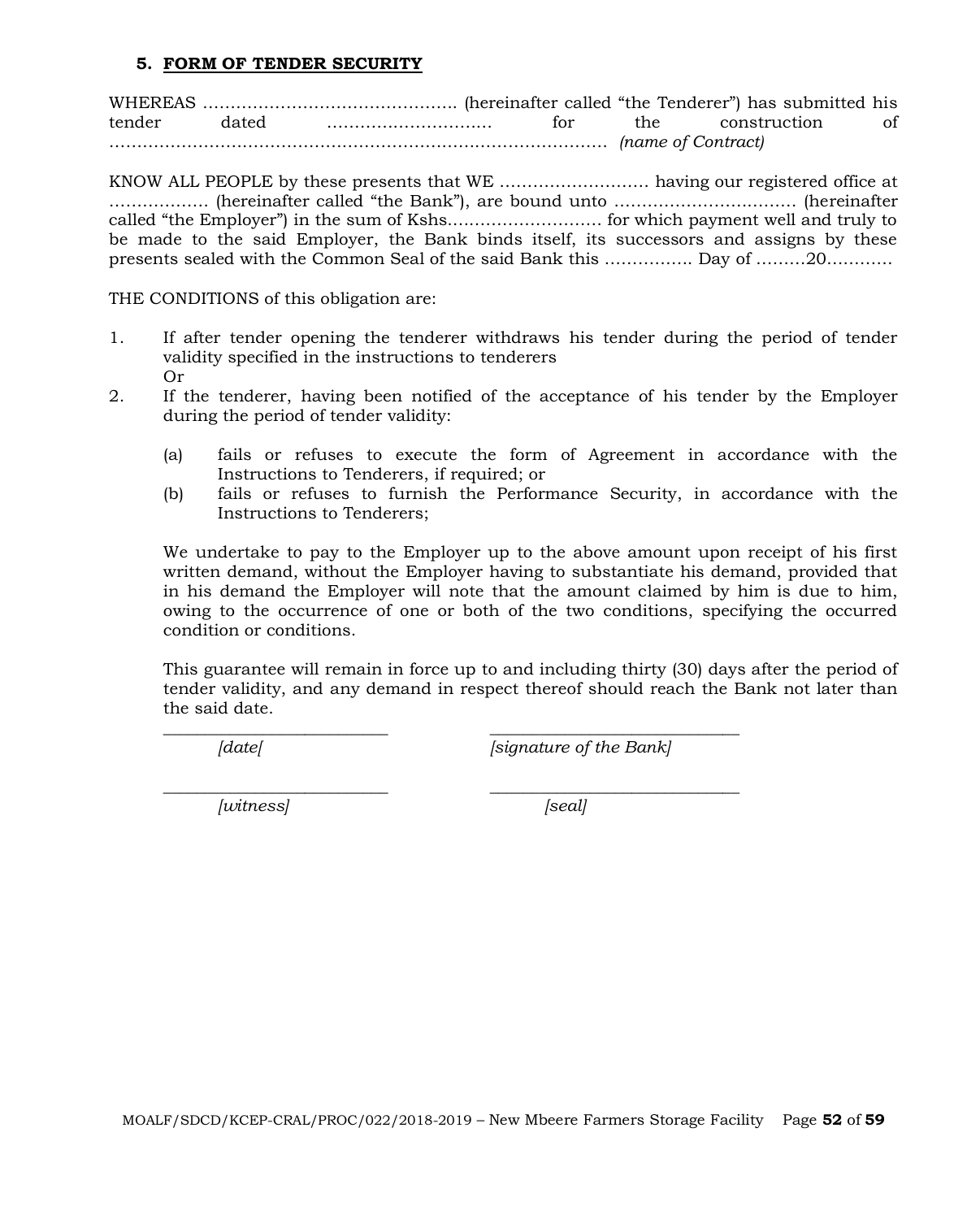#### **6. PERFORMANCE SECURITY FORM**

To: …………………………………………………………… [Name KCEP-CRAL]

Dear Sir,

WHEREAS \_\_\_\_\_\_\_\_\_\_\_\_\_\_\_\_\_\_\_\_\_\_(hereinafter called "the Contractor") has undertaken, in pursuance of Contract No. <br>
dated to execute the secure (hereinafter called "the Works");

AND WHEREAS it has been stipulated by you in the said Contract that the Contractor shall furnish you with a Bank Guarantee by a recognized bank for the sum specified therein as security for compliance with his obligations in accordance with the Contract;

AND WHEREAS we have agreed to give the Contractor such a Bank Guarantee:

NOW THEREFORE we hereby affirm that we are the Guarantor and responsible to you, on behalf of the Contractor, up to a total of Kshs. \_\_\_\_\_\_\_\_\_\_\_\_\_\_\_\_\_ (amount of Guarantee in figures) Kenya Shillings\_\_\_\_\_\_\_\_\_\_\_\_\_\_\_\_\_\_\_\_\_\_\_\_\_\_\_\_\_\_\_\_\_\_\_\_\_\_\_\_\_\_ (amount of Guarantee in words), and we undertake to pay you, upon your first written demand and without civil or argument, any sum or sums within the limits of Kenya Shillings (amount of Guarantee in words) as aforesaid without your needing to prove or to show grounds or reasons for your demand for the sum specified therein.

We hereby waive the necessity of your demanding the said debt from the Contractor before presenting us with the demand.

We further agree that no change, addition or other modification of the terms of the Contract or of the Works to be performed thereunder or of any of the Contract documents which may be made between you and the Contractor shall in any way release us from any liability under this Guarantee, and we hereby waive notice of any change, addition, or modification.

This guarantee shall be valid until the date of issue of the Certificate of Completion.

SIGNATURE AND SEAL OF THE GUARANTOR \_\_\_\_\_\_\_\_\_\_\_\_\_\_\_\_\_\_\_

Name of Bank \_\_\_\_\_\_\_\_\_\_\_\_\_\_\_\_\_\_\_\_\_\_\_\_\_\_\_\_\_\_\_\_\_\_\_\_\_\_\_\_\_\_\_\_

Address \_\_\_\_\_\_\_\_\_\_\_\_\_\_\_\_\_\_\_\_\_\_\_\_\_\_\_\_\_\_\_\_\_\_\_\_\_\_\_\_\_\_\_\_\_\_\_\_

 $Date$   $\Box$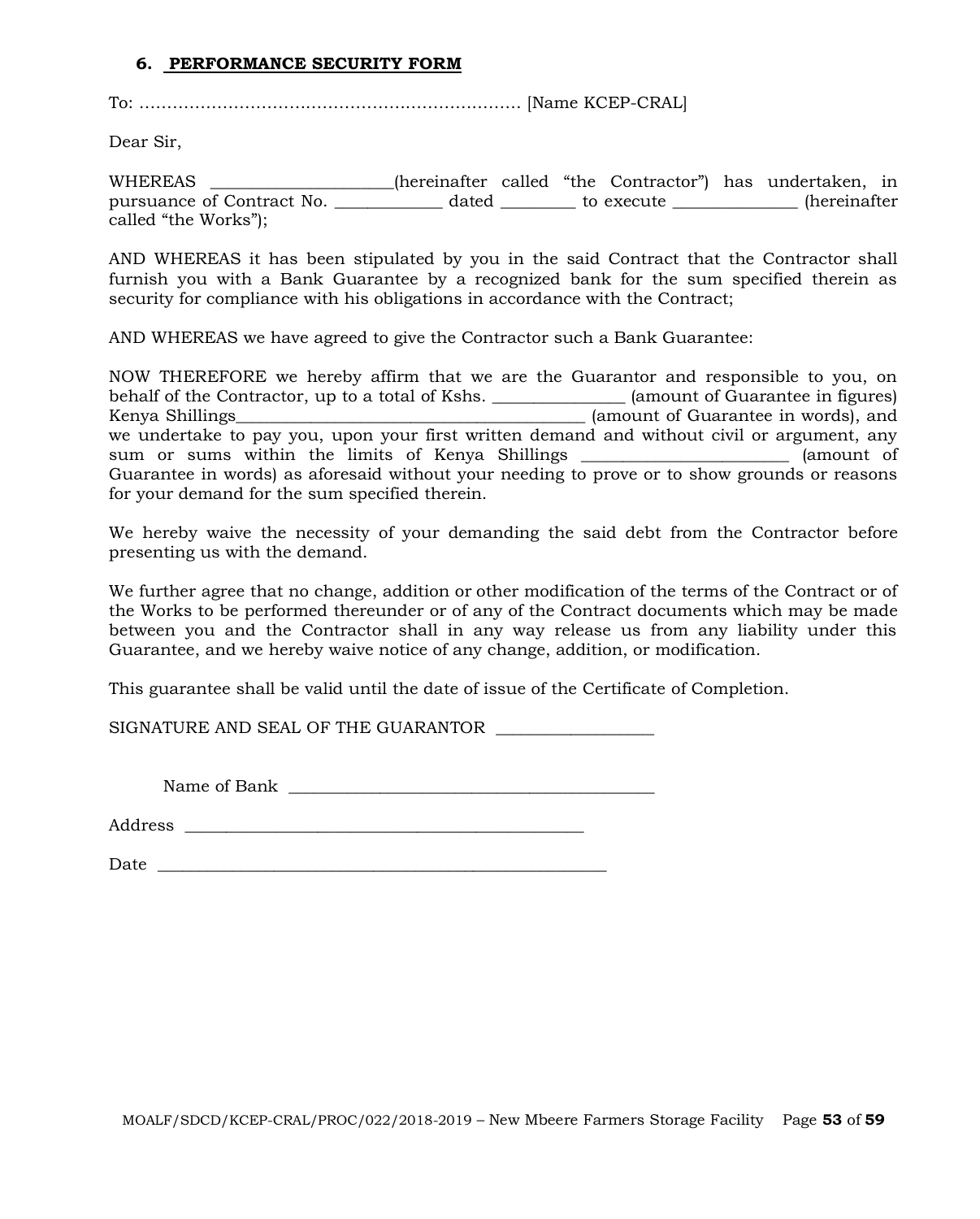#### **7. DECLARATION FORM**

Date \_\_\_\_\_\_\_\_\_\_\_\_\_\_\_\_\_\_\_\_\_\_\_\_\_\_

**To The Senior Programme Coordinator, KCEP-CRAL P.O. Box 30028-00100 NAIROBI**

We (name and address)

\_\_\_\_\_\_\_\_\_\_\_\_\_\_\_\_\_\_\_\_\_\_\_\_\_\_\_\_\_\_\_\_\_\_\_\_\_\_\_\_\_\_\_\_\_\_\_declare the following:

a) Have not been debarred from participating in public procurement.

\_\_\_\_\_\_\_\_\_\_\_\_\_\_\_\_\_\_\_\_\_\_\_\_\_\_\_\_\_\_\_\_\_\_\_\_\_\_\_\_\_\_\_\_\_\_\_\_\_\_\_\_\_\_\_\_\_\_\_\_\_\_\_\_\_\_\_\_\_\_\_\_\_\_\_\_\_

b) Have not been involved in and will not be involved in corrupt and fraudulent practices regarding public procurement.

| Name of Bidder | Signature | Date |
|----------------|-----------|------|

(**To be signed by authorized representative and officially stamped)**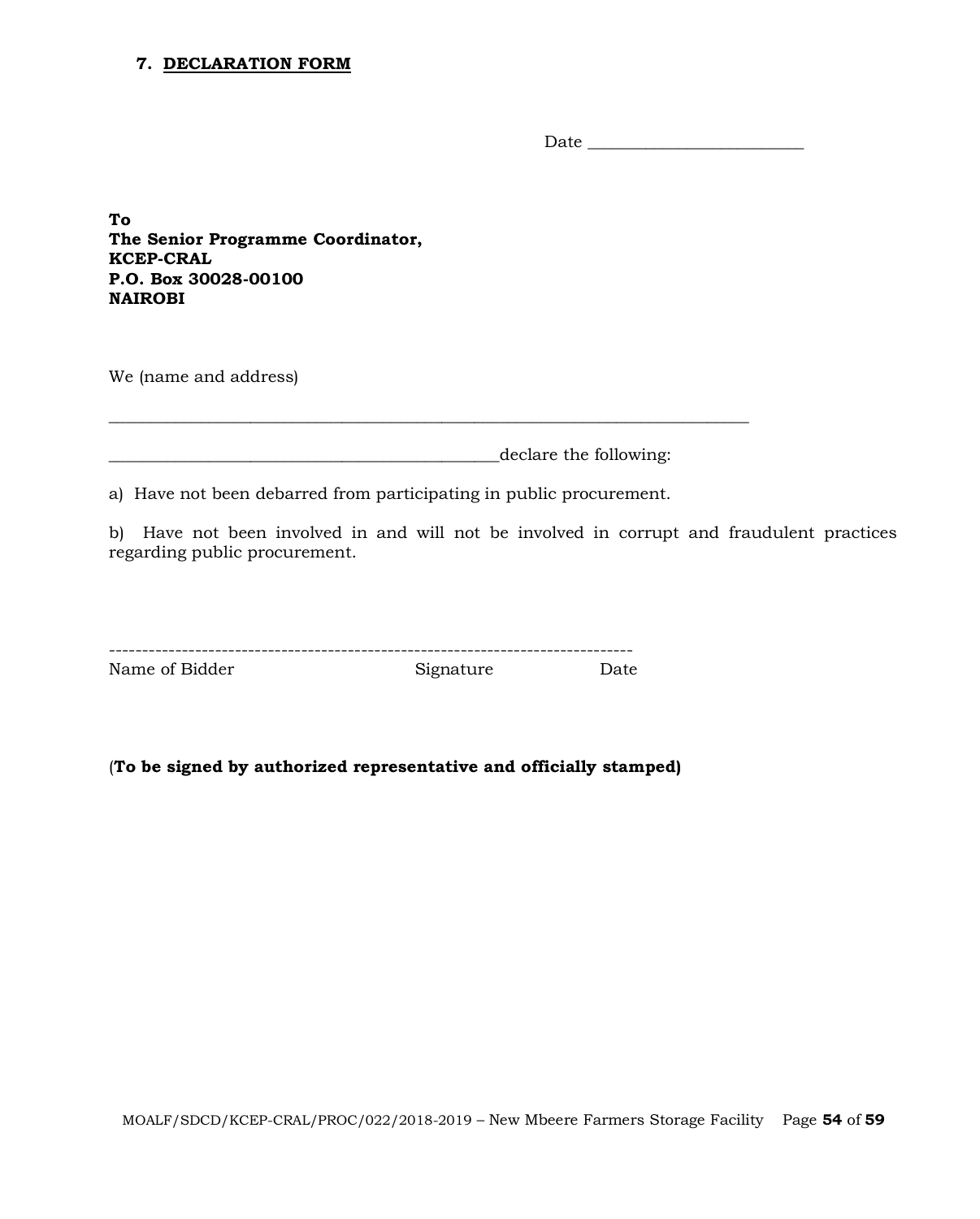#### **8. LETTER OF NOTIFICATION OF AWARD**

Address of Procuring Entity

| To:            |  |
|----------------|--|
|                |  |
|                |  |
|                |  |
|                |  |
| RE: Tender No. |  |
|                |  |
|                |  |
|                |  |

This is to notify that the contract/s stated below under the above-mentioned tender have been awarded to you.

1. Please acknowledge receipt of this letter of notification signifying your acceptance.

2. The contract/contracts shall be signed by the parties within 30 days of the date of this letter but not earlier than 14 days from the date of the letter.

3. You may contact the officer(s) whose particulars appear below on the subject matter of this letter of notification of award.

(FULL PARTICULARS)

## **SIGNED FOR ACCOUNTING OFFICER**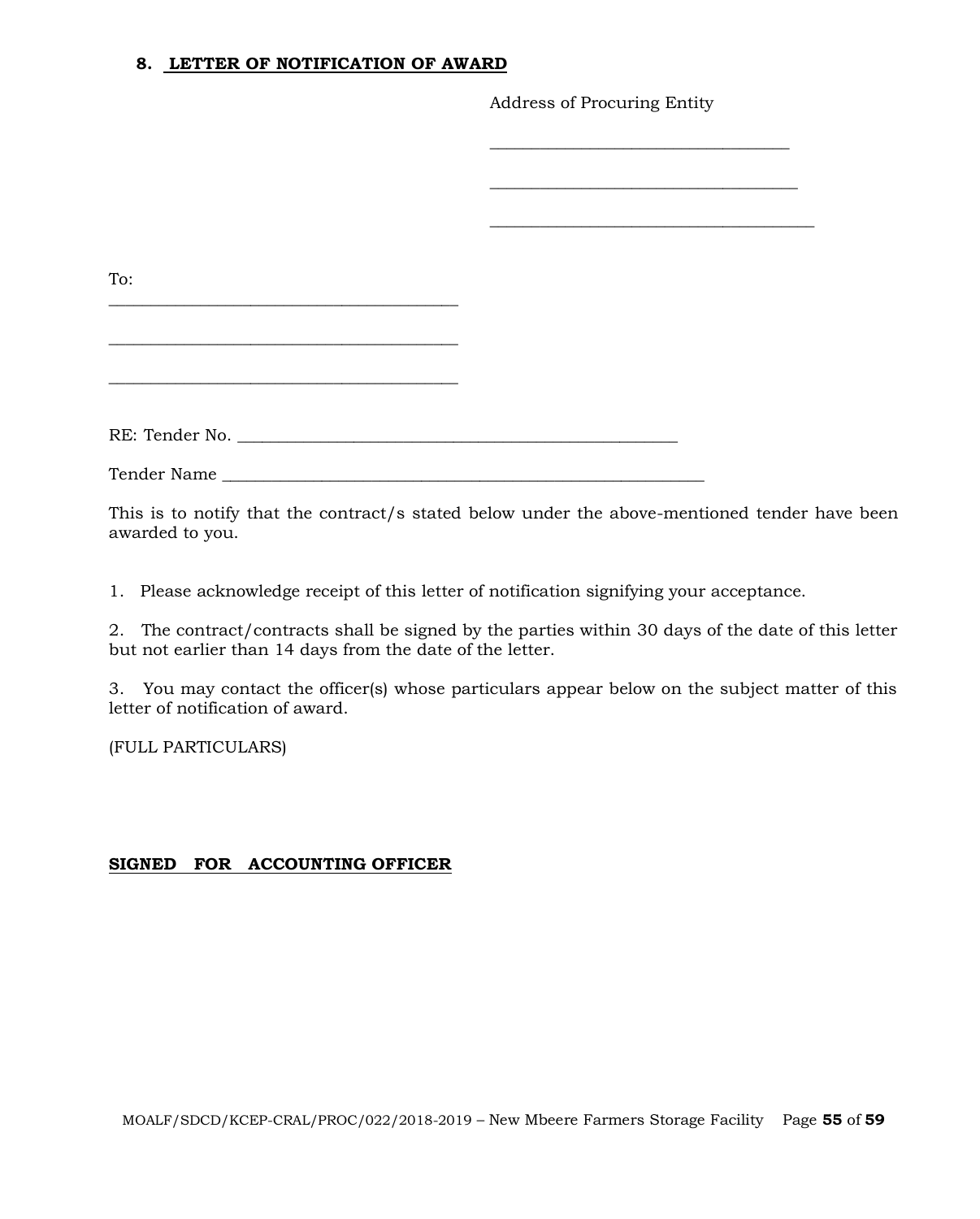#### **9. QUALIFICATION INFORMATION**

#### **1. Individual Tenderers or Individual Members of Joint Ventures**

1.1 Constitution or legal status of tenderer (attach copy or Incorporation Certificate); Place of registration:

Principal place of business\_\_\_\_\_\_\_\_\_\_\_\_\_\_\_\_\_\_\_\_\_\_\_\_\_\_\_\_\_

Power of attorney of signatory of tender \_\_\_\_\_\_\_\_\_\_\_\_\_\_\_\_\_\_\_\_

1.2 Total annual volume of construction work performed in the last five years

| Year | Volume   |       |
|------|----------|-------|
|      | Currency | Value |
|      |          |       |

1.3 Work performed as Main Contractor on works of a similar nature and volume over the last five years. Also list details of work under way or committed, including expected completion date.

| Project name | Name of client<br>and contact<br>person | Type of work Value of<br>performed and<br>year of<br>completion | Contract |
|--------------|-----------------------------------------|-----------------------------------------------------------------|----------|
|              |                                         |                                                                 |          |

1.4 Major items of Contractor's Equipment proposed for carrying out the Works. List all information requested below.

| Item of   | Description, | Condition(new,  | Owned,<br>leased          |
|-----------|--------------|-----------------|---------------------------|
| Equipment | Make and age | good, poor) and | whom?),<br>(from          |
|           | (years)      | number          | be<br>to<br><sub>or</sub> |
|           |              | available       | purchased                 |
|           |              |                 | (from whom?)              |
|           |              |                 |                           |
|           |              |                 |                           |
|           |              |                 |                           |
|           |              |                 |                           |
|           |              |                 |                           |
|           |              |                 |                           |
|           |              |                 |                           |
|           |              |                 |                           |
|           |              |                 |                           |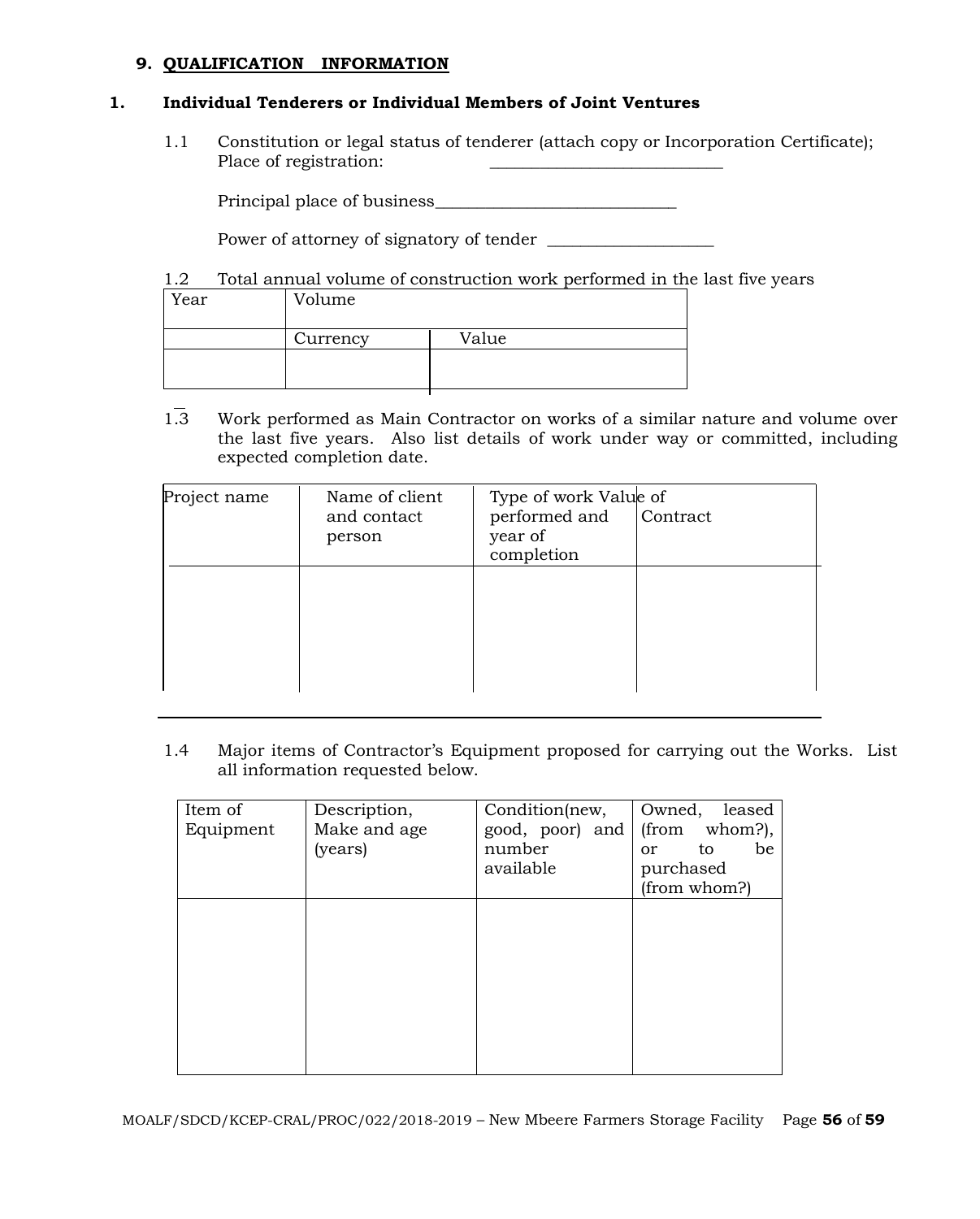1.5 Qualifications and experience of key personnel proposed for administration and execution of the Contract. Attach biographical data.

| Position        | Name | Years<br>of <sub>1</sub><br>experience<br>(general) | Years of experience<br>proposed<br>1n<br>position |
|-----------------|------|-----------------------------------------------------|---------------------------------------------------|
| Project Manager |      |                                                     |                                                   |
| $(\text{etc.})$ |      |                                                     |                                                   |

 $\overline{\phantom{a}}$  , and the set of the set of the set of the set of the set of the set of the set of the set of the set of the set of the set of the set of the set of the set of the set of the set of the set of the set of the s

\_\_\_\_\_\_\_\_\_\_\_\_\_\_\_\_\_\_\_\_\_\_\_\_\_\_\_\_\_\_\_\_\_\_

1.6 Financial reports for the last five years: balance sheets, profit and loss statements, auditor's reports, etc. List below and attach copies.

\_\_\_\_\_\_\_\_\_\_\_\_\_\_\_\_\_\_\_\_\_\_\_\_\_\_\_\_\_\_\_\_\_\_\_\_\_\_\_\_\_\_\_\_\_\_\_\_\_\_\_\_\_\_\_\_\_\_\_\_\_\_\_\_\_\_\_\_\_\_\_\_\_\_\_\_\_\_\_\_\_

1.7 Evidence of access to financial resources to meet the qualification requirements: cash in hand, lines of credit, etc. List below and attach copies of supportive documents.

\_\_\_\_\_\_\_\_\_\_\_\_\_\_\_\_\_\_\_\_\_\_\_\_\_\_\_\_\_\_\_\_\_\_\_\_\_\_\_\_\_\_\_\_\_\_\_\_\_\_\_\_\_\_\_\_\_\_\_\_

\_\_\_\_\_\_\_\_\_\_\_\_\_\_\_\_\_\_\_\_\_\_\_\_\_\_\_\_\_\_\_\_\_\_\_\_\_\_\_\_\_\_\_\_\_\_\_\_\_\_\_\_\_\_\_\_\_\_\_\_\_\_\_\_\_\_

 $\mathcal{L}_\text{max}$  and  $\mathcal{L}_\text{max}$  and  $\mathcal{L}_\text{max}$  and  $\mathcal{L}_\text{max}$  and  $\mathcal{L}_\text{max}$ 

- 1.8 Name, address and telephone, telex and facsimile numbers of banks that may provide reference if contacted by the Employer.
- 1.9 Statement of compliance with the requirements of Clause 1.2 of the Instructions to Tenderers.

\_\_\_\_\_\_\_\_\_\_\_\_\_\_\_\_\_\_\_\_\_\_\_\_\_\_\_\_\_\_\_\_\_\_\_\_\_\_\_\_\_\_\_\_\_\_\_\_\_\_\_\_\_\_\_\_\_\_\_\_\_\_\_\_\_\_\_\_\_\_\_\_\_\_\_\_\_\_\_\_\_

1.10 Proposed program (work method and schedule) for the whole of the Works.

 $\mathcal{L}_\text{max}$  , and the contribution of the contribution of the contribution of the contribution of the contribution of the contribution of the contribution of the contribution of the contribution of the contribution of t

#### **2 Joint Ventures**

2.0 The information listed in  $1.1 - 2.0$  above shall be provided for each partner of the joint venture.

- 2.1 The information required in 1.11 above shall be provided for the joint venture.
- 2.2 Attach the power of attorney of the signatory(ies) of the tender authorizing signature of the tender on behalf of the joint venture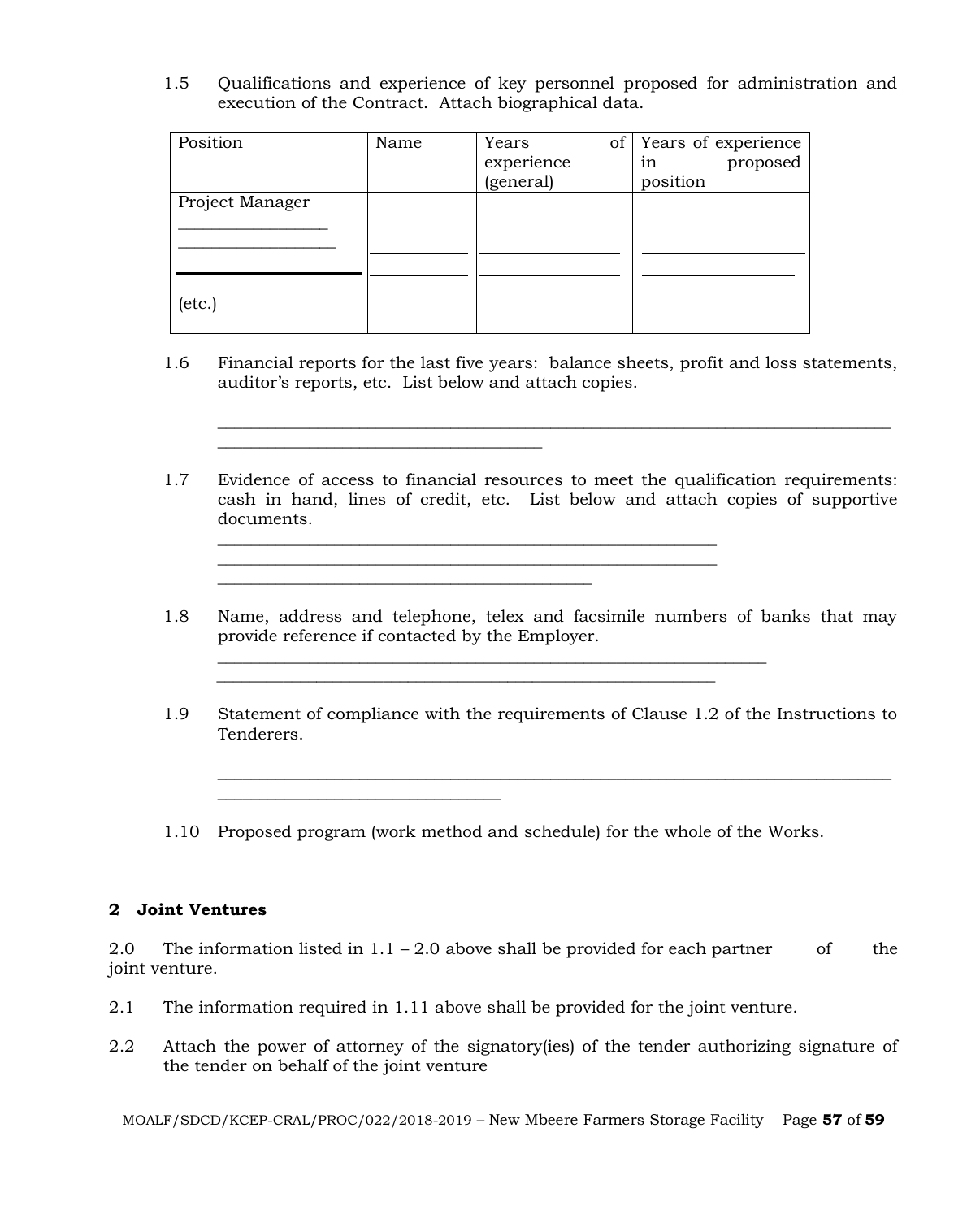- 2.3 Attach the Agreement among all partners of the joint venture ( and which is legally binding on all partners), which shows that:
	- a) all partners shall be jointly and severally liable for the execution of the Contract in accordance with the Contract terms;
	- b) one of the partners will be nominated as being in charge, authorized to incur liabilities and receive instructions for and on behalf of any and all partners of the joint venture; and
	- c) the execution of the entire Contract, including payment, shall be done exclusively with the partner in charge.

#### **3 Details of Sub-Contractors**

If the Tenderer wishes to sublet any portions of the Works under any heading, he must give below details of the sub-contractors he intends to employ for each portion.

Failure to comply with this requirement may invalidate the tender.

| (1) |                    | Portion of Works to be sublet:                                                                             |      |  |  |
|-----|--------------------|------------------------------------------------------------------------------------------------------------|------|--|--|
|     | $\left[ i \right)$ | Full name of Sub-contractor                                                                                |      |  |  |
|     |                    | Sub-contractor's experience<br>of similar works carried out<br>in the last 3 years with<br>Contract value: |      |  |  |
| (2) |                    | Portion of Works to sublet:                                                                                |      |  |  |
|     | (i)                | Full name of sub-contractor                                                                                |      |  |  |
|     | (i)                | Sub-contractor's experience<br>of similar works carried out<br>in the last 3 years with<br>contract value: |      |  |  |
|     |                    |                                                                                                            |      |  |  |
|     |                    | Signature of Tenderer)                                                                                     | Date |  |  |